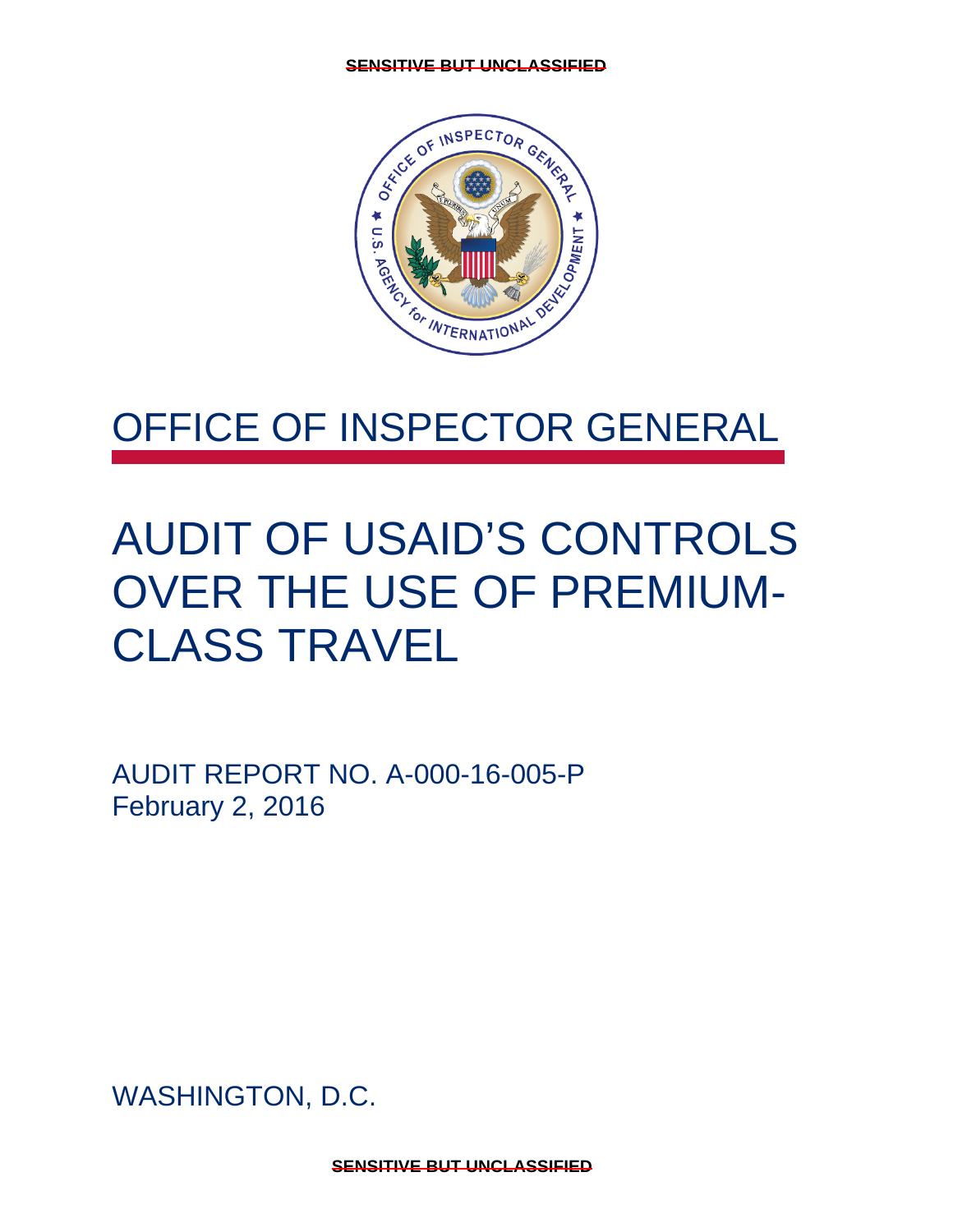

#### *Office of Inspector General*

February 2, 2016

#### **MEMORANDUM**

- **TO:** Chief, Travel and Transportation Division, Frances L. Staunton Chief Financial Officer, Reginald W. Mitchell Chief Information Officer, Jay Mahanand Acting Director, Office of Acquisition and Assistance, Mark Walther Director, Office of Civil Rights and Diversity, JuanCarlos M. Hunt
- **FROM:** Deputy Assistant Inspector General for Audit, Alvin A. Brown /s/
- **SUBJECT:** Audit of USAID's Controls Over the Use of Premium-Class Travel (Report No. A-000-16-005-P)

This memorandum transmits our final report on the subject audit. In finalizing the audit report, we considered your comments on the draft and included them in their entirety, excluding attachments, in Appendix II.

The audit report contains 27 recommendations to help USAID strengthen controls over its use of premium-class travel. After reviewing information provided in response to the draft report, we acknowledge USAID's management decisions on 24 of them. Of the 24, it took final action on Recommendations 15 and 27.

We disagree with the decision on Recommendation 22 and ask that you consider revising it. Please give us your management decisions for Recommendations 14, 18, and 19, and also provide evidence of final action on the open recommendations to the Audit Performance and Compliance Division.

Thank you for the cooperation and assistance extended to the audit team during this audit.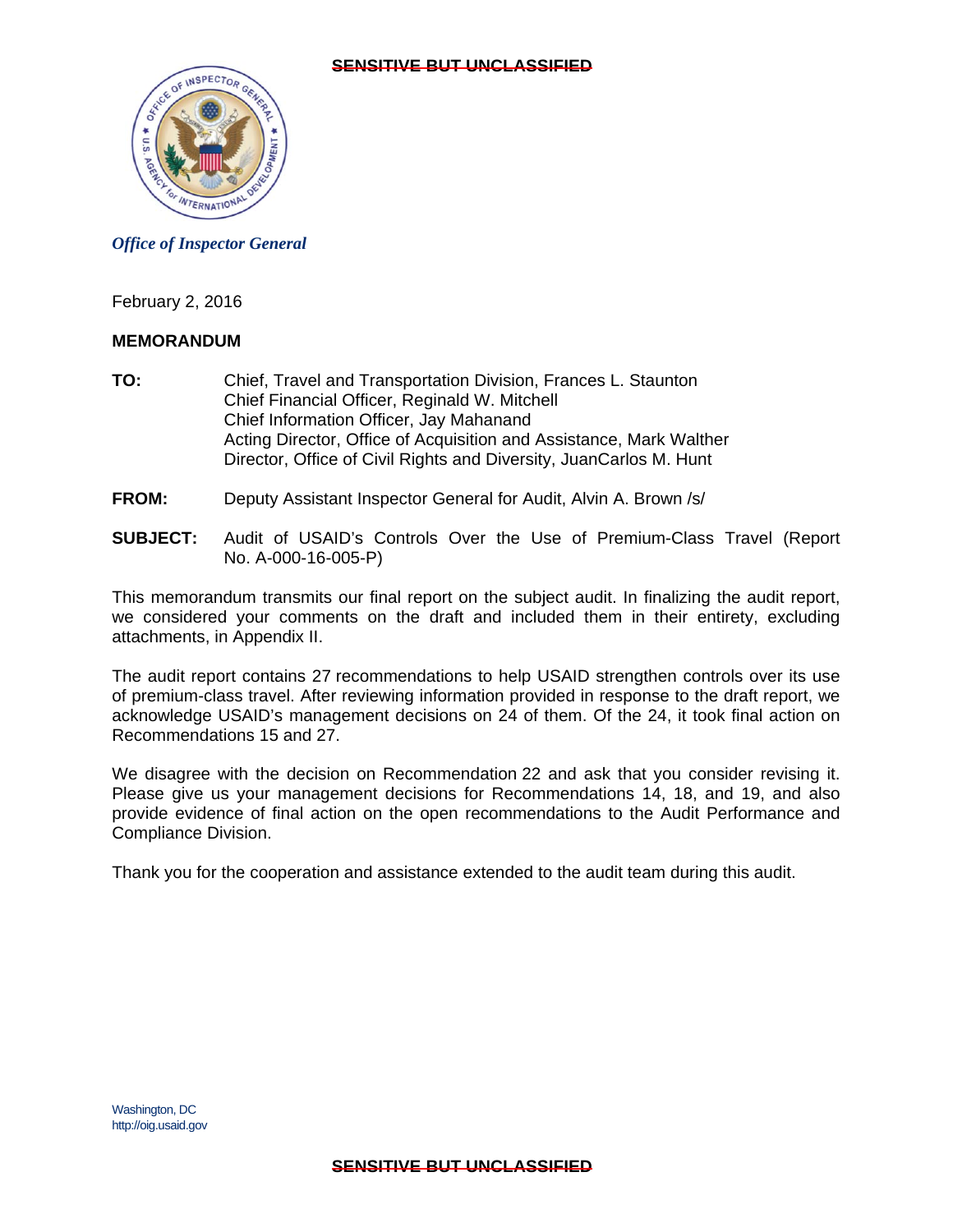# **CONTENTS**

| USAID Did Not Fully Meet Agency Requirements for Its Premium Travel Trips5       |  |
|----------------------------------------------------------------------------------|--|
| USAID/Washington Payment Office Could Not Perform Appropriate Reviews of         |  |
| USAID Did Not Have Reasonable Assurance That Agent Fees Were Accurate  14        |  |
| (SBU) USAID Did Not Mark Its Business-Class Certification Form as Sensitive and  |  |
| USAID Did Not Update Policy and Procedures for Approving Requests for Reasonable |  |
|                                                                                  |  |
|                                                                                  |  |
| (SBU) USAID Did Not Cancel Unneeded System Administrators' Access to E2          |  |
| USAID Did Not Define in Its New Travel Management Contract Requirements for      |  |
| USAID Did Not Include Penalties for Not Complying With Reporting Requirements in |  |
| Language Regarding Refunds of Centrally Billed Account Purchases Was Not Clear   |  |
|                                                                                  |  |
|                                                                                  |  |
|                                                                                  |  |
|                                                                                  |  |
|                                                                                  |  |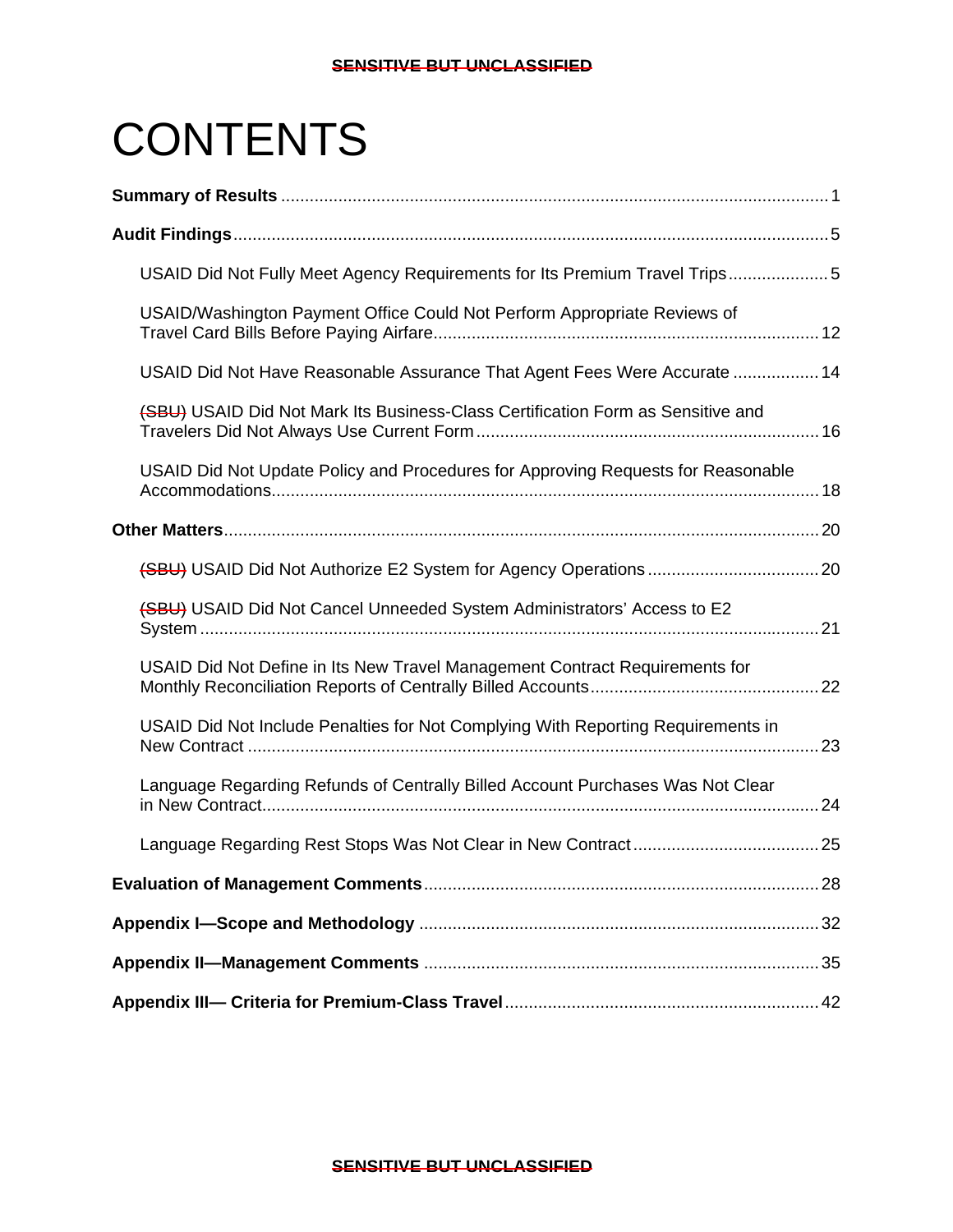#### **Abbreviations**

The following abbreviations appear in this report:

| <b>ADS</b>  | <b>Automated Directives System</b>        |
|-------------|-------------------------------------------|
| <b>CBA</b>  | centrally billed account                  |
| <b>CMP</b>  | Cash Management and Payments Division     |
| GAO         | U.S. Government Accountability Office     |
| <b>GSA</b>  | U.S. General Services Administration      |
| <b>OCRD</b> | Office of Civil Rights and Diversity      |
| OIG         | Office of Inspector General               |
| <b>SBU</b>  | sensitive but unclassified                |
| <b>TMC</b>  | travel management center                  |
| TTD         | <b>Transportation and Travel Division</b> |
|             |                                           |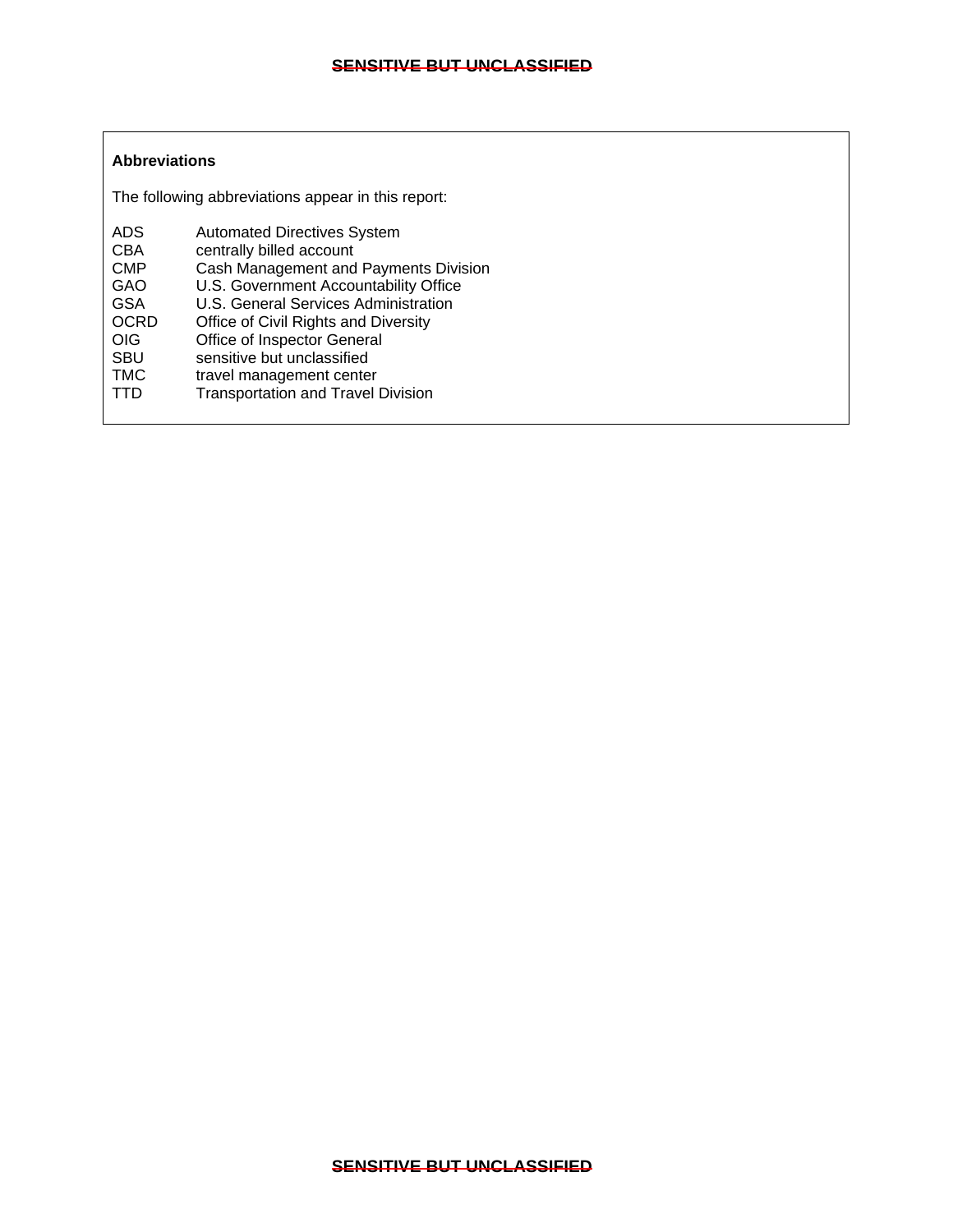## <span id="page-4-0"></span>SUMMARY OF RESULTS

Premium-class travel<sup>1</sup> can be very costly. In September 2007 the U.S. Government Accountability Office (GAO) reported:<sup>2</sup>

According to GSA [U.S. General Services Administration] data, the government fare for business class travel is typically more than 5 times the price of coach class travel for comparable routes, with some tickets costing more than 10 times as much. First class travel can be even more costly.

In that report, GAO concluded, "Breakdowns in internal controls and a weak control environment resulted in at least \$146 million in improper first and business class travel governmentwide."

USAID uses E2 Solutions (E2) to manage its travel activities, including travel authorizations and vouchers. E2 is a contractor's system managed under GSA's information technology security program for the federal government.

In March 2011 USAID entered into an agreement with Duluth Travel Inc. to provide travel management center (TMC) services, which includes arranging flights for Agency staff. However, according to an Agency notice, on October 16, 2015, C.I. Travel Center (henceforth referred to as C.I. Travel) became the Agency's new TMC.

The following USAID offices have responsibilities for implementing Agency policies and procedures regarding temporary duty travel.<sup>3</sup>

- The chief of the Bureau for Management, Transportation, and Travel Division (TTD) is responsible for developing travel policies and procedures; reviewing travel authorizations for compliance with laws, regulations, and policies; and authorizing travel.
- The chief of the Bureau for Management, Office of the Chief Financial Officer, Financial Policy and Support Division, is responsible for developing policies and procedures for financial aspects of temporary-duty travel. These policies and procedures must be coordinated with TTD.
- The Office of Civil Rights and Diversity (OCRD) is responsible for determining whether someone is eligible for premium travel because of a disability.

According to E2, from December 1, 2012, to November 30, 2014, USAID/Washington had 245 premium travel trips worth a total of \$3.1 million.

 Regulation, Section 301-10.121, first class is the "highest class of accommodation offered by the airlines <sup>1</sup> GAO defined premium-class travel as first and business class. According to the Federal Travel in terms of cost and amenities," and business class "is a class of accommodation offered by airlines that is higher than coach and lower than first-class, in both cost and amenities."

<sup>2</sup>*Premium Class Travel: Internal Control Weaknesses Govementwide Led to Improper and Abusive Use of Premium Class Travel* (No. GAO-07-1268, September 2007). 3

 $3$  According to USAID's ADS 522.1, temporary-duty travel is defined as travel for official business that is at least 50 miles from "an employee's home and duty station" and lasts more than 12 hours.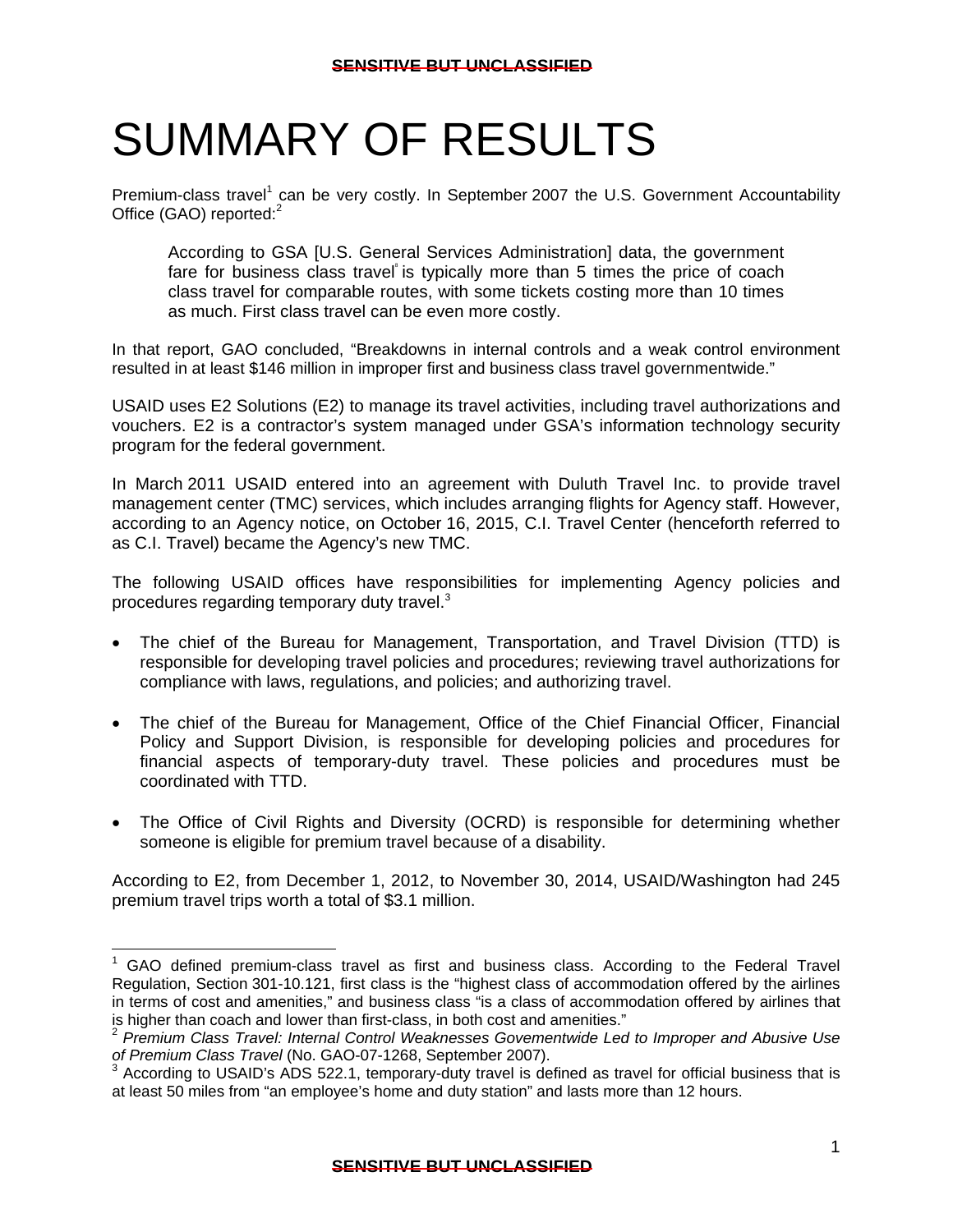Therefore, USAID's Office of Inspector General (OIG) initiated this audit to determine whether USAID implemented controls to prevent improper use of premium-class travel in accordance with Agency policy. This audit concluded that USAID did not. Specifically, the Agency:

- Did not fully meet requirements for its premium travel trips (page 5).
- Could not perform appropriate reviews of its travel card bills before paying airfare (page 12).
- Did not have reasonable assurance that agent fees were accurate (page 14).
- (SBU) Did not mark its business-class certification form as sensitive, and travelers did not always use the current form (page 16).
- Did not update the policy and procedures for approving requests for reasonable accommodations (page 18).

In addition, the audit identified other matters. USAID did not:

- (SBU) Authorize the E2 system for Agency operations (page 20).
- (SBU) Cancel unneeded system administrators' access to E2 (page 21).
- Define requirements in its new travel management contract for monthly reconciled reports on the Agency's centrally billed account (CBA) (page 22).
- Include penalties for not complying with reporting requirements in its new contract (page 23).
- Include clear language regarding refunds of CBA purchases in its new contract (page 24).
- Include clear language regarding rest stops in its new contract (page 25).

To correct these weaknesses, OIG recommended that USAID:

- 1. Prepare a written checklist for its travel assistants to confirm that travel authorization packages for premium travel are reviewed under the same standards (page 10).
- 2. Provide training to its travel assistants on how to use the checklist (page 11).
- 3. Revise ADS 522 to include an explicit list of documents that need to be uploaded into E2 with the travel request (page 11).
- 4. Make a written determination whether the premium-class travel costs for trip number 5737485-1 are allowable, and recover any amount that is not allowable (page 11).
- 5. Make a written determination whether the premium-class travel costs for trip number 5978583 are allowable, and recover any amount that is not allowable (page 11).
- 6. Make a written determination whether the premium-class travel costs for trip number 5687541-1 are allowable, and recover any amount that is not allowable (page 11).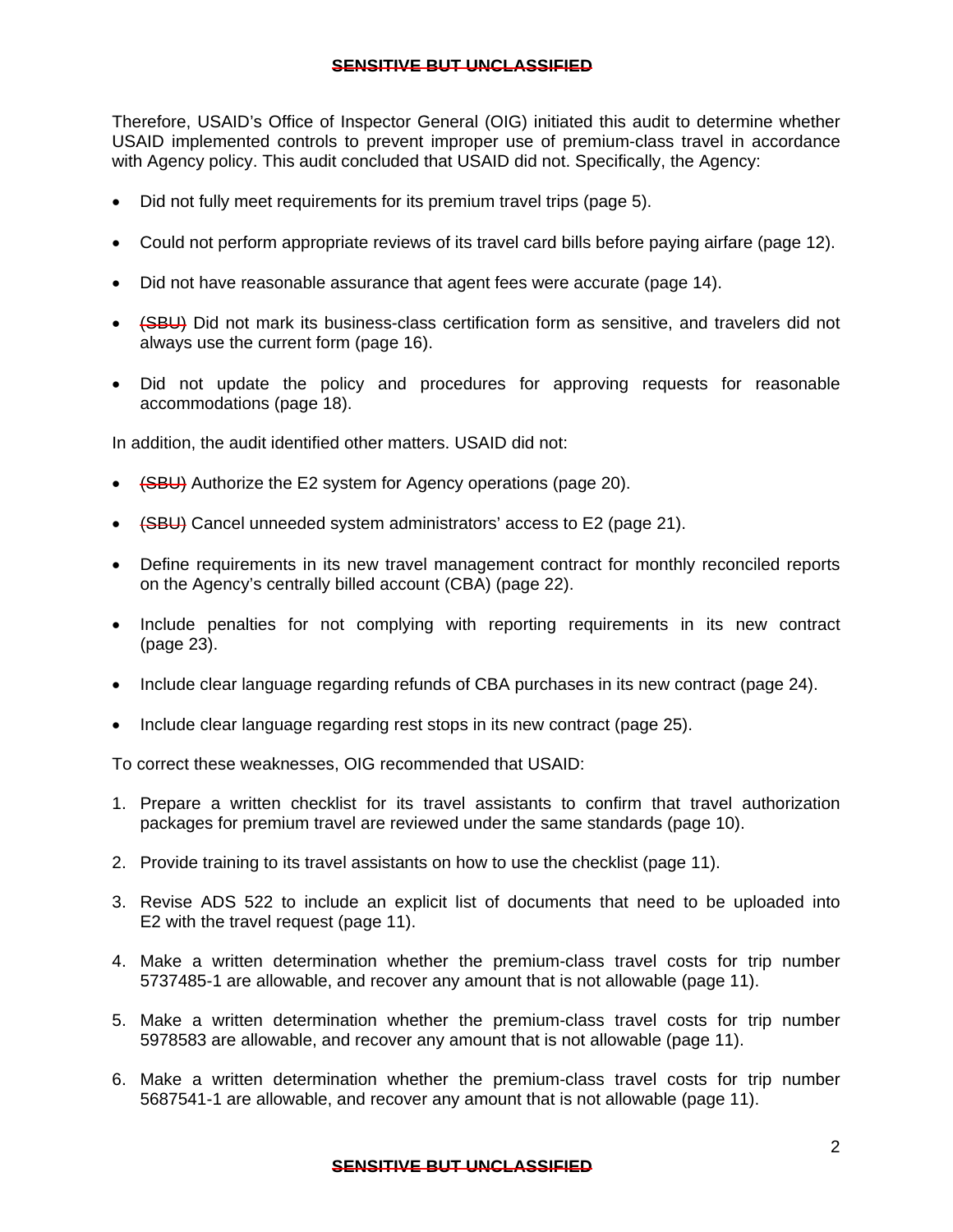- 7. Make a written determination whether the premium-class travel costs for trip number 6128085-1 are allowable, and recover any amount that is not allowable (page 11).
- 8. Make a written determination whether the premium-class travel costs for trip number 5969238-2 are allowable, and recover any amount that is not allowable (page 11).
- 9. Make a written determination whether the premium-class travel costs for trip number 6406982 are allowable, and recover any amount that is not allowable (page 12).
- 10. Make a written determination whether the premium-class travel costs for trip number 5709101-3 are allowable, and recover any amount that is not allowable (page 12).
- 11. Make a written determination whether the premium-class travel costs for trip number 6412021 are allowable, and recover any amount that is not allowable (page 12).
- 12. Make a written determination whether the premium-class travel costs for trip number 6228535-1 are allowable, and recover any amount that is not allowable (page 12).
- 13. Make a written determination whether the premium-class travel costs for trip number 5671134-3 are allowable, and recover any amount that is not allowable (page 12).
- 14. Include in the ADS an explicit list of documents required for travel vouchers (page 14).
- 15. Include in the contract with Duluth Travel a clear description of the data that should be presented in the monthly CBA reconciliation report (page 14).
- 16. Implement a written process for reviewing each centralized Citibank travel card airfare expense to supporting documentation for the issued ticket before approving the payment (page 14).
- 17. Implement a written process for reviewing agent fees before approving payment (page 16).
- 18. Include an explicit requirement in ADS for travelers to document and report all requests for TMC service to issue airfare tickets (page 16).
- 19. Provide training to all USAID staff regarding traveler actions that result in agent fees to the Agency, traveler's responsibilities, and all applicable related policies (page 16).
- 20. Obtain the Information Records Division's approval for the revised business-class certification form (page 18).
- 21. Update ADS 110, "Equal Employment Opportunity," to reflect the current Agency policies and procedures (page 19).
- 22. Update ADS 522, "Performance of Temporary Duty Travel in the U.S. and Abroad," to reflect the current policies and procedures for approving requests for premium-class travel based on disabilities (page 19).
- 23. (SBU) Conduct a written review of GSA's security package for E2 (page 21).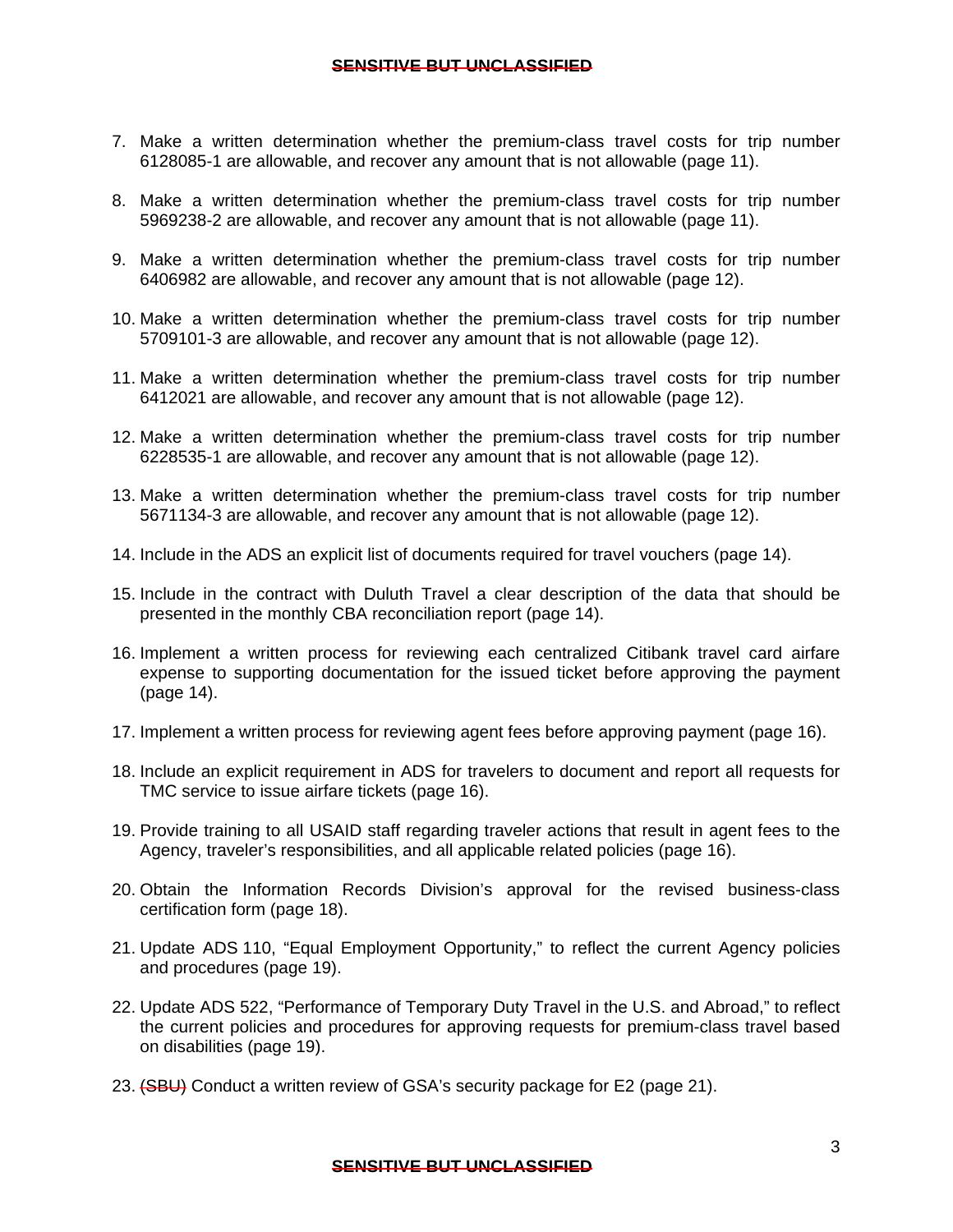- 24. (SBU) Make a written determination whether E2 should be authorized for Agency operations (page 21).
- 25. (SBU) Update ADS 545, "Information Systems Security," to clearly discuss the requirements for authorizing third-party systems for Agency operations (page 21).
- 26. (SBU) Develop procedures and revise standard operating procedures to certify periodically whether E2 accounts should remain active and disable unneeded accounts (page 22).
- 27. Remove the second paragraph from the C.12.2 section of contract no. AID-OAA-M-15- 00001 with C. I. Travel Center (page 25).

Detailed findings appear in the following section, and Appendix I has the audit scope and methodology. We included our evaluation of management comments on page 28, and the full text of management comments is in Appendix II.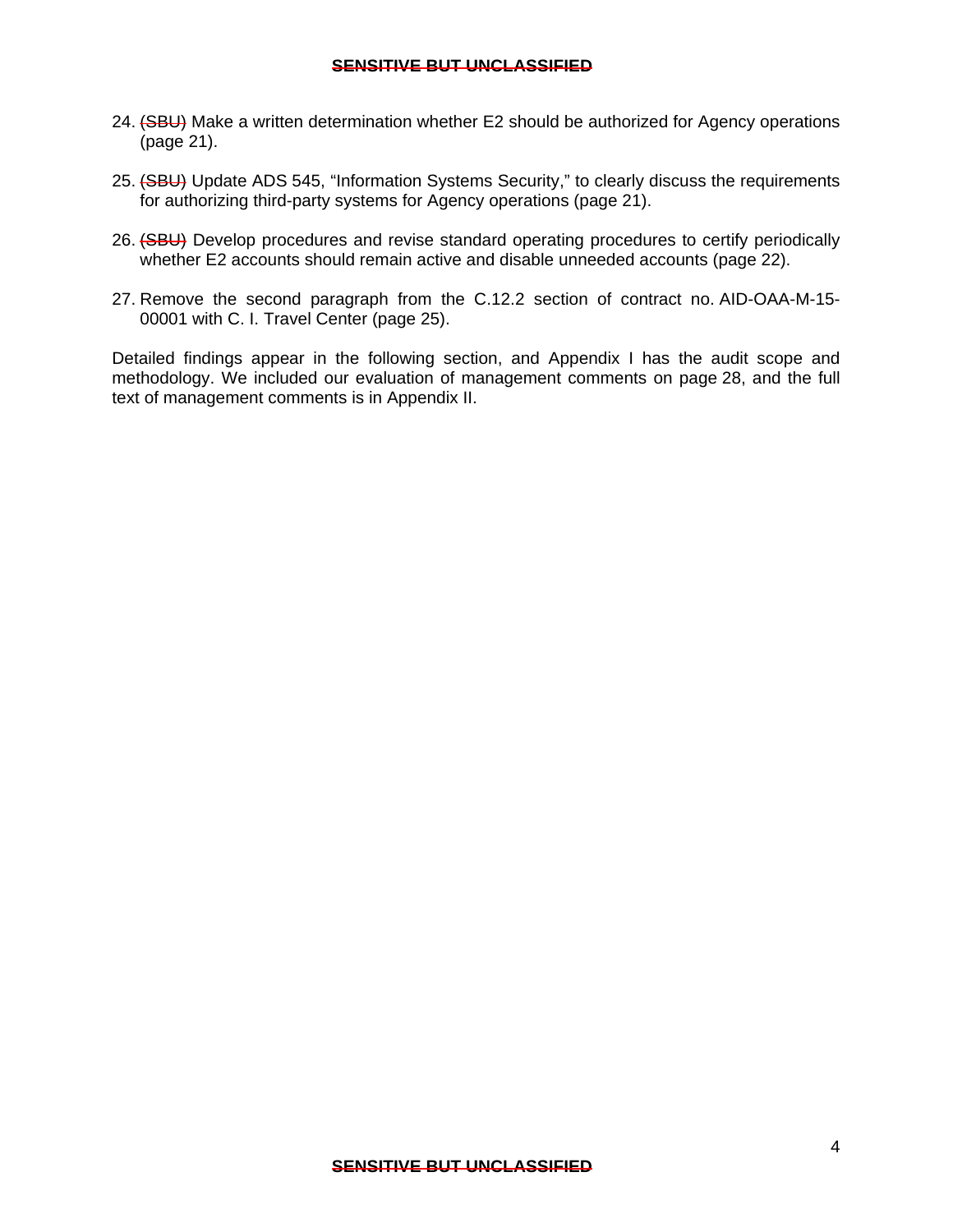# AUDIT FINDINGS

## **USAID Did Not Fully Meet Agency Requirements for Its Premium Travel Trips**

As discussed below, 36 of 47 (76 percent) statistically selected trips did not fully meet Agency requirements for premium-class travel. Because this is based on a statistical sample, it can be projected to all 245 trips in E2 using premium-class travel that originated from Washington, D.C., from December 1, 2012, through November 30, 2014.

Furthermore, premium-class travel trips were not always classified properly in E2, and did not always have enough documentation to determine the classification. The requirements applicable to premium-class travel are ADS 522, "Performance of Temporary Duty Travel in the U.S. and Abroad"; ADS 110, "Equal Employment Opportunity"; USAID's Policy-Reminder, "Standard Remarks for E2 Travel Authorizations and Travel Vouchers"; and GAO's *Standards for Internal Control in the Federal Government* (henceforth referred to as "Standards"). The specific criteria used to support this finding are found in Appendix III on page 42.

**Trips Categorized as "Travel in Excess of 14 Hours TDY" Did Not Always Meet Requirements**. ADS 522.3.11.1.a. and *Standards* establish requirements for "Travel in Excess of 14 Hours TDY" (See Appendix III, pages 42 and 44.)

Of the seven trips<sup>4</sup> in our sample in this category (one of which was also in the "Security" exception):

- Four did not qualify for premium-class travel because the trips did not last more than 14 hours.
- Two travelers did not include their final itineraries in E2, thus the reviewer could not determine whether their flights were at least 14 hours long.
- One traveler's business-class certification did not provide an adequate justification for not taking a rest stop instead of traveling premium class.
- Two travelers inappropriately took a rest stop in addition to traveling premium class.

**Trips for "Travel by an Individual with a Disability" Did Not Always Meet Requirements.**  ADS 522.3.11.1, 522.3.11.1.c, 110.3.6.2, and *Standards* establish requirements for "Travel by an Individual with a Disability" (See Appendix III, pages 42 through 44.)

<sup>-</sup> $4$  Some of trips had more than one problem, thus the numbers presented do not total seven.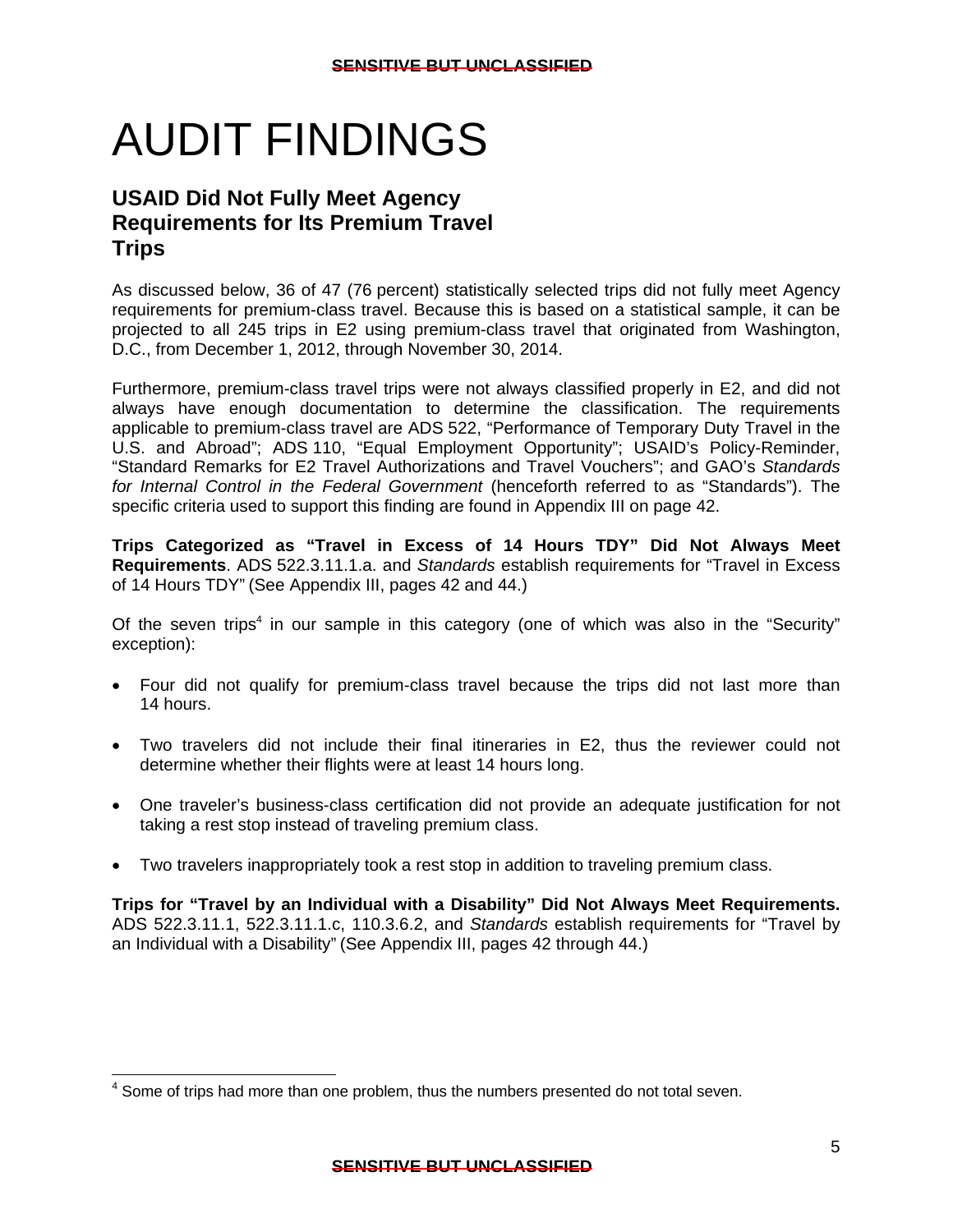Of the 28 trips $<sup>5</sup>$  in our sample that fell in this category:</sup>

- Thirteen travelers did not upload their business-class certification form into E2 or the form was not approved.
- Six did not include their final itineraries in E2, thus the reviewer could not determine whether their flights met the requirements of the traveler's reasonable accommodation letter from OCRD.
- Four travelers' premium travel only partially qualified because segments of their trips were too short to qualify for premium travel as required in the traveler's reasonable accommodation letter from OCRD.
- Three did not upload their business-class certification form or their reasonable accommodation letter from OCRD into E2.
- Two uploaded incomplete business-class certification forms into E2.
- Two did not upload OCRD documentation stating that premium travel was needed to reasonably accommodate the traveler.

**Trips for "Travel by a Person with Special Physical Needs" Did Not Have Approved Business- Class Certification Forms.** ADS 522.3.11 and 522.3.11.1 establish requirements for "Travel by a Person with Special Physical Needs." (See Appendix III, page 42.)

Of the seven trips in our sample that fell in this category, five travelers did not upload an approved business-class certification form into E2. In addition, two uploaded forms that were not approved.

**Support Not Provided for Premium Travel for "No Space Available in Coach Air Accommodations."** ADS 522.3.11.1.f establishes requirements for "No Space Available in Coach Air Accommodations." (See Appendix III, page 43.)

The one trip in our sample in this category did not have documentation to show that the airline did not have coach accommodations available and that it was critical for the employee to travel at that time. Because this review was of a statistical sample, this issue can be projected to all 8 of the 245 premium travel trips in E2 in this category.

**Support Not Provided for Premium Travel for "Security Reasons."** ADS 522.3.11 and 522.3.11.1.g establish premium travel requirements for "Security Reasons." (See Appendix III, page 42 and 43.)

The one trip in our sample in this category did not have the proper documentation to show that business class was necessary for security reasons. Because this review was of a statistical sample, this issue can be projected to all 5 of the 245 premium travel trips in E2 that fell in this category.

<sup>-</sup> $5$  Some of trips had more than one problem, thus the numbers presented do not total 28.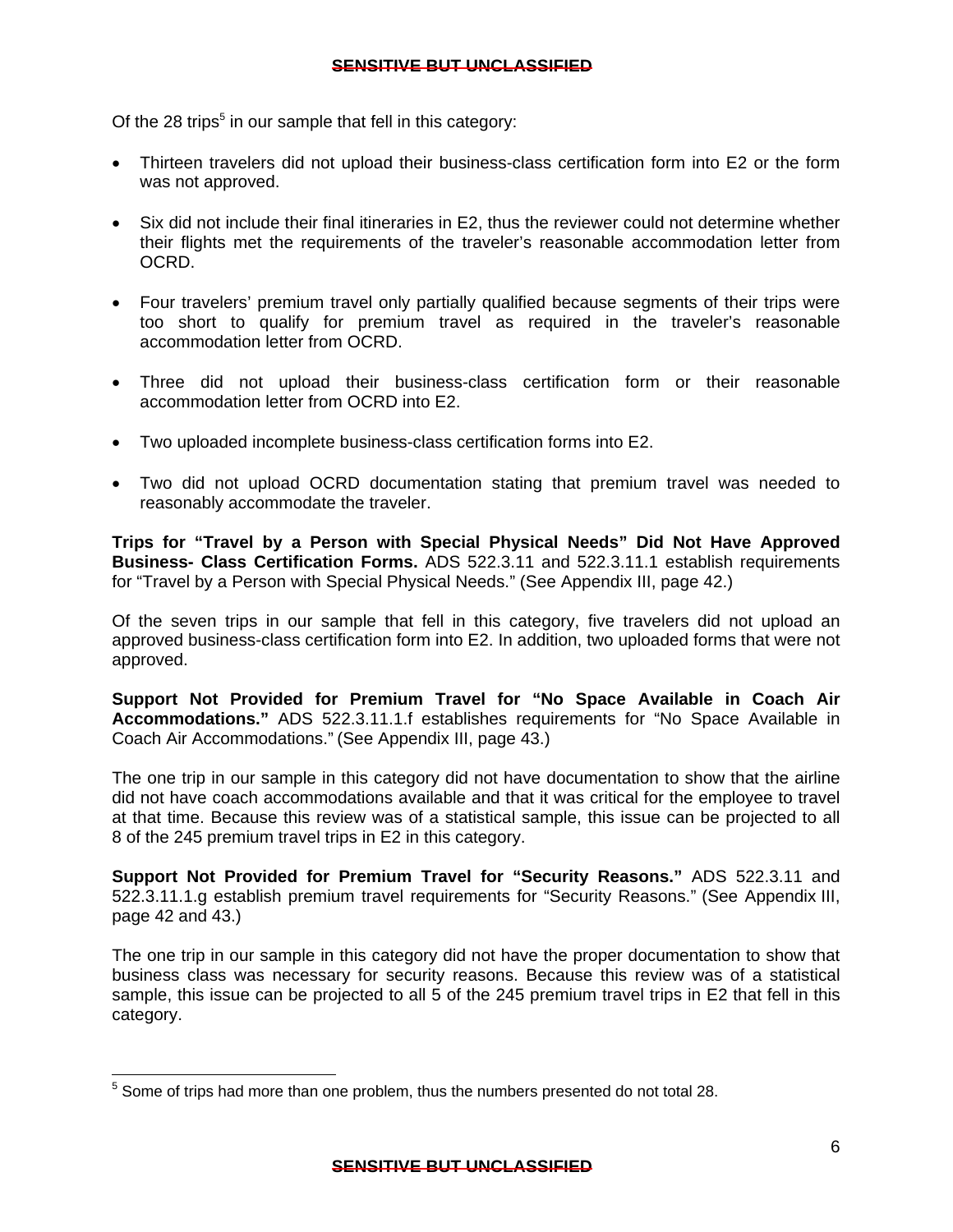**Required Language Not Always in Travel Authorizations.** USAID's Policy-Reminder "Standard Remarks for E2 Travel Authorizations and Travel Vouchers" identifies language that should be included in travel authorizations. (See Appendix III, page 44.)

Six of 45<sup>6</sup> travel authorizations did not have required language:

- Three did not state, "Premium class air travel is authorized for medical reasons."
- Two did not state, "The traveler is required to report for duty the day of arrival at post and cannot depart earlier to accommodate a rest stop."
- One did not state, "Premium class air travel is authorized for special physical need" and cite the date of the medical statement.

**Trips Were Not Always Classified Properly in E2.** According to GAO's *Standards*, management should "design control activities so that all transactions are . . . accurately recorded." (See Appendix III, page 44.)

Of the 47 trips in our sample, 13 were not classified in E2 under the correct premium-class travel category. For example, one was categorized as "travel by a person with a disability," and another was categorized as "travel by a person with special needs." However, both should have been categorized as "medical evacuation travel." In addition, the proper classification for four trips could not be determined because they did not have enough documentation.

These problems occurred for several reasons. First, although ADS 522 requires USAID's TTD to "review the [travel authorization] for content and compliance with the governing regulations," it does not specifically require employees there to confirm that all supporting documents are included with the travel authorization in E2.

Second, TTD officials said they did not have a checklist and training for their travel assistants to make sure they reviewed travel authorizations using the same guidelines. Therefore, each assistant reviewed travel authorizations based on their own experience and judgment.

Finally, the ADS is not specific enough to ensure employee compliance. ADS 522.3.11.1 states, "All justifications for premium class travel must be attached to the TA in the E2 travel system." However, 522.3.16 requires supporting documentation only in general terms: "Supporting documentation must be maintained for any event or action, including travel, that impacts on or results in financial activity." According to that section, that documentation can be e-mails, medical certificates, manual travel authorization forms, as well as written correspondence establishing justification. However, it does not explicitly require the traveler to upload:

 Completed, approved business-class travel certification forms.

 Final flight itineraries when the traveler requests premium-class travel because of a disability and the 14-hour rule.

 $6$  This requirement was not applicable to 2 of the 47 trips in our sample because USAID did not have specific requirements for language that should be included in those categories.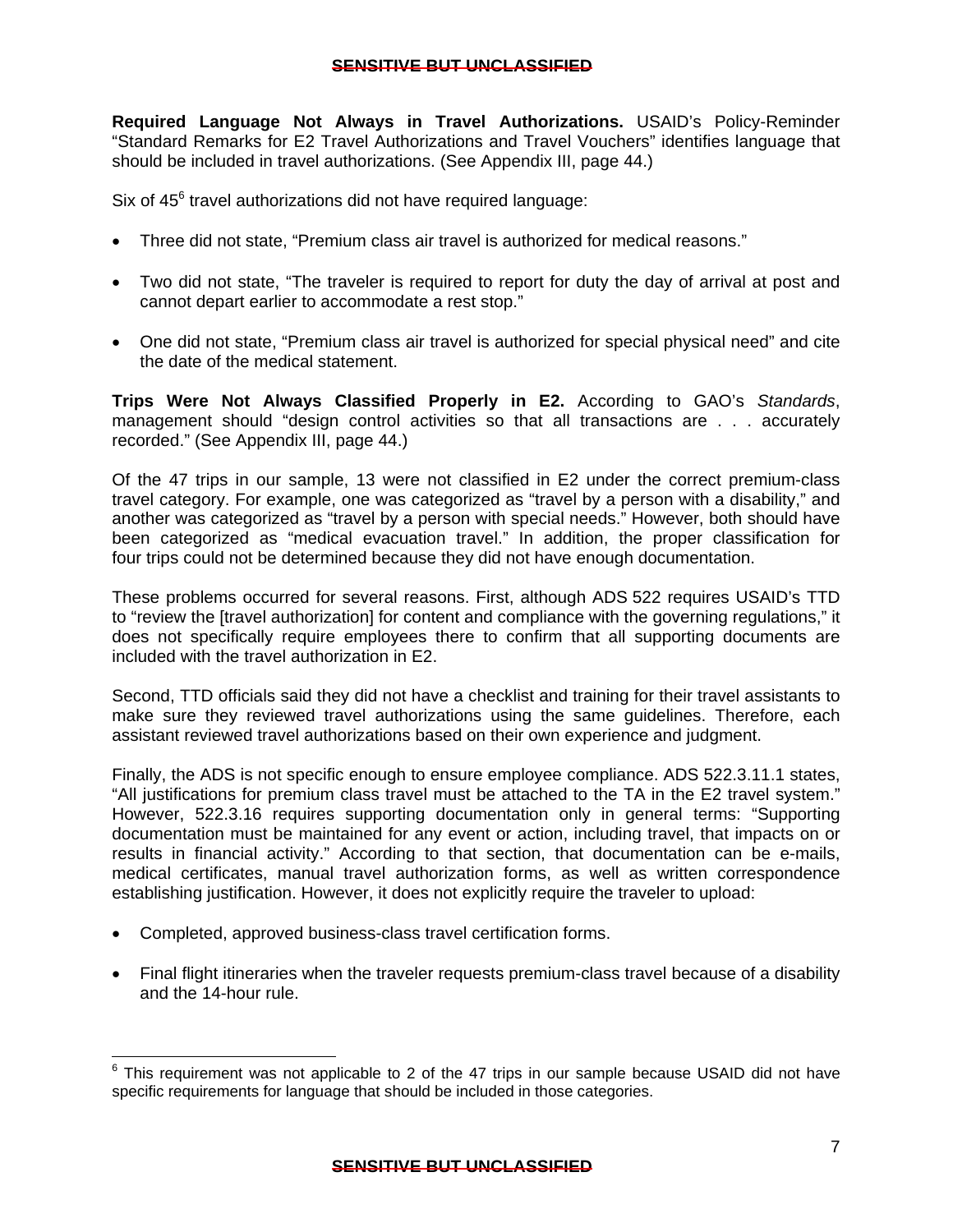- Documentation showing that the airline carrier did not have coach accommodations and that it was critical for the traveler to travel at that time.
- OCRD documentation stating that premium travel was needed to reasonably accommodate the traveler.
- Documentation showing that business class was necessary for security reasons.

In addition, for the weaknesses related to "Travel by an Individual with a Disability," some TTD officials said reasonable accommodation letters signed by OCRD were sufficient and they did not need approved business-class certification forms. However, after OIG notified them about this requirement, they sent an Agency notice reminding staff to complete the forms in addition to the OCRD letter.

By the premium-class travel not meeting requirements, as shown in the following table, USAID incurred questioned costs for ten trips.<sup>7</sup> Some had questioned costs because the trips did not meet requirements to qualify for premium travel. For example, three used premium class under the disability exception, and their OCRD letters approved them to fly business class for flights longer than 2 hours. Yet all three had one flight that was less than 1 hour and 15 minutes.

The other trips also incurred questioned costs because the travelers did not provide documentation proving that they qualified for premium-class travel. For example, two travelers did not provide an OCRD letter, a business-class certification form, or a written justification as required.

| No.                                                                                                   | <b>Trip ID</b> | <b>Reason Cost Is Questioned</b>                                                                                                                                                                                                                                                                                                                | <b>Estimated</b><br>Cost of<br><b>Premium-</b><br><b>Class Ticket</b> <sup>8</sup> | <b>Estimated Cost</b><br>of Coach<br>Ticket <sup>9</sup> | <b>Estimated</b><br>Questioned<br>Cost <sup>10</sup> |
|-------------------------------------------------------------------------------------------------------|----------------|-------------------------------------------------------------------------------------------------------------------------------------------------------------------------------------------------------------------------------------------------------------------------------------------------------------------------------------------------|------------------------------------------------------------------------------------|----------------------------------------------------------|------------------------------------------------------|
|                                                                                                       | 5737485-1      | This trip used the 14-hour<br>exception, which requires the<br>traveler to report to work on<br>the day of arrival. The<br>traveler's return trip arrived at<br>2:05 p.m. It is not reasonable<br>for a traveler who landed at<br>that time to collect luggage,<br>go to the office, and do<br>enough work to justify flying<br>business class. | 18,599.20                                                                          | 4,408.90                                                 | 14,190.30                                            |
| OIG does not consider the other issues to involve questioned costs. They resulted instead from Agency |                |                                                                                                                                                                                                                                                                                                                                                 |                                                                                    |                                                          |                                                      |

#### **Table of Premium-Class Travel Trips With Questioned Costs (\$)**

policy that did not specify the documentation the traveler should provide for premium travel requests.

From business-class certification forms, travel authorizations, or USAID's annual premium class report to GSA for fiscal years 2013 and 2014. We used various sources because of missing and inconsistent numbers/information.

<sup>&</sup>lt;sup>9</sup> From business class certification forms or USAID's annual premium class report to GSA for fiscal years 2013 and 2014. We used various sources because of missing and inconsistent numbers/information.<br><sup>10</sup> Difference between premium-class ticket and estimated coach ticket.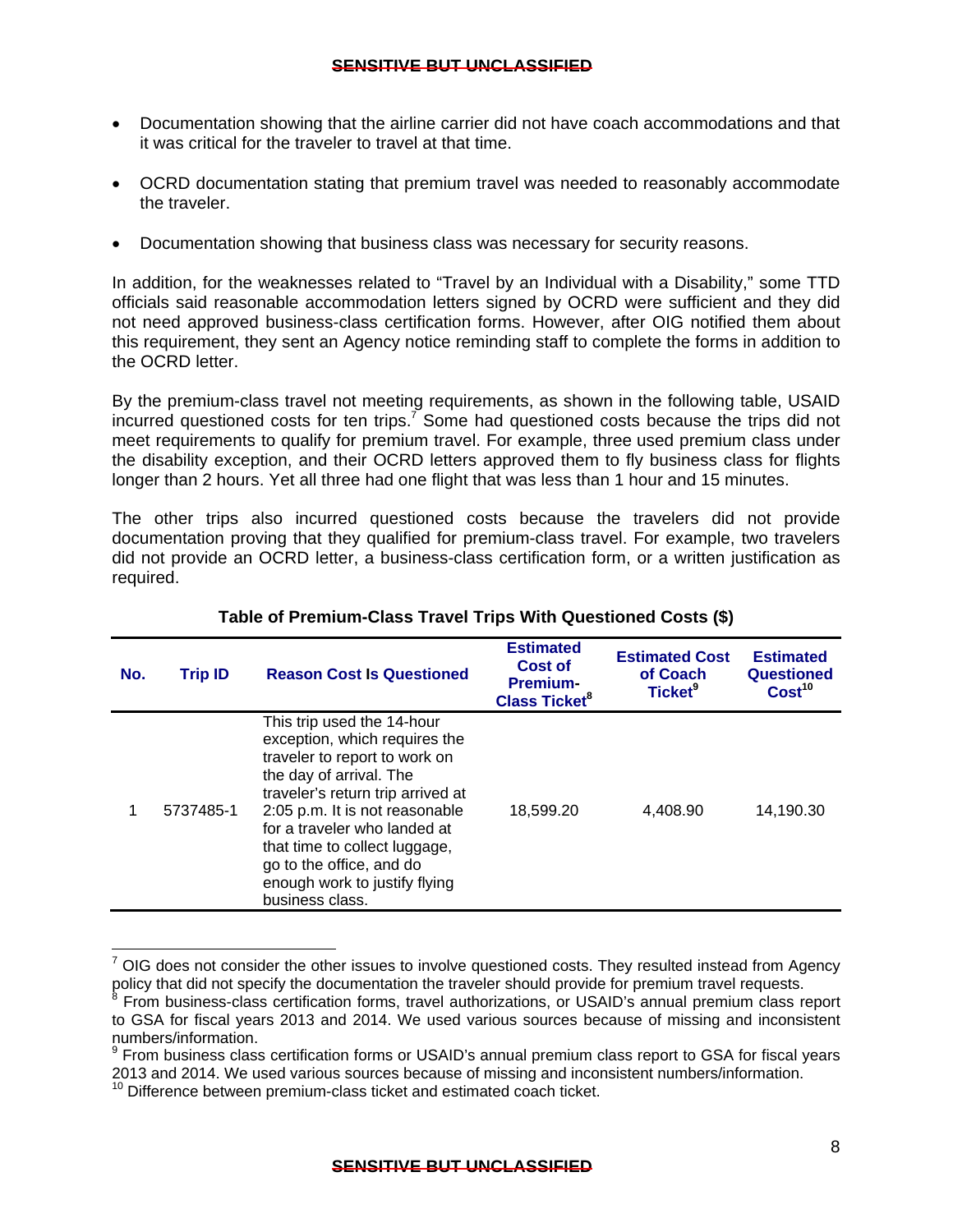| No.            | <b>Trip ID</b> | <b>Reason Cost Is Questioned</b>                                                                                                                                                                                                                                                                                                                                                                                                | <b>Estimated</b><br><b>Cost of</b><br><b>Premium-</b><br><b>Class Ticket<sup>8</sup></b> | <b>Estimated Cost</b><br>of Coach<br>Ticket <sup>9</sup> | <b>Estimated</b><br><b>Questioned</b><br>Cost <sup>10</sup> |
|----------------|----------------|---------------------------------------------------------------------------------------------------------------------------------------------------------------------------------------------------------------------------------------------------------------------------------------------------------------------------------------------------------------------------------------------------------------------------------|------------------------------------------------------------------------------------------|----------------------------------------------------------|-------------------------------------------------------------|
| $\overline{2}$ | 5978583        | No doctor's note was provided<br>with the travel authorization,<br>as required. In addition, the<br>justification on the business-<br>class certification form does<br>not (1) explain why the<br>traveler could not have taken<br>a rest stop after traveling a<br>certain number of hours, or<br>(2) state the maximum<br>number of hours the traveler<br>could have flown without<br>traveling business class.               | 12,666.30                                                                                | 3,417.00                                                 | 9,249.30                                                    |
| 3              | 5687541-1      | In addition to traveling<br>business class, the traveler<br>took a rest stop, which is not<br>allowed.                                                                                                                                                                                                                                                                                                                          | 15,186.95                                                                                | 3,049.00                                                 | 12,137.95                                                   |
| 4              | 6128085-1      | OCRD approved the traveler<br>to fly business class for flights<br>longer than 2 hours. However,<br>one leg/flight was only for<br>1 hour and 5 minutes.                                                                                                                                                                                                                                                                        | Unknown                                                                                  | Unknown                                                  | Unknown                                                     |
| 5              | 5969238-2      | OCRD approved the traveler<br>to fly business class for flights<br>longer than 2 hours. However,<br>one leg/flight was for only<br>1 hour and 15 minutes.                                                                                                                                                                                                                                                                       | Unknown                                                                                  | Unknown                                                  | Unknown                                                     |
| 6              | 6406982        | The business-class<br>certification form and final<br>flight itinerary were not<br>included with the travel<br>authorization. Therefore, it<br>could not be determined<br>whether business class<br>should have been approved<br>or whether the trip exceeded<br>14 hours.                                                                                                                                                      | 16,754.00                                                                                | 1,132.00                                                 | 15,622.00                                                   |
| 7              | 5709101-3      | This traveler flew business<br>class under the exception<br>"Travel by an individual with a<br>disability." However, the<br>OCRD letter was not<br>provided. Instead, a doctor's<br>note was included, but it does<br>not state the maximum<br>number hours the traveler<br>could have flown without<br>traveling business class. In<br>addition, the traveler took a<br>rest stop, which is not allowed<br>for business class. | 20,518.00                                                                                | Unknown                                                  | Unknown                                                     |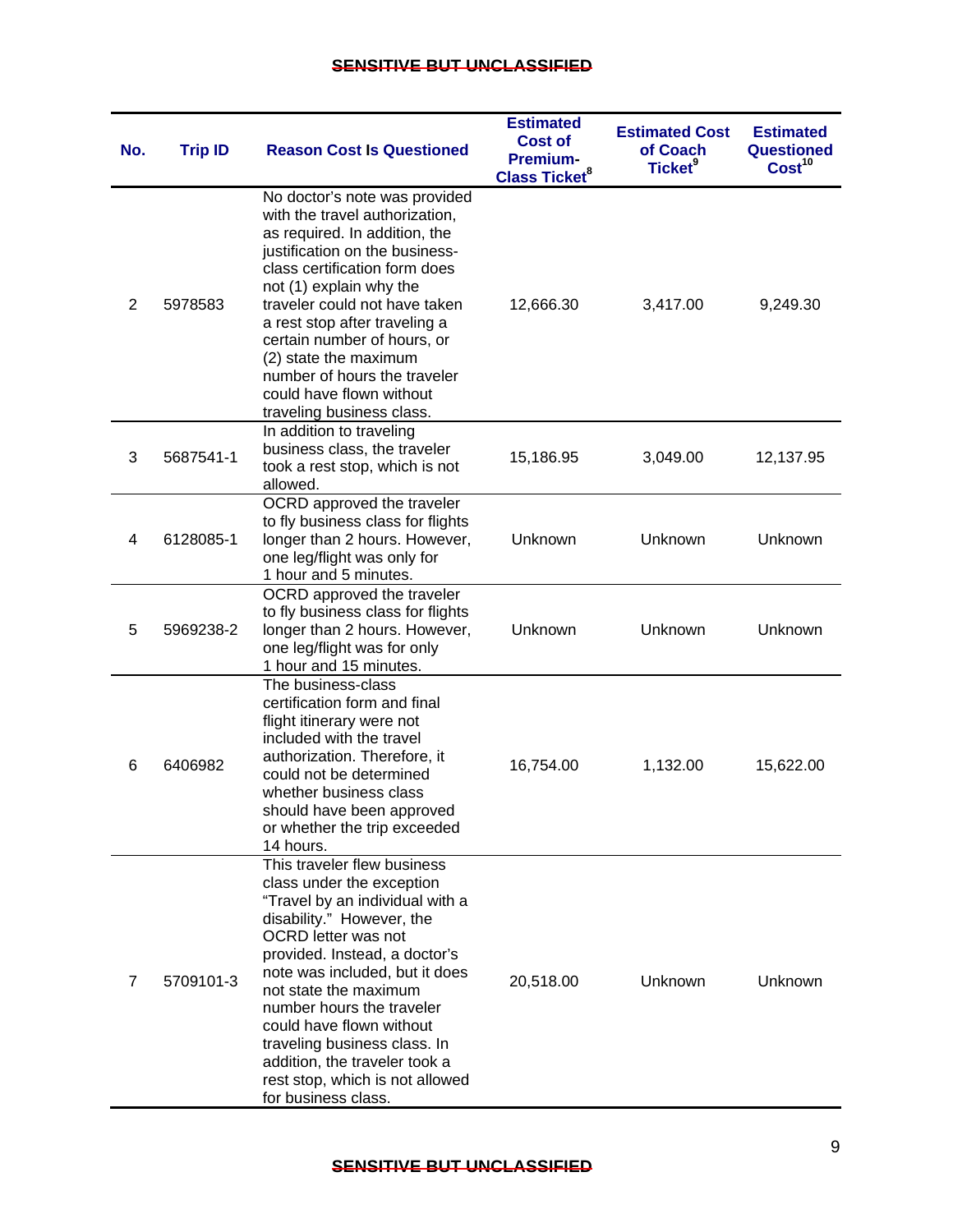| No. | <b>Trip ID</b> | <b>Reason Cost Is Questioned</b>                                                                                                                                                         | <b>Estimated</b><br>Cost of<br><b>Premium-</b><br><b>Class Ticket<sup>8</sup></b> | <b>Estimated Cost</b><br>of Coach<br>Ticket <sup>9</sup> | <b>Estimated</b><br>Questioned<br>Cost <sup>10</sup> |
|-----|----------------|------------------------------------------------------------------------------------------------------------------------------------------------------------------------------------------|-----------------------------------------------------------------------------------|----------------------------------------------------------|------------------------------------------------------|
| 8   | 6412021        | OCRD approved the traveler<br>to fly business class for flights<br>longer than 2 hours. However,<br>one leg/flight was for only<br>1 hour and 10 minutes.                                | Unknown                                                                           | Unknown                                                  | Unknown                                              |
| 9   | 6228535-1      | The travel authorization did<br>not include support (such as<br>an OCRD letter, business-<br>class certification form, or<br>written justification) to justify<br>business class travel. | 4,195.00                                                                          | 614.00                                                   | 3,581.00                                             |
| 10  | 5671134-3      | The travel authorization did<br>not include support (such as<br>an OCRD letter, business-<br>class certification form, or<br>written justification) to justify<br>business class travel. | 12,071.10                                                                         | 2,862.30                                                 | 9,208.80                                             |

As a result of the trips that did not meet Agency requirements, USAID cannot be sure that taxpayers' dollars are not misused and that good business decisions are made. Because 13 premium-class trips were not classified correctly, USAID's required annual report to GSA was not accurate and GSA did not have the most accurate information to report to taxpayers. And by not including the required language in travel authorizations, USAID was at risk that travelers may claim more than the authorized, reimbursable expenses. Therefore, OIG makes the following recommendations.

*Recommendation 1. We recommend USAID's Chief, Travel and Transportation Division, prepare a written checklist for its travel assistants to confirm that travel authorization packages for premium travel are reviewed under the same standards. The checklist should, at a minimum, include determining whether:* 

- *Based on the final itinerary, the flight meets all requirements, as applicable, for the 14-hour rule or as recommend by the Office of Civil Rights and Diversity.*
- *Trips categorized as "Travel in excess of 14 hours TDY" provide an adequate justification for not taking a rest stop in lieu of traveling premium class and confirming that the traveler does not take a rest stop.*
- *The business-class certification form is completed, has the supervisor's signature for approval, and is uploaded into E2.*
- *Trips in the "No space available in coach air accommodations" exception include documentation to show that the airline carrier did not have coach accommodations and that travel at that time was critical.*
- *Trips include documentation to show that business class was necessary for security reasons, when applicable.*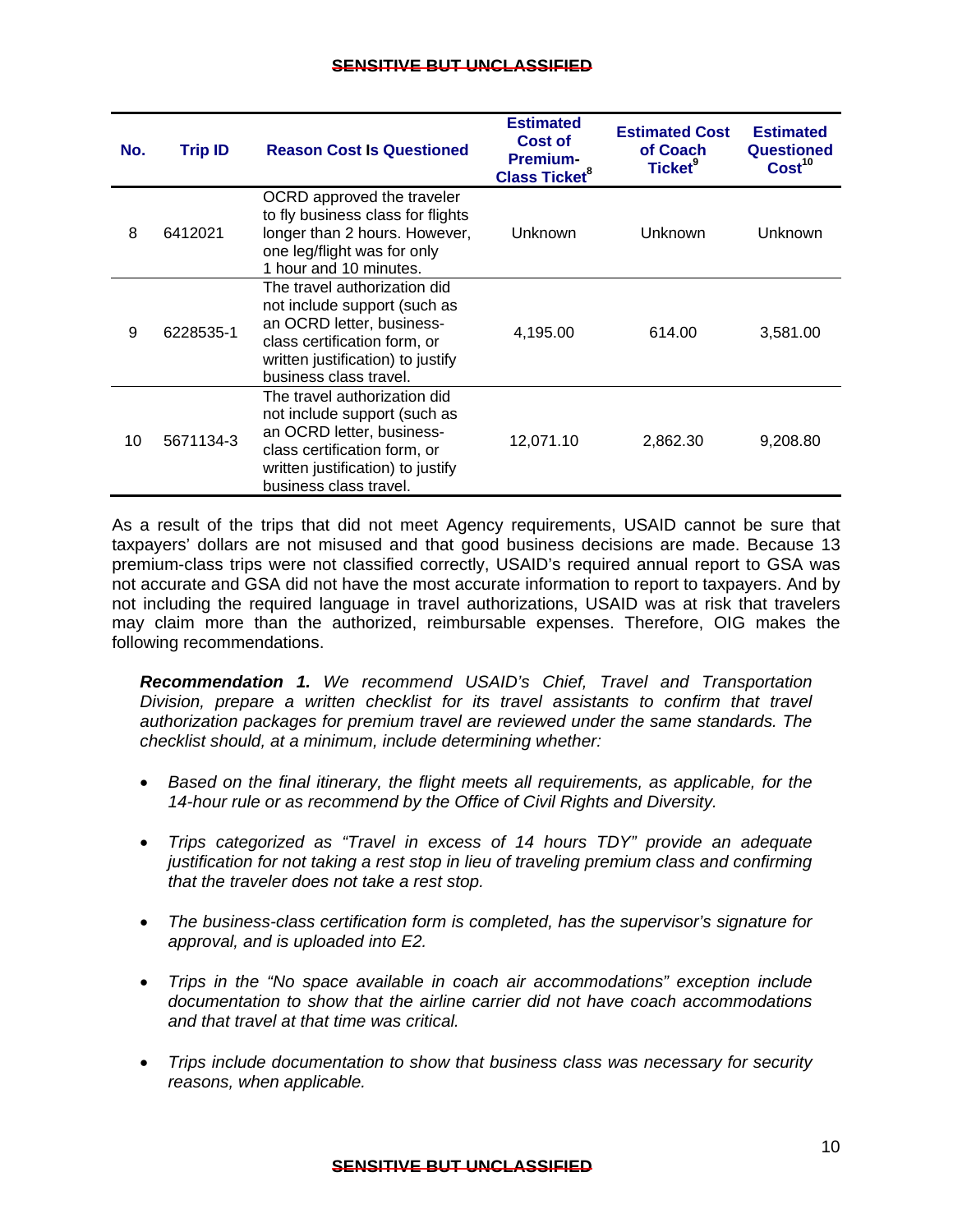- *Travel authorizations include the required language for business-class travel accommodations.*
- *Premium-class travel is categorized in E2 under the correct exception category.*

*Recommendation 2. We recommend that, after implementing Recommendation 1,*  USAID's Chief, Travel and Transportation Division, provide training to its travel *assistants to use the checklist so travel authorization packages are reviewed using the same standards.* 

*Recommendation 3. We recommend that USAID's Chief, Travel and Transportation Division, revise Automated Directives System 522 to include an explicit list of documents that need to be uploaded into E2 with the travel request. At a minimum, that must include:* 

- *Completed, approved business-class travel certification forms.*
- *Final flight itineraries when the traveler is requesting premium-class travel because of a disability and the 14-hour rule.*
- *Documentation to show that the airline carrier did not have coach accommodations and that it is critical for them to travel at that time, when applicable.*
- *Office of Civil Rights and Diversity documentation stating that premium travel was needed to reasonably accommodate the traveler, when applicable.*
- *Documentation to show that business class was necessary for security reasons, when applicable.*

*Recommendation 4. We recommend that USAID's Chief, Travel and Transportation Division, make a written determination whether the premium-class travel costs for trip number 5737485-1 are allowable, and recover any amount that is not allowable.* 

*Recommendation 5. We recommend that USAID's Chief, Travel and Transportation Division, make a written determination whether the premium-class travel costs for trip number 5978583 are allowable, and recover any amount that is not allowable.* 

*Recommendation 6. We recommend that USAID's Chief, Travel and Transportation Division, make a written determination whether the premium-class travel costs for trip number 5687541-1 are allowable, and recover any amount that is not allowable.* 

*Recommendation 7. We recommend that USAID's Chief, Travel and Transportation Division, make a written determination whether the premium-class travel costs for trip number 6128085-1 are allowable, and recover any amount that is not allowable.* 

*Recommendation 8. We recommend that USAID's Chief, Travel and Transportation Division, make a written determination whether the premium-class travel costs for trip number 5969238-2 are allowable, and recover any amount that is not allowable.*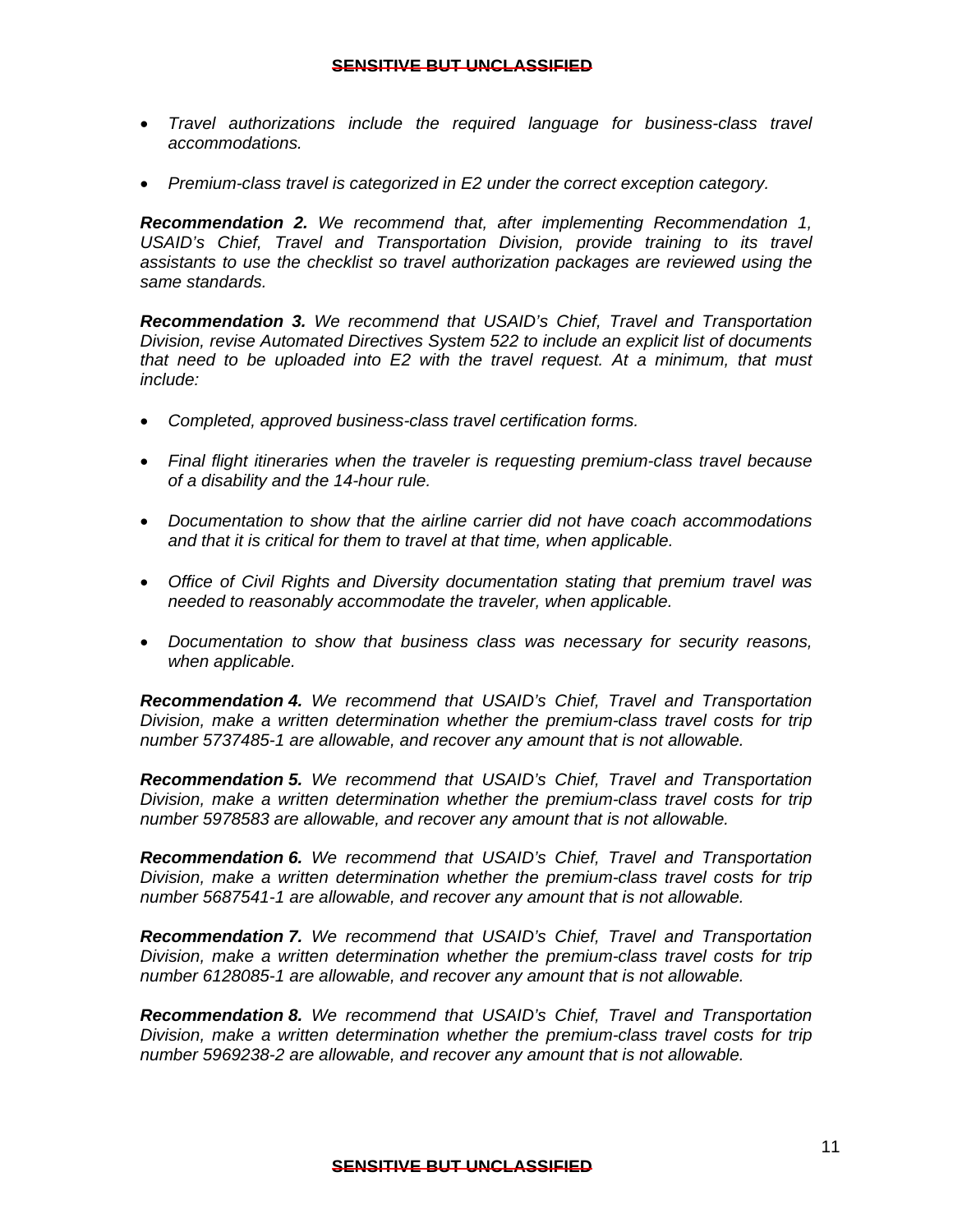*Recommendation 9. We recommend that USAID's Chief, Travel and Transportation Division, make a written determination whether the premium-class travel costs for trip number 6406982 are allowable, and recover any amount that is not allowable.* 

*Recommendation 10. We recommend that USAID's Chief, Travel and Transportation Division, make a written determination whether the premium-class travel costs for trip number 5709101-3 are allowable, and recover any amount that is not allowable.* 

*Recommendation 11. We recommend that USAID's Chief, Travel and Transportation Division, make a written determination whether the premium-class travel costs for trip number 6412021 are allowable, and recover any amount that is not allowable.* 

*Recommendation 12. We recommend that USAID's Chief, Travel and Transportation Division, make a written determination whether the premium-class travel costs for trip number 6228535-1 are allowable, and recover any amount that is not allowable.* 

*Recommendation 13. We recommend that USAID's Chief, Travel and Transportation Division, make a written determination whether the premium-class travel costs for trip number 5671134-3 are allowable, and recover any amount that is not allowable.* 

### **USAID/Washington Payment Office Could Not Perform Appropriate Reviews of Travel Card Bills Before Paying Airfare**

According to the Federal Managers' Financial Integrity Act of 1982, as codified in 31 U.S.C. 3512, agencies should establish controls to "provide reasonable assurance" that costs comply with applicable laws, funds are "safe guarded against waste, loss, unauthorized use or misappropriation," and expenditures are "properly recorded and accounted."

In addition, GAO's *Standards for Internal Control in the Federal Government*, section 10.10, states:

approvals . . . and supervisory control activities. Management may design a variety of transaction control activities for operational processes, which may include verifications, reconciliations, authorizations and

Furthermore, expenses should be matched to source documentation to validate each charge before making payments.

were authorized based on obligations made in Phoenix, the core accounting system. If there USAID's Cash Management and Payments Division (CMP) is responsible for processing approved USAID/Washington requests for payment of temporary duty travel vouchers. However, for a statistical sample of 47 of 245 trips in E2 for premium-class travel worth more than \$830,000, CMP could not properly review airfare costs billed to the Citibank  $CBA<sup>11</sup>$  before authorizing a payment. The only assurance CMP had was that payments were for trips that

 were authorized based on obligations made in Phoenix, the core accounting system. If there<br>11 USAID's Citibank CBA is billed for tickets issued to Agency staff, including those that are refunded.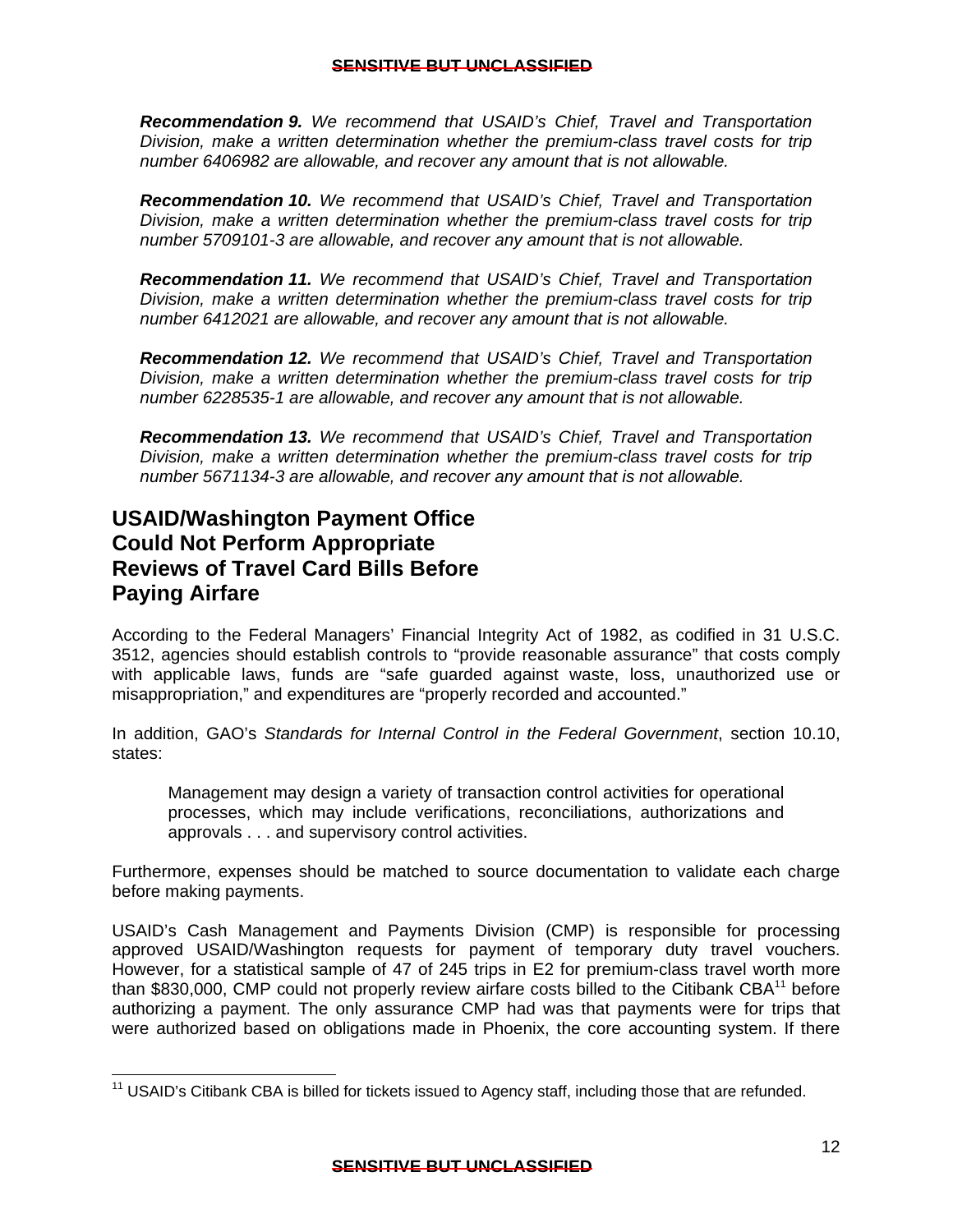was enough money in the obligation, then they approved the charges for payment. If there was not, they would ask the responsible offices to provide additional funding. However, before each payment, CMP should have matched expenses to source documents to validate each charge.

CMP could not review airfare billed to the Citibank card before authorizing payment for the following reasons.

 USAID employees did not submit documentation to support all tickets charged to the Agency, including those reissued because of flight changes. This occurred because ADS 522 is not specific enough to ensure employee compliance and requires supporting documentation only in general terms. It says, "Supporting documentation must be maintained for any event or action, including travel, that impacts on or results in financial activity." Although ADS 522 states that additional guidance on supporting documentation is in ADS 633, that chapter does not discuss documentation to support the costs for all issued airfare tickets. Instead, it discusses other pertinent information, such as the dollar threshold for providing receipts and when vouchers must be submitted.

Agency officials said policy generally should allow for interpretation, and they rely on staff to apply their professional judgment. However, the staff may not understand that the Agency needs to account for every issued ticket, including those that are refunded to the Agency.

 As the TMC, Duluth was responsible for arranging flights for Agency employees, which they charged to USAID's Citibank CBA. However, the TMC did not provide reconciled reports of Citibank charges and Duluth charges, as required by the contract. Instead, it provided CMP with a monthly report of Duluth charges. Therefore, CMP employees had to reconcile the Citibank statement with the Duluth report themselves, which took time away from their important tasks of properly validating the accuracy of payments. CMP employees said this has been an undue hardship. Specifically, CMP designated three fulltime employees to review Citibank statements. One worked on the current statement and the other two worked on outstanding items from old statements. But CMP had been working to improve the reconciliation process.

Furthermore, the TMC contract did not include clear language on what USAID expected to receive in its reconciled reports of Citibank and Duluth charges. It also did not include an example of that monthly reconciled report.

 USAID did not have a proper review process (e.g., standard operating procedures) to validate the accuracy of travel payments. However, during audit fieldwork, CMP drafted preliminary procedures to conduct that review.

By not properly reviewing airfare costs billed to the Citibank CBA travel card before authorizing payment, USAID could not be sure it was paying for authorized travel at actual incurred amounts. As a result, considering the nature of the payments, USAID is at risk of fraud, waste, and abuse, and, therefore needs to put proper controls in place to prevent and detect such weaknesses.

In addition, because there was not enough supporting documentation, these weaknesses result in questioned costs for all 245 premium travel trips in E2 from December 1, 2012, through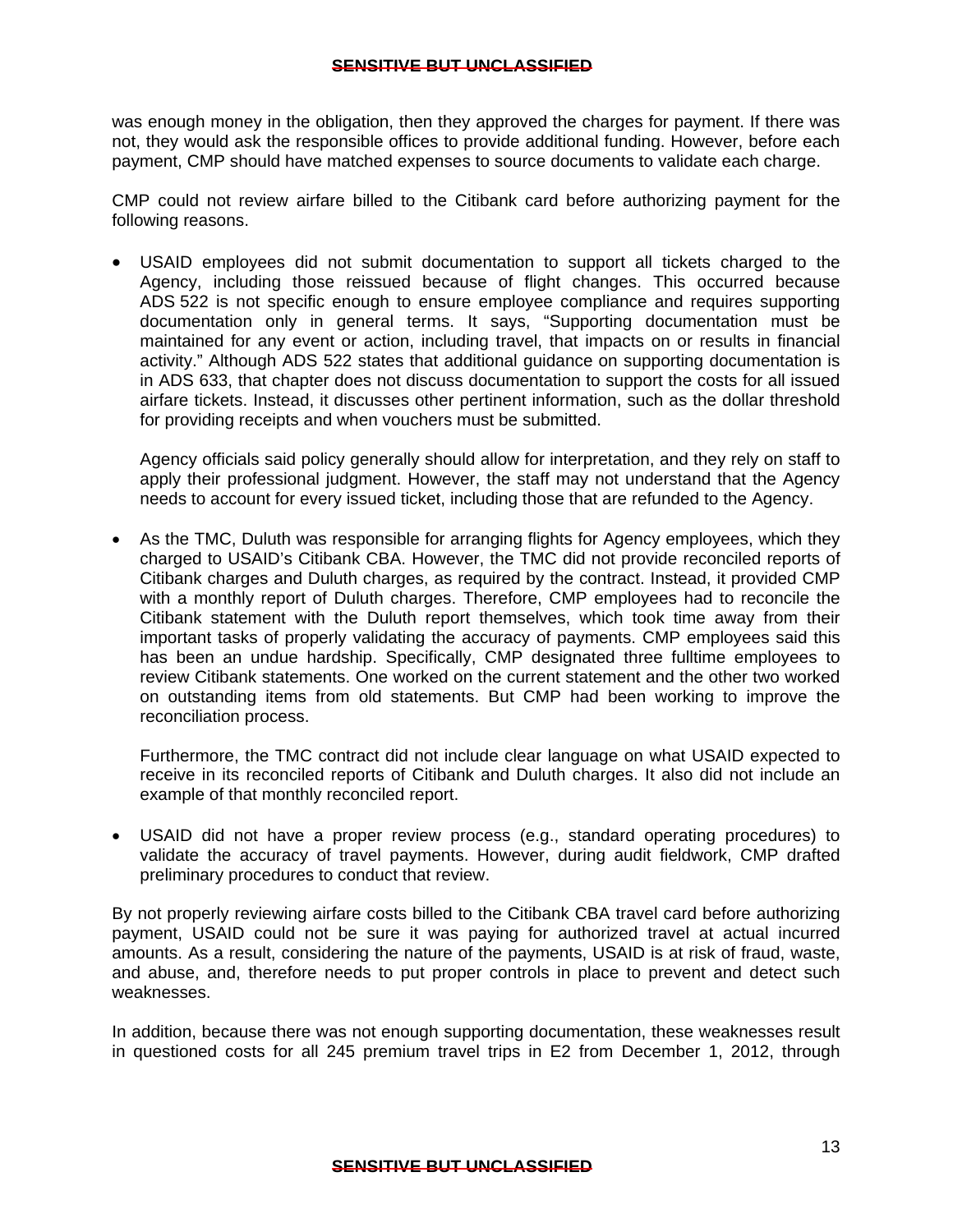November 30, 2014, which were worth more than \$3.1 million.<sup>12</sup> However, it is not possible for USAID to review and determine whether these trips were used properly because the necessary supporting documentation was missing. For this reason we are not making a recommendation for possible recovery of questioned costs and instead are addressing the procedural issues identified. To resolve these weaknesses for future travel, OIG makes the following recommendations.

*Recommendation 14. We recommend that USAID's Chief Financial Officer, in coordination with the Chief, Travel and Transportation Division, include in the Automated Directives System an explicit list of documents required for travel vouchers so the Agency can fully validate whether charges for airfare are accurate. At a minimum, that list must require supporting documentation for the cost of all issued airfare tickets.* 

*Recommendation 15. We recommend that USAID's cognizant contracting officer for contract no. AID-OAA-M-11-00006 work with the contracting officer's representative and the Cash Management and Payments Division staff to develop and include in the contract with Duluth Travel Inc. a clear description of the data that should be presented in the monthly reconciliation report of the centrally billed account.* 

*Recommendation 16. We recommend that USAID's Chief Financial Officer, in coordination with the Chief, Travel and Transportation Division, develop and implement a written process for reviewing each centralized Citibank travel card airfare expense to supporting documentation for the issued ticket before approving the payment. That process should include requirements for supporting documentation to prevent questioned costs.* 

### **USAID Did Not Have Reasonable Assurance That Agent Fees Were Accurate**

According to the Federal Managers' Financial Integrity Act of 1982, agencies should establish controls to "provide reasonable assurance" that costs comply with applicable laws, funds are "safe guarded against waste, loss, unauthorized use or misappropriation," and expenditures are "properly recorded and accounted."

In addition, GAO's *Standards*, section 10.10, states:

 $\overline{a}$ 

 approvals, . . . and supervisory control activities. Management may design a variety of transaction control activities for operational processes, which may include verifications, reconciliations, authorizations and

Duluth Travel Inc. charges an agent fee whenever an airline ticket is issued (i.e., a charge is incurred) and for every subsequent change to that trip. Duluth also charges an additional agent fee whenever the traveler calls after business hours or on weekends.

 $12$  Although OIG's review was limited to premium-class travel, the nature of these weaknesses applies to all airfare approved by CMP.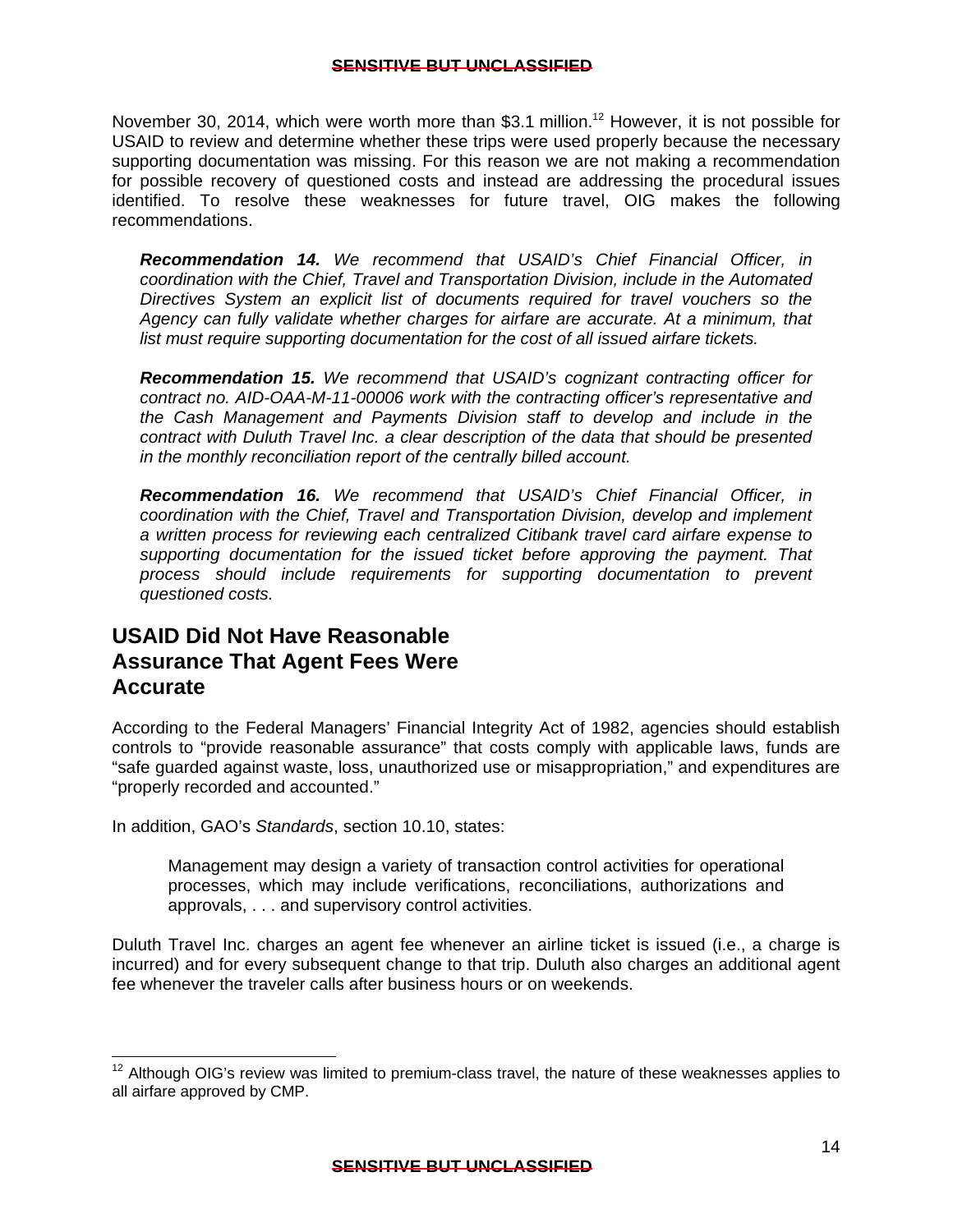However, USAID did not always have assurance that Duluth's agent fees were reasonable. For example, the Agency did not always have supporting documentation to validate whether travelers asked for a change or whether they called the TMC after business hours or on weekends. Instead, CMP verified agent fees every month for each traveler by comparing the number of fees to the number of airfare charges. Thirteen of 47 (about 27 percent) statistically selected trips had a greater number of agent fees than the number of airline ticket charges for the given month. In addition, the agent fees for those 13 trips did not match to an airline ticket number. Finally, none of the Duluth agent fees for after-hours and weekend services could be validated.

These problems happened for the following reasons.

- Although USAID reviewed the fees to some degree, that process was not documented and did not provide reasonable assurance that the fees were accurate. USAID officials explained that it is not feasible for them to review each agent fee in detail because of the high volume of transactions. Nonetheless, considering the nature of these transactions, USAID should, at a minimum, develop a written process to review those that exceed a predetermined amount for a given trip. That process also should include following up on all fees that are not tied clearly to a particular trip or traveler.
- USAID staff did not submit documentation to support all agent fees charged to the Agency, including fees resulting from reissued tickets because of flight changes and calls made after business hours and on weekends. This occurred because ADS 522 requires supporting documentation only in general terms, stating that "supporting documentation must be maintained for any event or action, including travel, that impacts on or results in financial activity." Although ADS 522 states that additional guidance on supporting documentation is in ADS 633, that chapter does not discuss documentation to support the costs for agent fees. Specifically, USAID's travel policies do not explicitly require travelers to document and report all issued airfare tickets, which result in an agent fee. Instead, ADS 633 only discusses other information, such as the dollar threshold for providing receipts and when vouchers must be submitted. To validate agent fees properly, USAID should compare the TMC's agent fee charges against the traveler's requests that resulted in the agent fees. That would provide proper assurance that agent fees are accurate.

In addition, USAID's travel policies did not limit the number of ticket changes and after-hours and weekend services that a traveler can make without a supervisor's approval. USAID's policy could, for example, allow a traveler to make only three changes to issued tickets without the supervisor's approval. If a fourth change was needed, the supervisor would have to approve it before a ticket could be reissued. Agency officials have acknowledged this weakness and provided an example in which a traveler's ticket was \$117. However, because the traveler had asked for so many changes, the agent fees were unreasonable as they totaled to \$134—which exceeded the cost of the ticket.

 Travelers were not always aware that each change they asked for would incur an agent fee charged to the government and that they should report this to the Agency. Therefore, USAID needs to train travelers on their responsibilities when asking for TMC services and on the applicable Agency policies.

Although each individual agent fee is relatively small, those fees can add up. In the 47 trips in our statistical sample, TMC charged 219 agent fees worth more than \$5,700. Without determining whether agent fees are reasonable, USAID is at risk that the Agency may not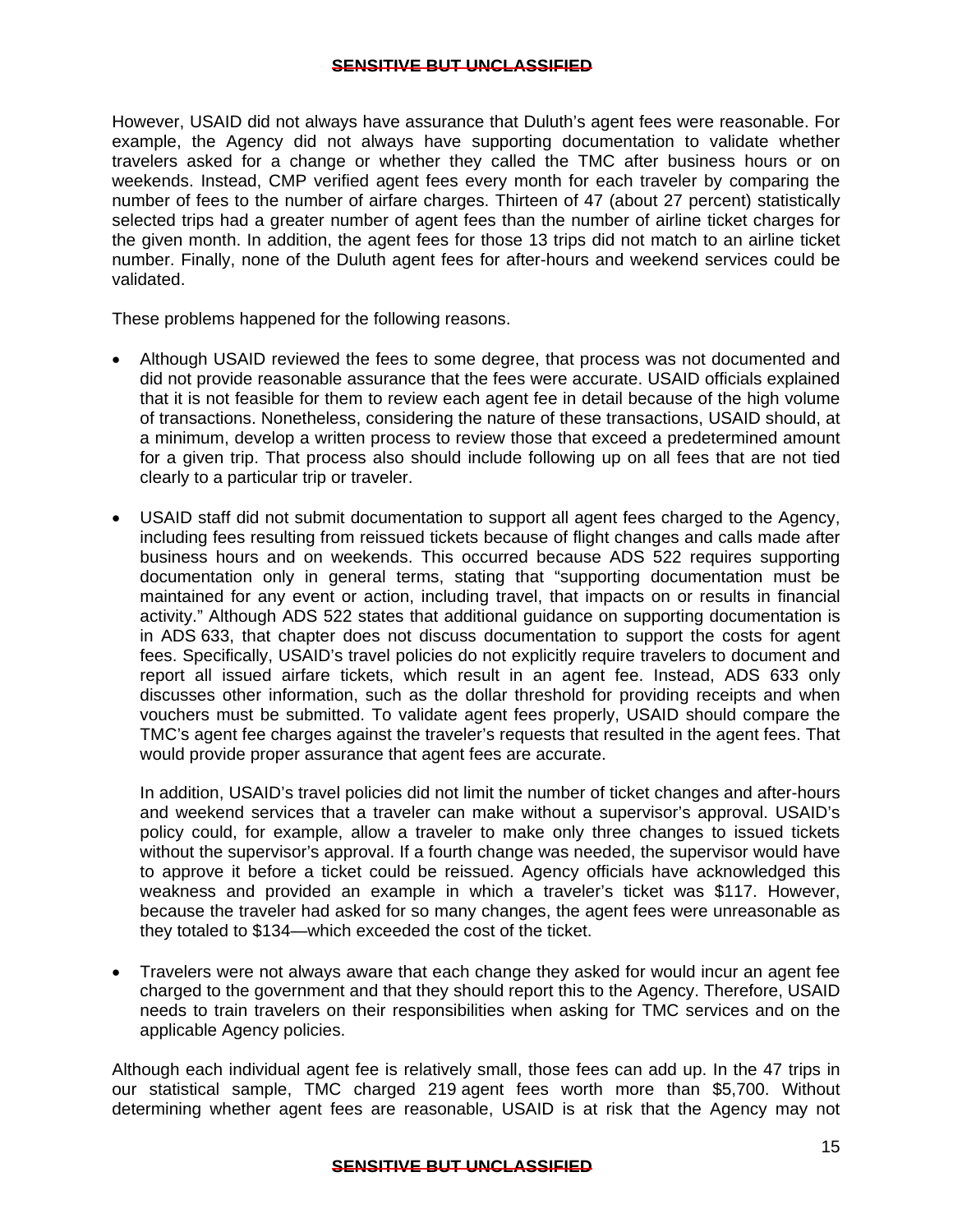detect fraud in TMC's charges and waste or abuse in travelers' use of TMC services. In addition, because there was not enough supporting documentation, these weaknesses result in questioned costs.

However, it is not possible for USAID to review and determine whether these fees were incurred properly because of the missing documentation. For this reason, we are not making a recommendation for possible recovery of questioned costs and instead are addressing the procedural issues identified. To resolve these weaknesses for future travel, OIG makes the following recommendations.

*Recommendation 17. We recommend that USAID's Chief Financial Officer, in coordination with the Chief, Travel and Transportation Division, implement a written process for reviewing agent fees before approving payment in accordance with the Federal Managers' Financial Integrity Act of 1982. This process could include a monetary threshold for reviewing details of the agent fees, as necessary.* 

*Recommendation 18. We recommend that USAID's Chief Financial Officer, in coordination with the Chief, Travel and Transportation Division, include an explicit requirement in the Automated Directives System for travelers to document and report all requests for the travel management center to issue airfare tickets. The requirement must include:* 

- *Justification of all issued tickets requested.*
- *A limit to the number of times a traveler can do the following without a supervisor's approval: (1) make changes to issued tickets that result in agent fees, and (2) use after-hour and weekend travel management center services.*
- *Consequences for not following the Agency's agent fee requirements.*

*Recommendation 19. We recommend that USAID's Chief, Travel and Transportation Division, in coordination with the Chief Financial Officer, provide training to all USAID staff regarding traveler actions that result in agent fees to the Agency, traveler's responsibilities, and all applicable related policies.* 

### **(SBU) USAID Did Not Mark Its Business-Class Certification Form as Sensitive and Travelers Did Not Always Use Current Form**

According to ADS 505.6, "Definitions," the Bureau for Management, Office of Management Services, Information and Records Division, is responsible for approving USAID's forms. In addition, ADS 505.3.2.5, "Posting," requires that once forms are approved, they should be posted to USAID's internal and external Web sites with a link to the corresponding ADS chapter.

Finally, according to ADS 522, a "Premium Class Travel (Business Class) Certification form is required to justify the use of business class air accommodations."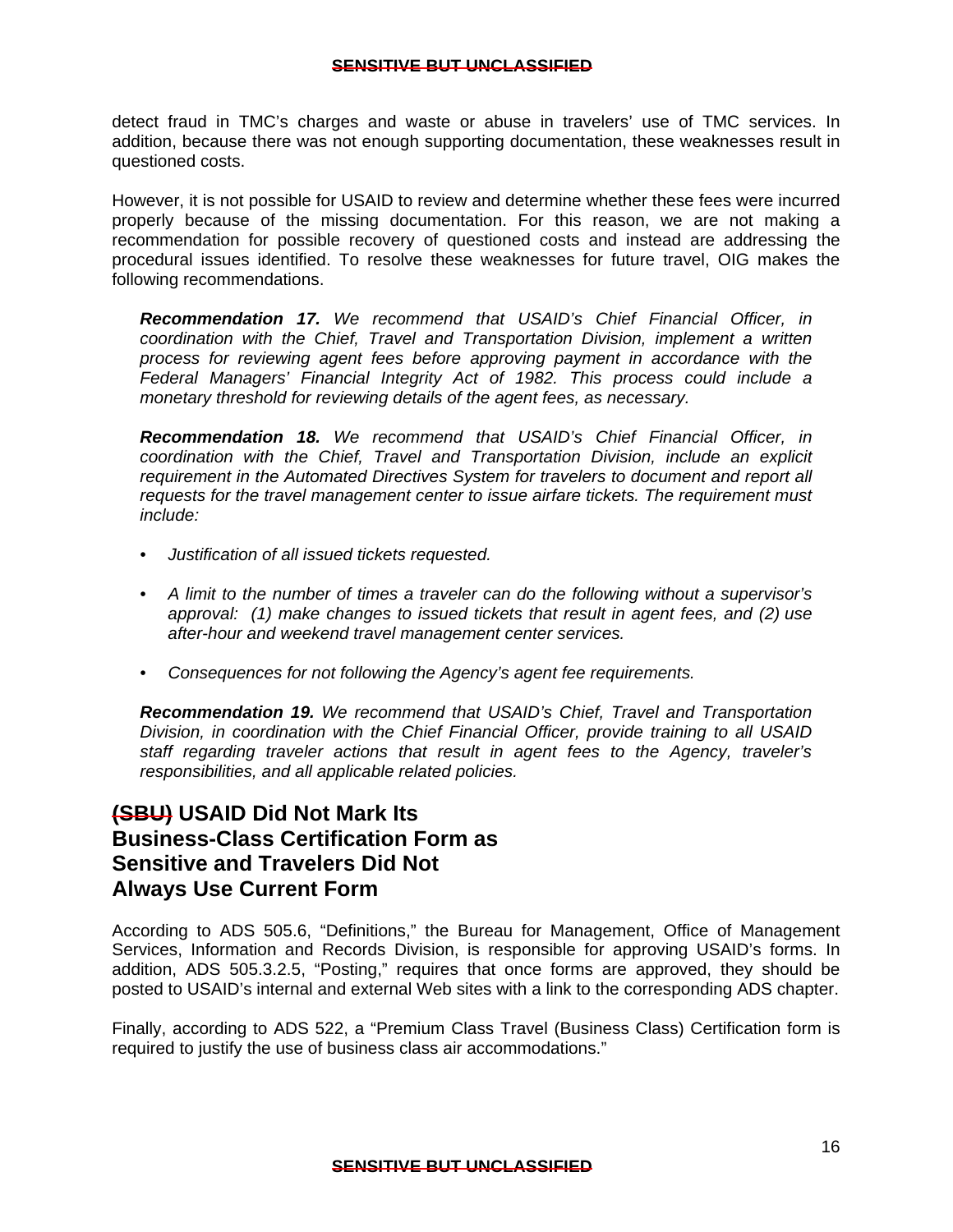(SBU) However, as discussed in the following sections, (1) the business certification form did not have a sensitive but unclassified marking even though it collected sensitive information; and (2) the current business certification form was not always used.

**(SBU) Business Certification Form With Sensitive Information Was Not Marked as SBU.**  Section 505.2, "Primary Responsibilities," states:

The originator of each official USAID form is responsible for ensuring that forms that will contain [SBU] data when filled in are properly marked as such and contain the following statement at the top and bottom of each page: This form is considered [SBU] when filled in. Anyone completing a USAID form is responsible for checking to see if the form is marked with the SBU statement above.

(SBU) However, TTD did not mark the business-class certification form as SBU once filled in, yet sensitive information was sometimes collected. For example:

- (SBU) One traveler listed a spinal condition that prohibited the traveler from flying for an extended period in coach class.
- (SBU) One traveler listed a congenital hip condition that necessitated reasonable accommodations.
- (SBU) One traveler said they were traveling to Afghanistan and Pakistan with the date that they would be departing and returning to the United States. Another traveler said they were traveling to Pakistan with the date they would be departing the United States and the date and time they would arrive in Pakistan. However, the Department of State has continued to issue warnings about travel to both countries because of possible terrorist attacks. Therefore, by not protecting sensitive travel information, USAID put its travelers at risk of possible terrorist attacks.

**Current Business Certification Form Was Not Always Used.** ADS 505.3.4, "Electronic Generation of Standard and Optional Forms," states, "electronically generated . . . forms must be an exact reproduction of the currently approved edition of the form."

TTD's business-class certification form was in portable data format (known as PDF), but it was not fillable. Therefore, travelers had to recreate the form so they could complete it. Even though the changes identified were relatively minor (e.g., removal of unneeded approval lines), 7 of  $46^{13}$ (15 percent) statistically selected travelers who used the form in ADS 522 altered it.

In addition, one traveler used an old form that was posted on the Agency's Intranet. That form did not collect information in TTD's updated form, such as destination, dates of travel, a cost comparison of business class to coach ticket, and whether the traveler considered a rest stop in lieu of premium-class travel.

These problems occurred because TTD did not get the Information and Records Division's approval for the form and have it posted to the Intranet with Agency-approved forms as required by USAID's forms management program.

 $\overline{a}$ 

 $13$  Forty-six of the 47 trips in our sample used the current business certification form, and 1 used an old form.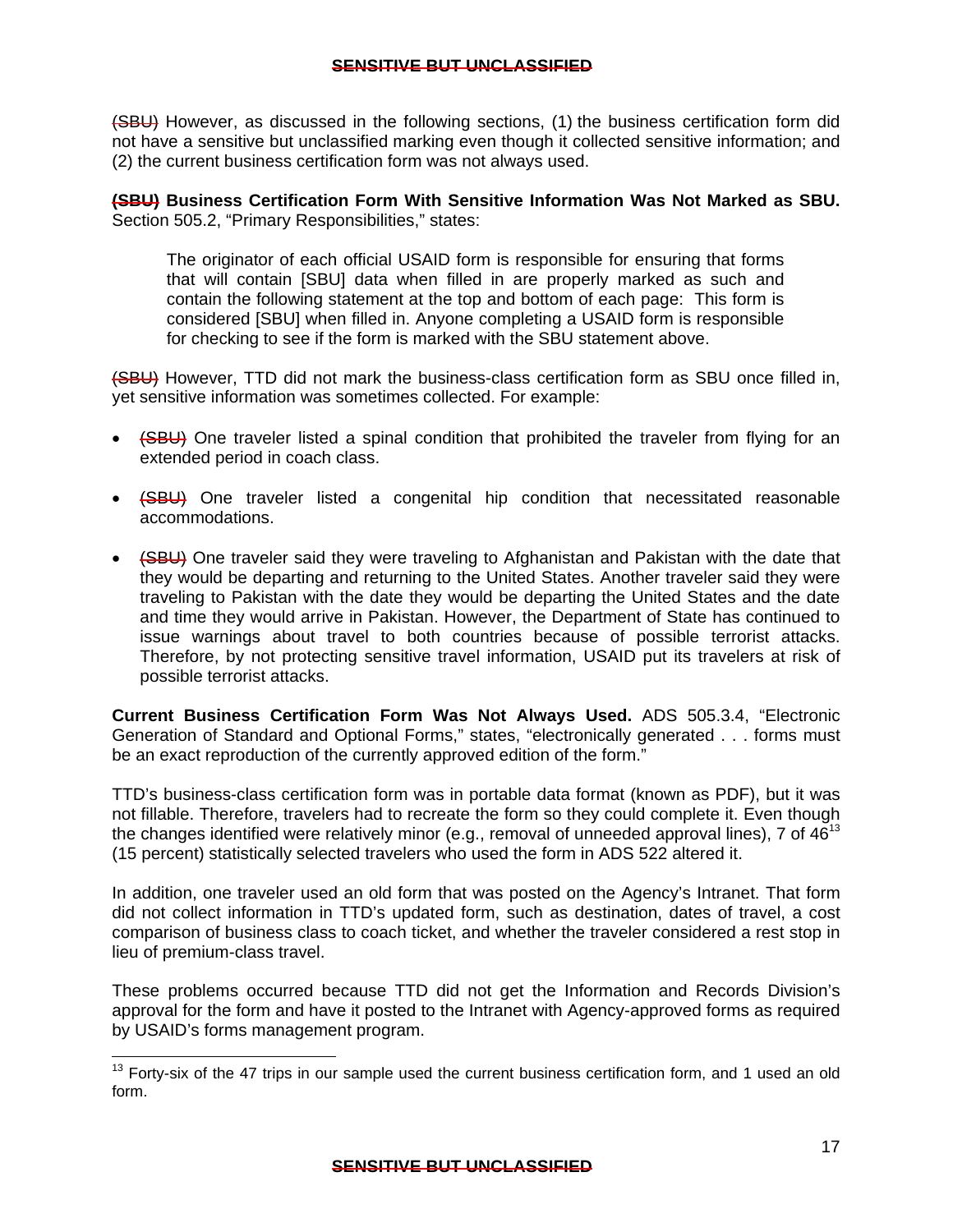TTD officials said they do not know what happened with the current form that is in ADS. However, they said they have prepared another one, which is fillable. They further explained that the Information and Records Division has approved the new form, but it will not be released until ADS 522 has completed the update process.

(SBU) By not marking the business-class certification forms as SBU once filled in, the forms may not be handled properly and travelers' sensitive information may be compromised. In addition, because travelers may alter the form and use different versions, all required information, such as the true cost of business-class travel and the reason why the traveler did not take a rest stop, may not be collected. Therefore, we are making the following recommendation.

**(SBU)** *Recommendation 20. We recommend that USAID's Chief, Travel and Transportation Division, obtain approval from the Information Records Division for the revised business-class certification form. At a minimum that form must be:* 

- *Marked as "sensitive but unclassified once filled in," in accordance with ADS 505.*
- *A fillable form to allow travelers to complete the required information.*

## **USAID Did Not Update Policy and Procedures for Approving Requests for Reasonable Accommodations**

 $\overline{a}$ 

According to USAID's ADS 501.3.5, "Maintaining ADS Material":

is current and consistent with laws and regulations, and management practices. [Points of contact] responsible for ADS material must regularly review their ADS chapters and references and modify the material where required to ensure that it

In addition, Section 501.3.2, "Creating and Revising ADS Material," states that the "goal is for employees to find what they need on the subject, understand what they find, and use what they find to meet their needs."

However, USAID did not update its ADS chapters governing requests for premium-class travel for staff requiring reasonable accommodations as required by ADS 501. ADS 522, "Performance of Temporary Duty Travel in the U.S. and Abroad" (October 15, 2014), states:

Requests for premium class air travel based on a disability are treated as requests for reasonable accommodation pursuant to **ADS 110, Equal Employment Opportunity**  and processed accordingly. Such [travel authorizations] must be accompanied by a letter from the Disability Review Committee in the Office of Civil Rights and Diversity (OCRD) as described in **ADS 110**.

However, ADS 110 does not reflect USAID's current approval process for determining reasonable accommodations<sup>14</sup> for staff with disabilities. That chapter states that the Agency's

 $14$  According to USAID's ADS 110.3.6.2, reasonable accommodations is defined as "any change in the work environment, or in the way things are customarily done that enables a qualified applicant or employee with a disability to perform the essential functions of a job."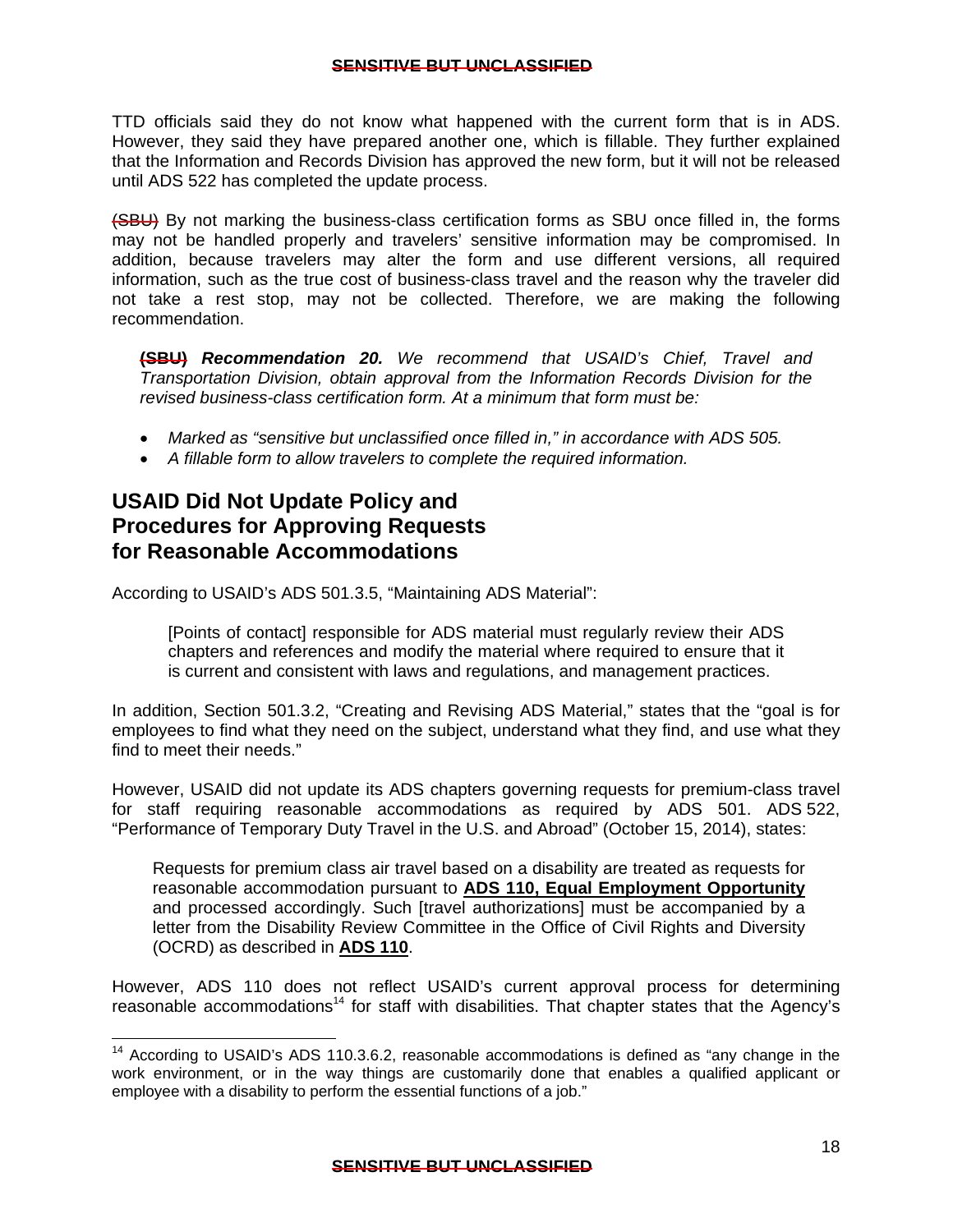Disability Review Committee determines whether to approve requests for reasonable accommodations, but OCRD officials have not used that committee since April 2012. Instead, they have been making the determinations themselves. They said the committee erroneously approved several requests, and many did not meet legal requirements, particularly the Rehabilitation Act of 1973 and the Americans with Disabilities Act of 1990.

In addition, ADS 110 does not provide clear policies to ensure that OCRD letters meet the needs of the users. Specifically, it does not explain that approvals should state (1) whether the approval is permanent or temporary, and (2) if it is temporary, when the approval will expire.

OCRD officials said they started drafting an update of ADS 110, but the person working on it left in May 2014. Therefore, they put that effort on hold because of a lack of resources. Subsequently, in November 2014, OCRD filled that vacancy. The officials said they are in the process of updating and streamlining the process that ADS 110 will cover for approving reasonable accommodation requests.

By not updating ADS 110, USAID might not follow OCRD's unwritten policies and procedures, especially in the event of staff turnover. Moreover, the Agency might not meet legal and regulatory requirements for providing equal employment opportunities, and thus could receive complaints or lawsuits. In addition, OCRD might continue to receive questions from employees about the current approval process.

Finally, by not including in ADS 110 that approvals should state whether or not the approval is permanent and, if it is temporary, when those approvals will expire, reviewers of those requests might not know whether the approval is in effect. For example, of the 19 reasonable accommodation letters in our sample, only 1 had an expiration date and 18 did not say that they were permanent or when they expire.

OCRD officials said they plan to take a "holistic approach" to updating ADS 110, since many things need to be changed. Nonetheless, OIG makes the following recommendations.

*Recommendation 21. We recommend that USAID's Chief, Office of Civil Rights and Diversity, update Automated Directives System 110,* Equal Employment Opportunity*, to reflect the current Agency policies and procedures. At a minimum, that must include:* 

- *Current policies and procedures for approving requests for reasonable accommodations.*
- *An explanation of when approvals for reasonable accommodations expire for disabilities that are not permanent.*

*Recommendation 22. We recommend that after final corrective action is taken on Recommendation 21, USAID's Chief, Travel and Transportation Division, update Automated Directives System 522 to reflect the current policies and procedures for approving requests for premium-class travel based on disabilities.*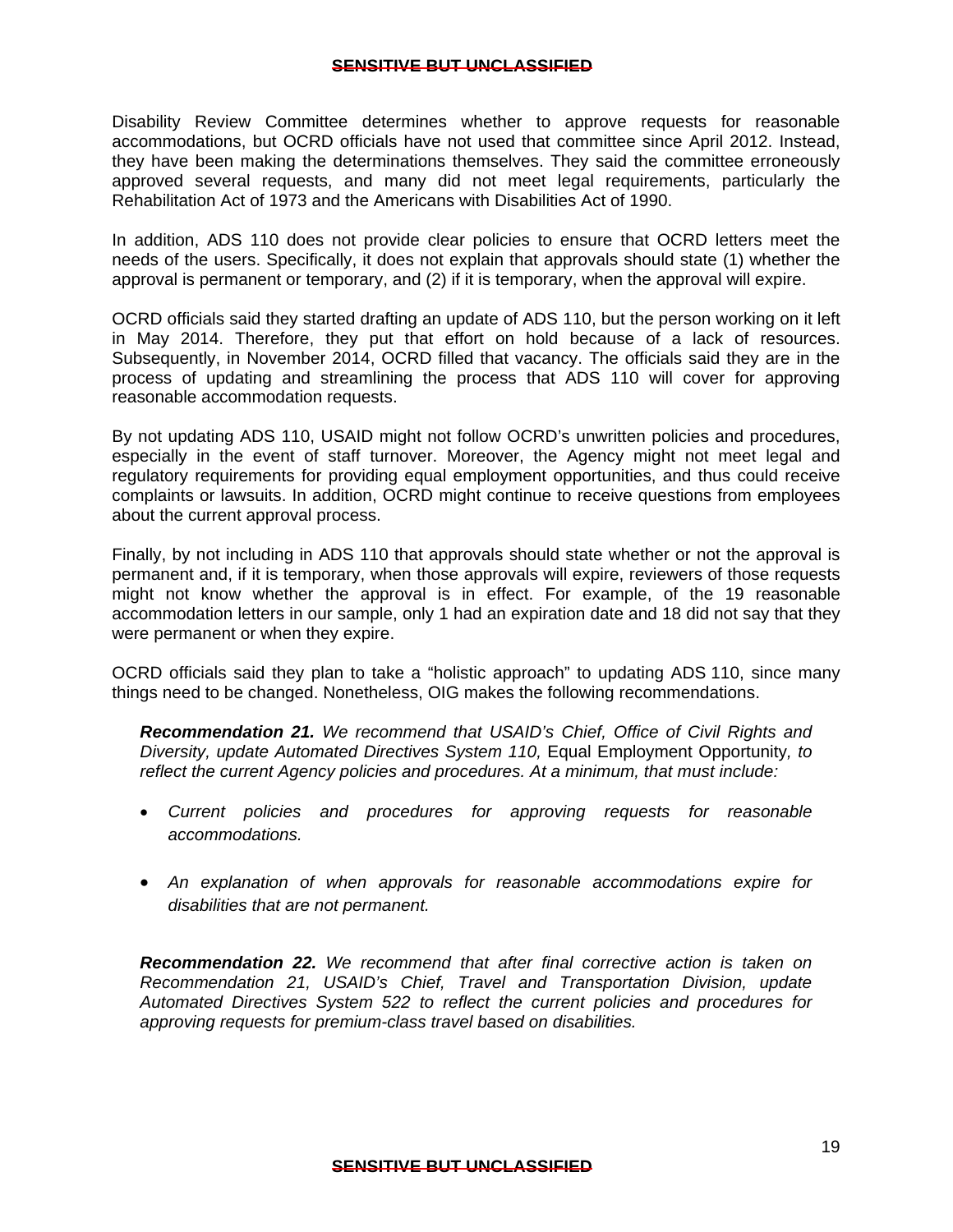# OTHER MATTERS

## **(SBU) USAID Did Not Authorize E2 System for Agency Operations**

(SBU) National Institute of Standards and Technology (NIST) Special Publication 800-53, *Security and Privacy Controls for Federal Information Systems and Organizations*, Revision 4 (April 2013), is applicable to federal information systems (except for national security systems), including those "operated by an executive agency, by a contractor of an executive agency, or by another organization on behalf of an executive agency." Security control CA-2, "Security Assessments" requires the Agency to:

- b. Assess the security controls in the information system and its environment of operation . . . to determine the extent to which the controls are implemented correctly, operating as intended, and producing the desired outcome with respect to meeting established security requirements.
- c. Produce a security assessment report that documents the results of the assessment.

(SBU) In addition, security control CA-6, "Security Authorization," requires agencies to ensure "that the authorizing official authorizes the information system for processing before commencing operations."

(SBU) E2 is a contractor system managed under GSA's information technology security program for the federal government. USAID uses E2 to manage its travel activities, including travel authorizations and vouchers. But the Office of the Chief Information Officer did not authorize E2 for USAID operations, as required. In addition, that office did not review GSA's security package for the system.

(SBU) This problem occurred for two reasons. First, officials in that office did not have a clear understanding of the NIST requirements for third-party systems (i.e., E2). They said they relied on GSA's authorization instead. They also said they sent a memorandum to GSA to verify the system's compliance with the Federal Information Security Management Act of 2002. However, USAID did not have a response from GSA. Moreover, GSA officials said USAID officials did not review the E2 security package.

(SBU) Secondly, ADS 545.3.3.12, "Security Assessment and Authorization," which discusses the requirements for authorizing a system for Agency operations, does not clearly apply to thirdparty systems. Although Agency officials said it applies to all systems, it lists the requirements only for those that are acquired or developed by USAID. It does not describe what information the system owner must obtain about third-party systems so the Office of the Chief Information Officer can make an informed decision whether to accept risks of using that system and thereby authorize it for Agency operations.

(SBU) By not formally authorizing E2 for operations and reviewing GSA's security package for the system before using it for Agency operations, USAID may not be aware of the vulnerabilities associated with the system or the necessary mitigating controls needed to reduce risks to the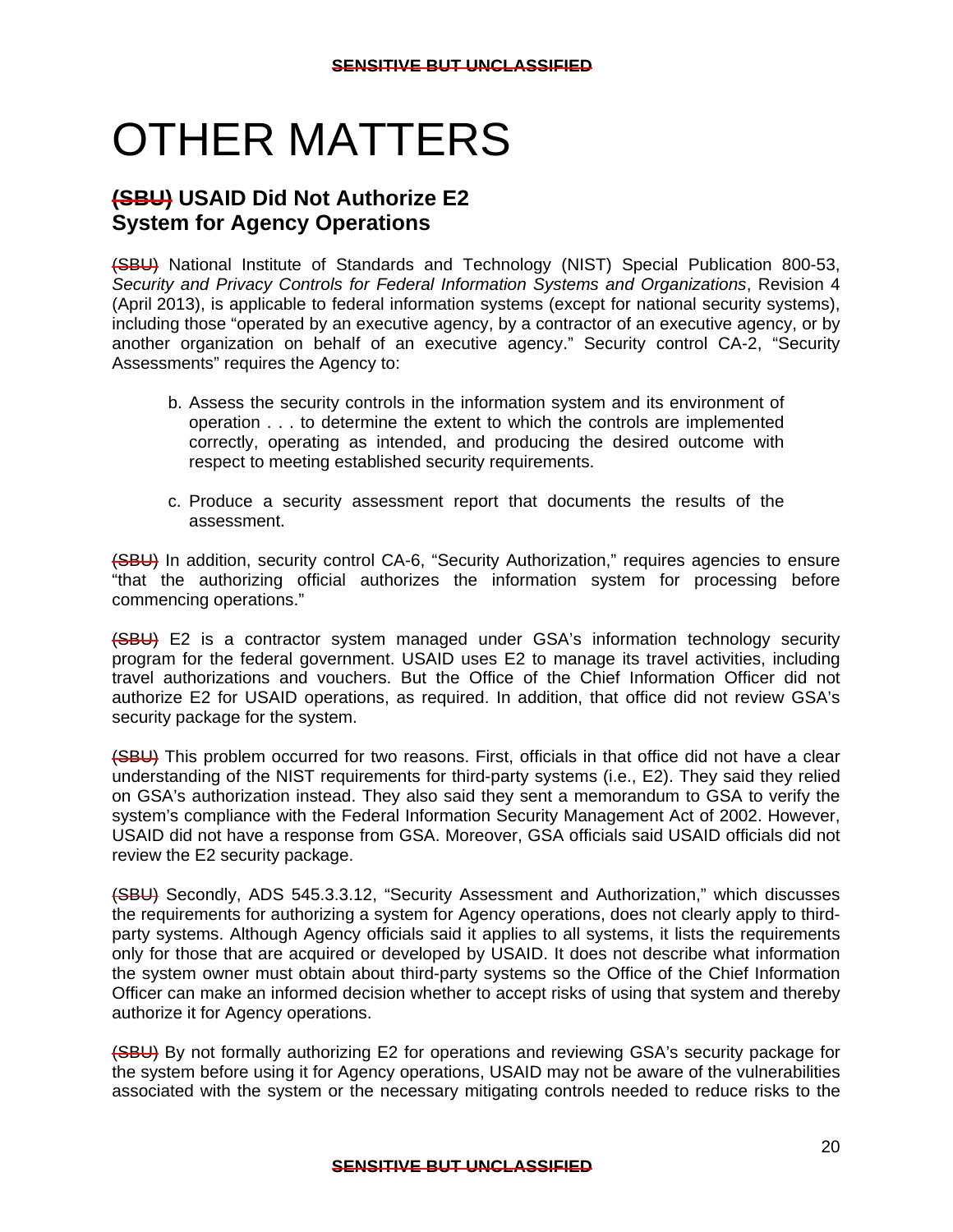Agency's data. USAID has no assurance that the system's security weaknesses are mitigated and that risks are at an acceptable level. Moreover, E2 has employees' sensitive personally identifiable information that could be at risk, such as doctor's notes that have detailed information about their health (e.g., cancer treatment, incontinence, osteoarthritis, and chronic lower back pain). Therefore, OIG makes the following recommendations.

*(SBU) Recommendation 23. We recommend that USAID's Chief Information Officer conduct a written review of the U.S. General Services Administration's security package for the E2 system.* 

*(SBU) Recommendation 24. We recommend that, based on the results of the review in response to Recommendation 23, USAID's Chief Information Officer make a written determination whether the E2 system should be authorized for Agency operations.* 

*(SBU) Recommendation 25. We recommend that USAID's Chief Information Officer update Automated Directives System 545,* Information Systems Security*, to clearly discuss the requirements for authorizing third-party systems for Agency operations.* 

### **(SBU) USAID Did Not Cancel Unneeded System Administrators' Access to E2 System**

(SBU) According to NIST 800-53 (Revision 4), Section AC-2, "Account Management," an organization should notify account managers when "accounts are no longer required" and "users are terminated or transferred."

(SBU) However, USAID did not deactivate 2 of 26 administrator accounts in E2 for employees who no longer worked for the Agency.

(SBU) This occurred because USAID's control to review accounts periodically was designed poorly. *Standard Operating Procedures for USAID E2 HelpDesk,* "E2 User Account Auditing Guidelines," states that "on a quarterly basis, the E2 system administrator will . . . verify the last login date and will disable inactive accounts over 90 days old." However, that was not done. Responsible officials said disabling accounts after a set length of time could cause problems if someone is on a long trip and needs to change their travel plans. In addition, they added, office and bureau heads may never log into the system, yet their access needs to remain active so their travel arrangers can schedule trips for them.

(SBU) Nonetheless, Agency officials acknowledged that a periodic review could be implemented. For example, they could have employees certify whether the accounts should remain active.

(SBU) E2 is a Web-based application that is publicly accessible and is not on USAID's Intranet. Therefore, people with unauthorized access can access the information easily or make unauthorized changes. Because E2 contains sensitive personally identifiable information, such as health and travel information, that information is at risk of fraudulent activity or inappropriate use. Therefore, OIG makes the following recommendation.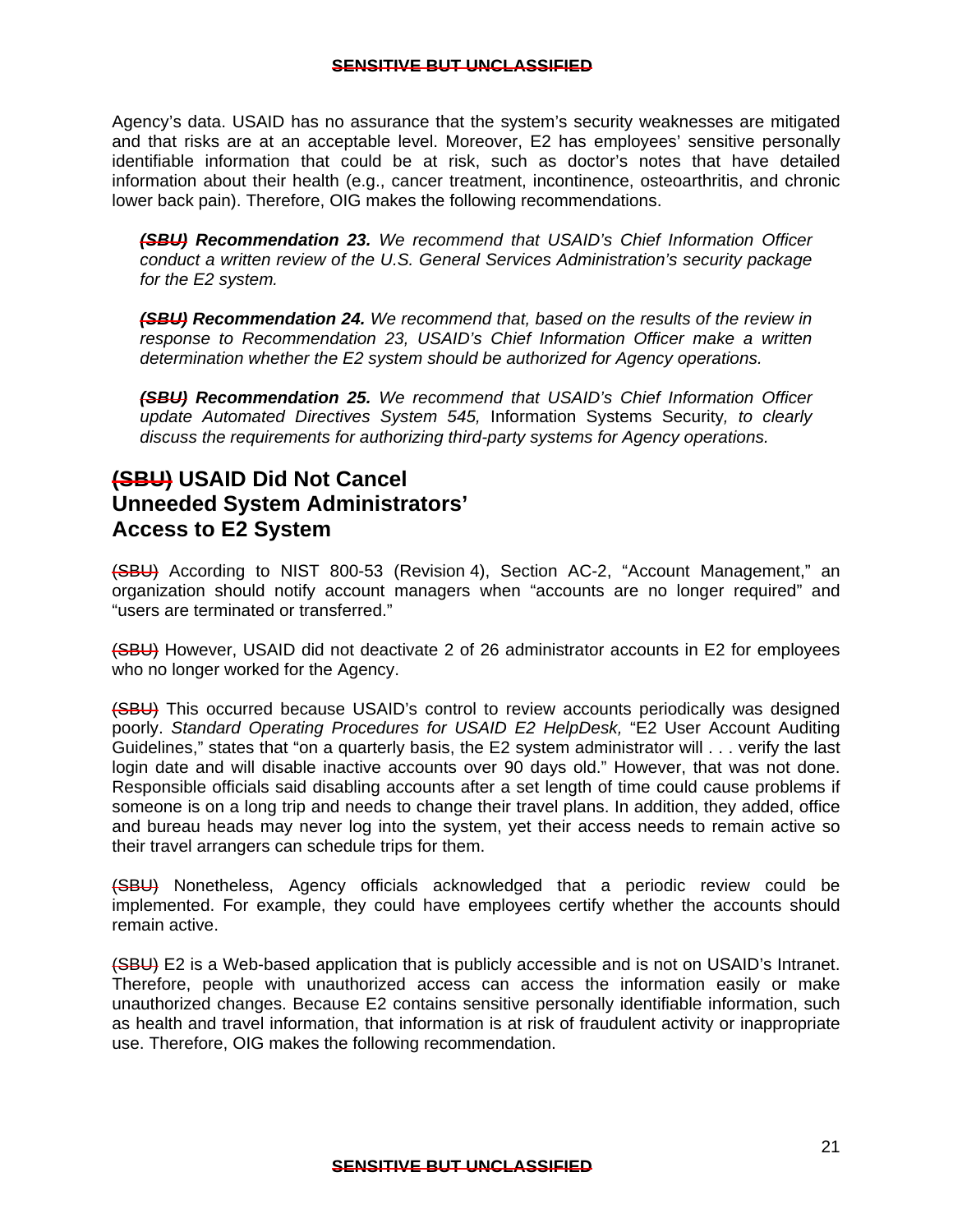*(SBU) Recommendation 26. We recommend that USAID's Chief, Travel and Transportation Division, develop procedures and revise* Standard Operating Procedures for USAID E2 HelpDesk *to certify periodically—within an Agency-defined time frame whether E2 accounts should remain active and disable unneeded accounts.* 

## **USAID Did Not Define in Its New Travel Management Contract Requirements for Monthly Reconciliation Reports of Centrally Billed Accounts**

According to the Federal Managers' Financial Integrity Act of 1982, "Internal accounting and administrative controls of each executive agency . . . provide reasonable assurance" that costs comply with applicable laws; "funds . . . are safeguarded against waste, loss, unauthorized use, or misappropriation;" and "expenditures . . . are properly recorded and accounted." In addition, the Federal Acquisition Regulation, Part 11, "Describing Agency Needs," requires acquisition officials to state requirements for services "in terms of functions to be performed, performance required, or essential physical characteristics."

Section C.16, "Required Reports," of USAID's contract with C.I. Travel Center, which became effective on October 16, 2015, required a monthly CBA reconciliation report. However, the contract did not include language that discusses what information should be in the report so that Agency needs can be met. Specifically, the contract did not require the contractor to provide an automated reconciliation of transportation billings charged through USAID's CBA accounts. In addition, the contract did not discuss or refer to a reconciliation of the reservation, ticketing, and accounting elements so all passenger reports and summary data are generated automatically when a ticket is purchased.

USAID contracting officials said the contracting officer's representative is responsible for coordinating with CMP to make sure the contract addresses its requirements. However, officials in CMP said they were not included in discussions about the language in the new contract. TTD officials said the language was taken from the previous contracts and was not updated.

Moreover, without a clear description of what the monthly CBA reconciliation report should include, the contractor could provide reports that do not meet the needs of USAID's staff. It is critical that CMP staff receive monthly reports that fully reconcile C.I. Travel Center transaction data with the monthly statement of charges from the CBA so they can review each charge before authorizing payments. If they do not, then they must reconcile the CBA charges manually—a time-consuming, labor-intensive task because of several constraints. For example, charges on the CBA statement may not match with a travel authorization and traveler name. In addition, many tickets and charges are made and cancelled for the same trip, but refunds for canceled tickets may take weeks or months to be reflected in the CBA statement.

 reconciled reports, CMP dedicated one employee to complete reconciliations for the current Because of these constraints, it is difficult to determine whether the transactions are valid. Thus, the staff could have a considerably higher workload when reviewing travel charges and authorizing payments for the CBA travel accounts. For example, because Duluth did not provide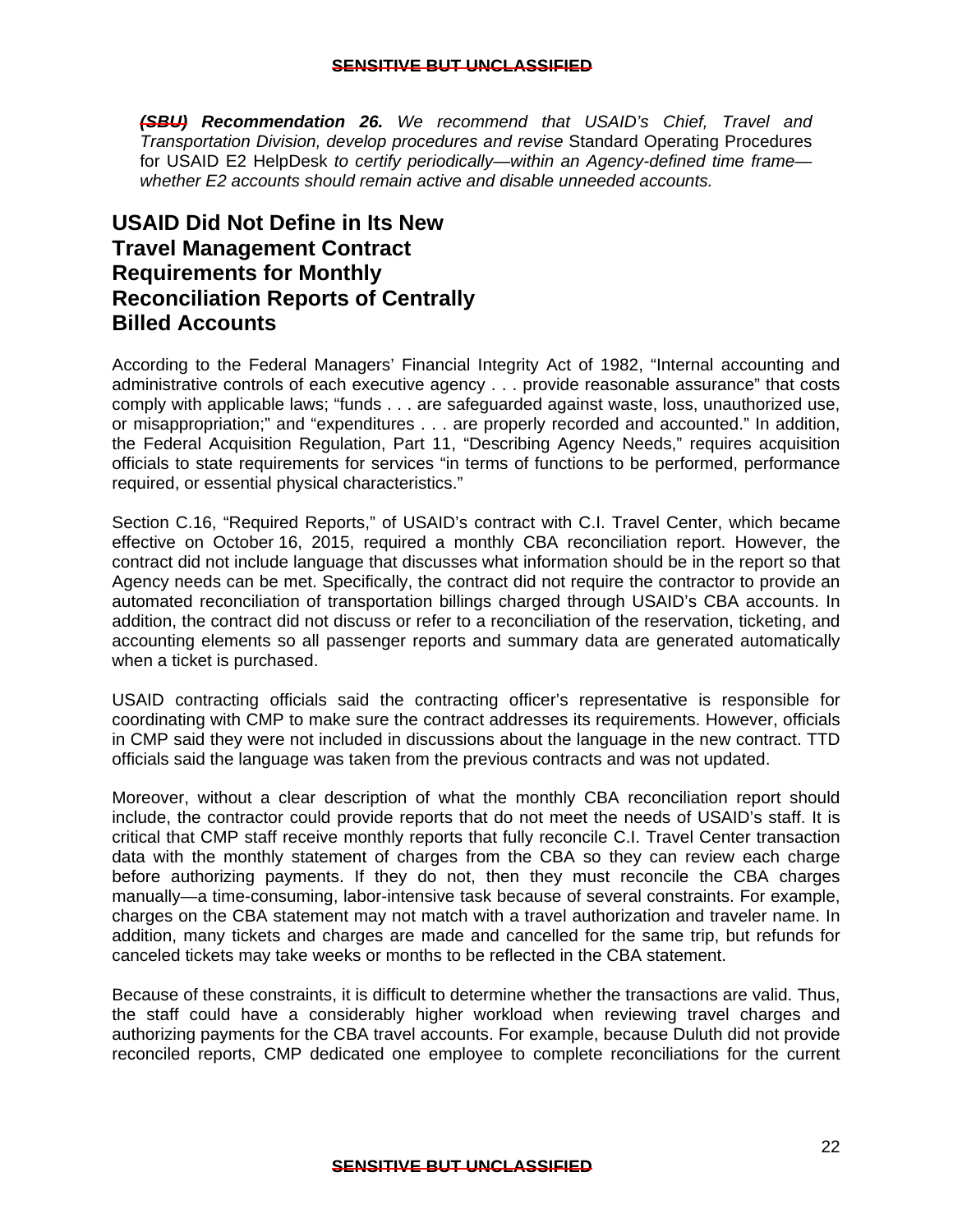<span id="page-26-0"></span>month and two employees to review unreconciled items from past months. Therefore, detailed information is necessary so the contractor clearly understands what specific data should be reconciled and submitted each month.

According to E2, from December 1, 2012, through November 30, 2014, USAID spent more than \$79 million on airfare. Without a proper reconciliation report, USAID staff might not be able to detect possible errors, fraud, or abuse on charges to the CBA travel account. Therefore, USAID is at risk of making unauthorized, unallowable payments.

OIG described this weakness to Agency officials in a June 2015 management letter.<sup>15</sup> In response, USAID modified the contract with C.I. Travel Center to clarify the language regarding reconciliation. Therefore, OIG is not making a recommendation at this time.

## **USAID Did Not Include Penalties for Not Complying With Reporting Requirements in New Contract**

 $\overline{a}$ 

At the time of the audit, USAID's TMC service provider was Duluth Travel Inc. However, USAID awarded a new TMC service contract to C.I. Travel Center, which became effective on October 16, 2015.

According to Federal Acquisition Regulation, Section 52.232-1, "Payments," which was incorporated into USAID's planned contract by reference:

The Government shall pay the Contractor, upon the submission of proper invoices or vouchers, the prices stipulated in this contract for supplies delivered and accepted or services rendered and accepted, **less any deductions provided in this contrac**t. [Emphasis added.]

To implement the above, the contract needs to stipulate what deductions will be made if the contractor does not meet contract requirements.

According to the contract, C.I. Travel is required to deliver a quality assurance plan. Its purpose is to monitor, identify, and correct deficiencies in the quality of services provided to the government. Furthermore, Section C.16, "Required Reports," of the contract lists 16 management information reports the contractor must provide.

However, the contract did not stipulate what deductions would be made if the contractor does not provide those reports. In addition, although the contract requires the contractor to prepare a quality control plan, which is used for monitoring contract performance, the contract did not include the required reports as part of that plan.

<sup>&</sup>lt;sup>15</sup> "Management Letter Requiring Quick Response to Address Weaknesses in USAID's Contract No. AID-OAA-M-15-00001 With C.I. Travel Center," June 29, 2015.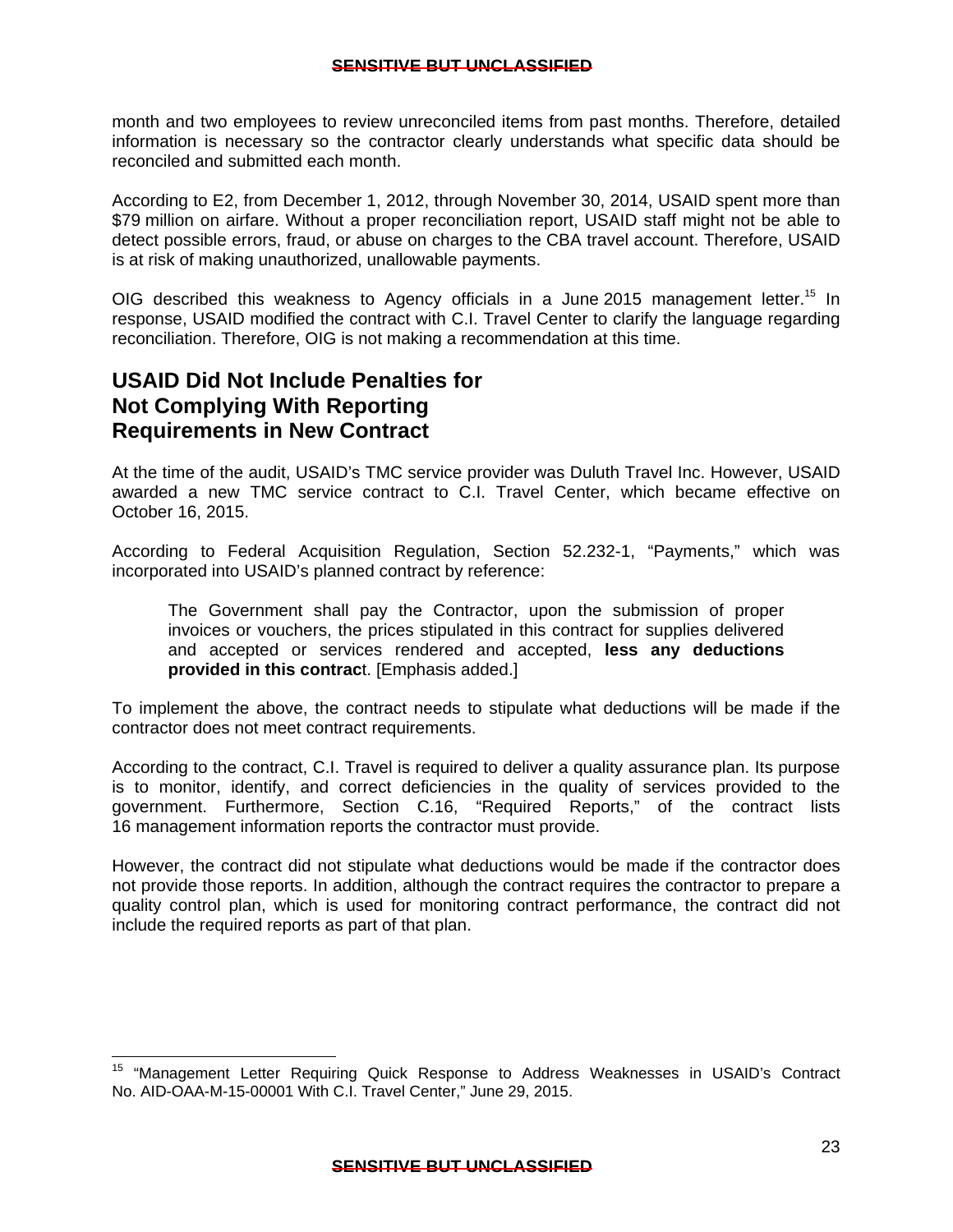Contracting officials said this problem occurred because USAID normally does not include penalties in its contracts. Instead, it relies on existing mechanisms, such as cure notices,<sup>16</sup> if any action needs to be taken. Regarding monitoring, it is not clear why USAID did not include the required reports in the quality control plan.

As a result, if penalties are not addressed in the C.I. Travel contract or if contracting officials do not monitor it for compliance, then USAID may not receive the reports required by the contract. Moreover, USAID may not be able to validate charges before authorizing payments, as discussed in the previous finding.

USAID's contract with Duluth also had these same problems. Although it is unclear why, Agency officials said they did not take action against Duluth for not complying with the requirement to provide a monthly CBA reconciliation report and did not deduct from the payments.

As a result, Duluth continued not to comply with that requirement. If penalties are not addressed in the new contract or if contracting officials do not monitor it for compliance, then USAID may continue to have similar problems with C.I. Travel.

In a management letter,<sup>17</sup> OIG described this weakness to Agency officials and strongly suggested that they include in the contract either (1) penalties or disincentives if the contractor does not provide the management information reports or (2) monitor whether they get the reports as part of the quality control plan. In response, USAID agreed to include "timely submission of the required reports" in the quality control plan by June 30, 2015, and updated the plan that included management information reports. Therefore, OIG is not making a recommendation at this time.

### **Language Regarding Refunds of Centrally Billed Account Purchases Was Not Clear in New Contract**

-

GAO's *Standards* states, "Management may contract with service organizations to perform roles in the organizational structure" and should communicate the assigned responsibilities.

Further, according to USAID's training material for its contracting officers' representatives, "selecting appropriate phrases and words is very important" when writing statements of work. Therefore, they should be exact and precisely written.

However, USAID's contract with C.I. Travel did not make a clear distinction between the travel refunds that should be made to a CBA travel card, such as airfare, and refunds that should be made to the employee's travel card, such as lodging costs. Section C.12.2, "For CBA Purchases," states:

 $16$  A cure notice alerts a contractor that it is not meeting requirements and has at least 10 days to remedy

the situation before receiving a termination notice.<br><sup>17</sup> "Management Letter Requiring Quick Response to Address Weaknesses in USAID's Contract No. AID-OAA-M-15-00001 With C.I. Travel Center, June 29, 2015.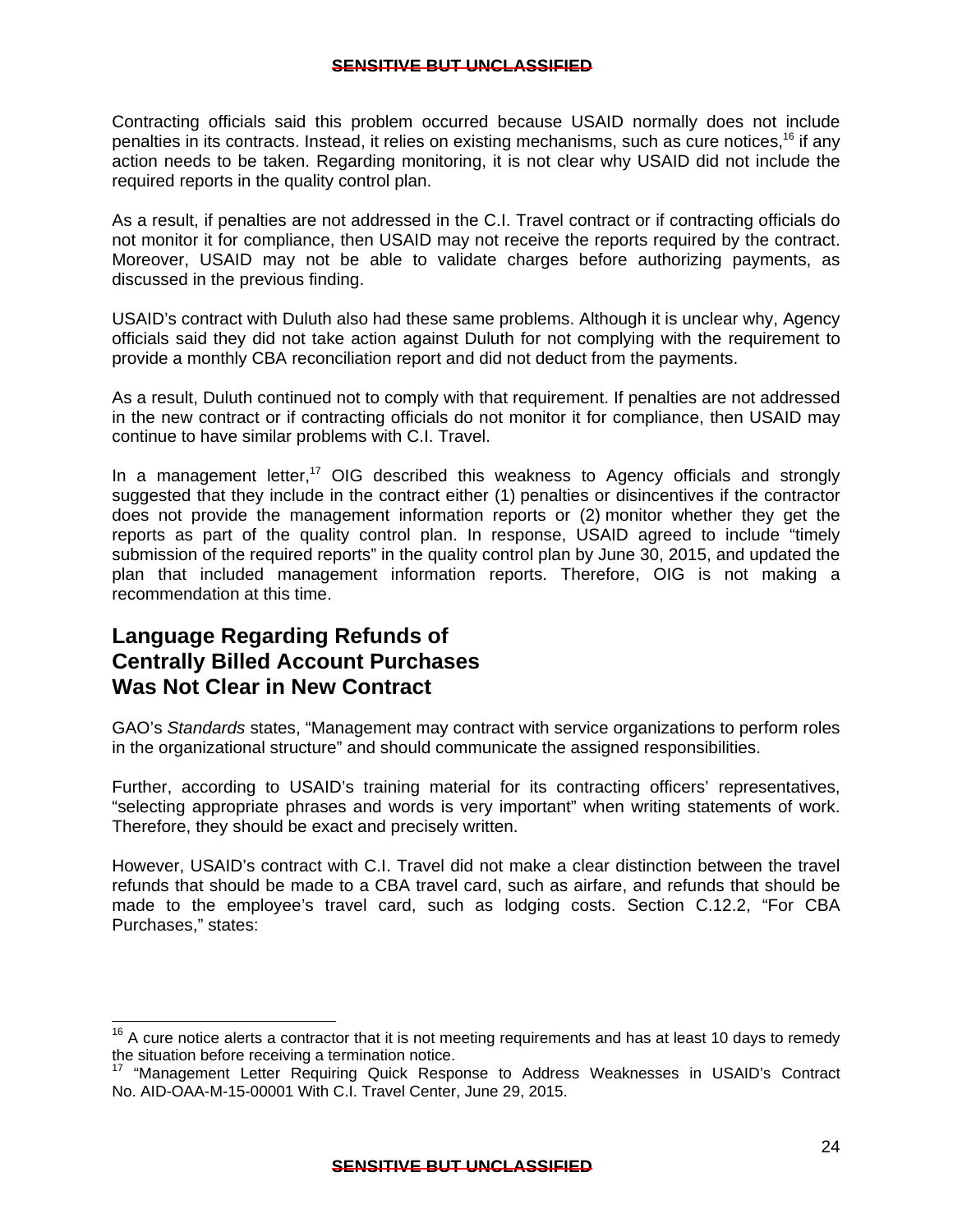<span id="page-28-0"></span>Refunds for unused, downgraded or exchanged tickets shall be made by the Contractor immediately in the form of a credit refund receipt returned to the agency, with the credit applied to the agency's CBA. **No cash refunds shall be made to the traveler for CBA purchases.** [emphasis added].

However, the next paragraph in that same section is confusing because it seems to allow refunds to go to employees' travel card accounts rather than to the Agency.

Employees who have been Issued Government Travel Charge Cards shall apply directly to the Contractor for refunds for unused transportation . . . **Refunds shall be given immediately, in the form of a credit refund receipt returned to the employee, with the credit applied to the Individual employee's travel card account.** [emphasis added]

The contracting staff should remove the second paragraph from this specific section and add it to another one.

not returned to the Agency. According to TTD officials, although they were not involved in developing that language, the contract used what was in the previous contract. However, as a result, C.I. Travel may not understand the terms and therefore could run an increased risk of making errors or not complying with requirements. Moreover, refunds may be given erroneously to the traveler and

OIG described this weakness to Agency officials in a June 2015 management letter<sup>18</sup> and suggested they move the second paragraph from the C.12.2 section to an appropriate section under another heading. In response, they added that paragraph to another section, but did not remove it from C.12.2. Thus, USAID's corrective actions did not fully address this weakness. Therefore, OIG makes the following recommendation.

*Recommendation 27. We recommend that USAID's cognizant contracting officer remove the second paragraph from the C.12.2 section of contract no. AID-OAA-M-15- 00001 with C. I. Travel Center.* 

### **Language Regarding Rest Stops Was Not Clear in New Contract**

According to USAID's training material for its contracting officers' representatives, "selecting appropriate phrases and words is very important" when writing statements of work. Therefore, they should be exact and precisely written.

In addition, ADS 522.3.9, "Rest Stops," states:

Official [temporary duty] travel may be interrupted for a rest period of up to 24 hours if all of the criteria below are met:

<sup>&</sup>lt;sup>18</sup> "Management Letter Requiring Quick Response to Address Weaknesses in USAID's Contract No. AID-OAA-M-15-00001 With C.I. Travel Center, June 29, 2015.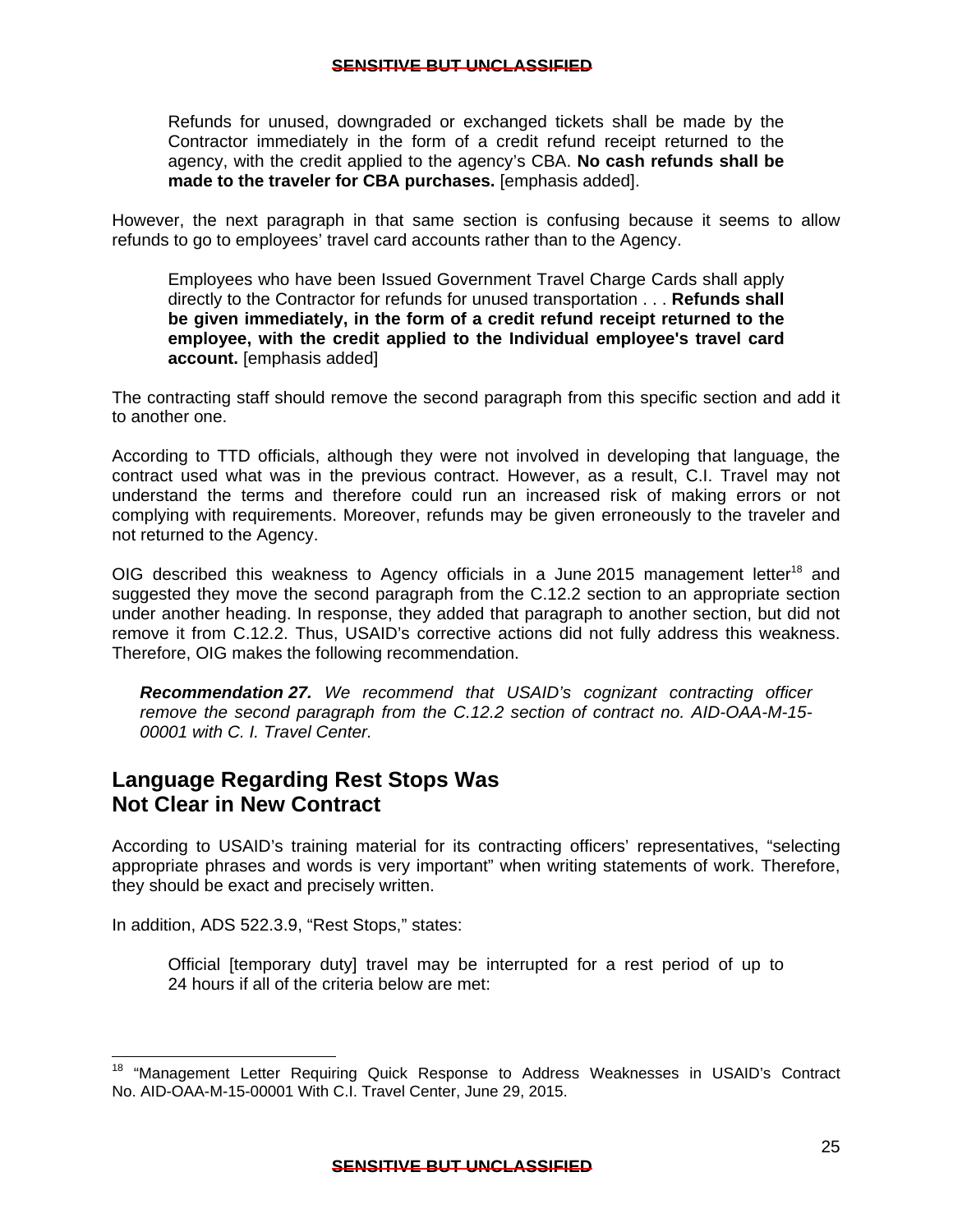- 1. The origin or destination point of travel is outside of the continental United States;
- 2. The scheduled flight time, including stopovers, exceeds 14 hours;
- 3. Travel is by a direct or usually traveled route; and
- 4. Travel is by coach-class service.

Finally, ADS 522.3.11, "Premium Class Air Travel," states that "premium class may not be authorized for . . . travel for the following purposes:

- Assignment travel,
- Home leave travel.
- Rest and recuperation (R&R) travel,
- Separate maintenance allowance travel,
- Education travel and educational allowance travel,
- Visitation travel.

- Emergency visitation travel (EVT), or
- Travel of children of separated parents.

However, Section C.2.2, "City Pairs Program," of the contract has confusing language regarding rest stops. The last paragraph states:

interruption should normally be mid-way in the journey or as near to it as the Rest stops shall be provided for a period of up to 24 hours for scheduled flights in excess of 14 hours on a usually traveled route, including scheduled stopovers when traveling by less than premium-class accommodations. The point of schedule permits. Rest stops are not authorized when indirect travel is performed or when premium class accommodations are authorized, except when certified by appropriate agency approval authority.

As the paragraph shows, the policy for rest stops has exceptions, but it did not explicitly refer the contractor to ADS 522.3.9 and 522.3.11.1.

This problem occurred because, according to TTD officials, the language was taken from the previous contract and was not updated. However, as a result, the contractor may not understand the terms and there could be an increased risk of error or noncompliance with the contract.

In the June 2015 management letter,<sup>19</sup> OIG explained this weakness to Agency officials, and they subsequently modified the contract to add the following to the end of Section 2.2.2:

<sup>&</sup>lt;sup>19</sup> "Management Letter Requiring Quick Response to Address Weaknesses in USAID's Contract No. AID-OAA-M-15-00001 With C.I. Travel Center," June 29, 2015.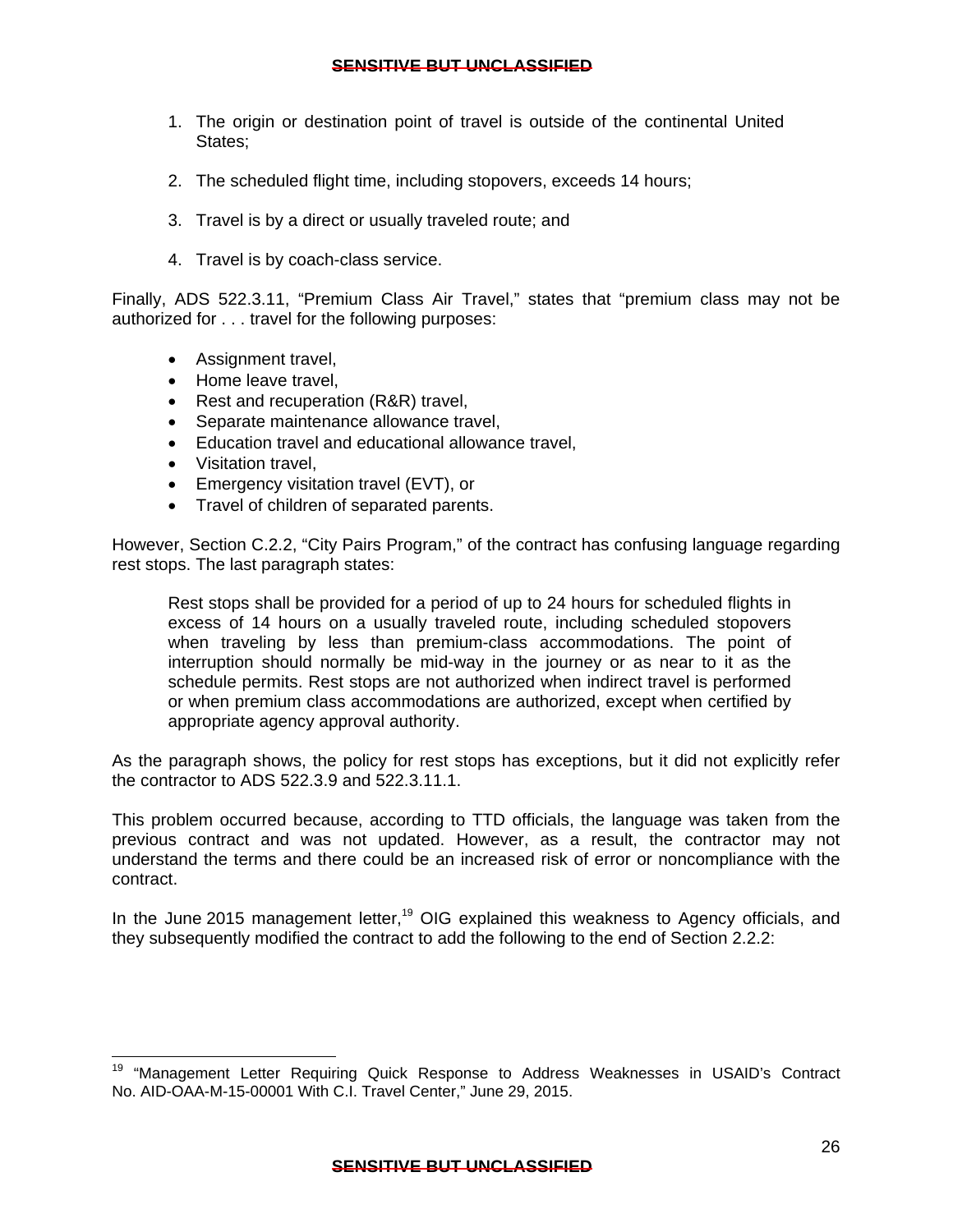Additionally, the exceptions in ADS 522.3.9 "Rest Stops" and ADS 522.3.11.1 "Exceptions for Premium Class Air Travel" apply. Both can be found at the following link: http://auslnxapvwebOl.usaid.gov/ ADS/500/522.pdf.

Therefore, OIG is not making a recommendation at this time.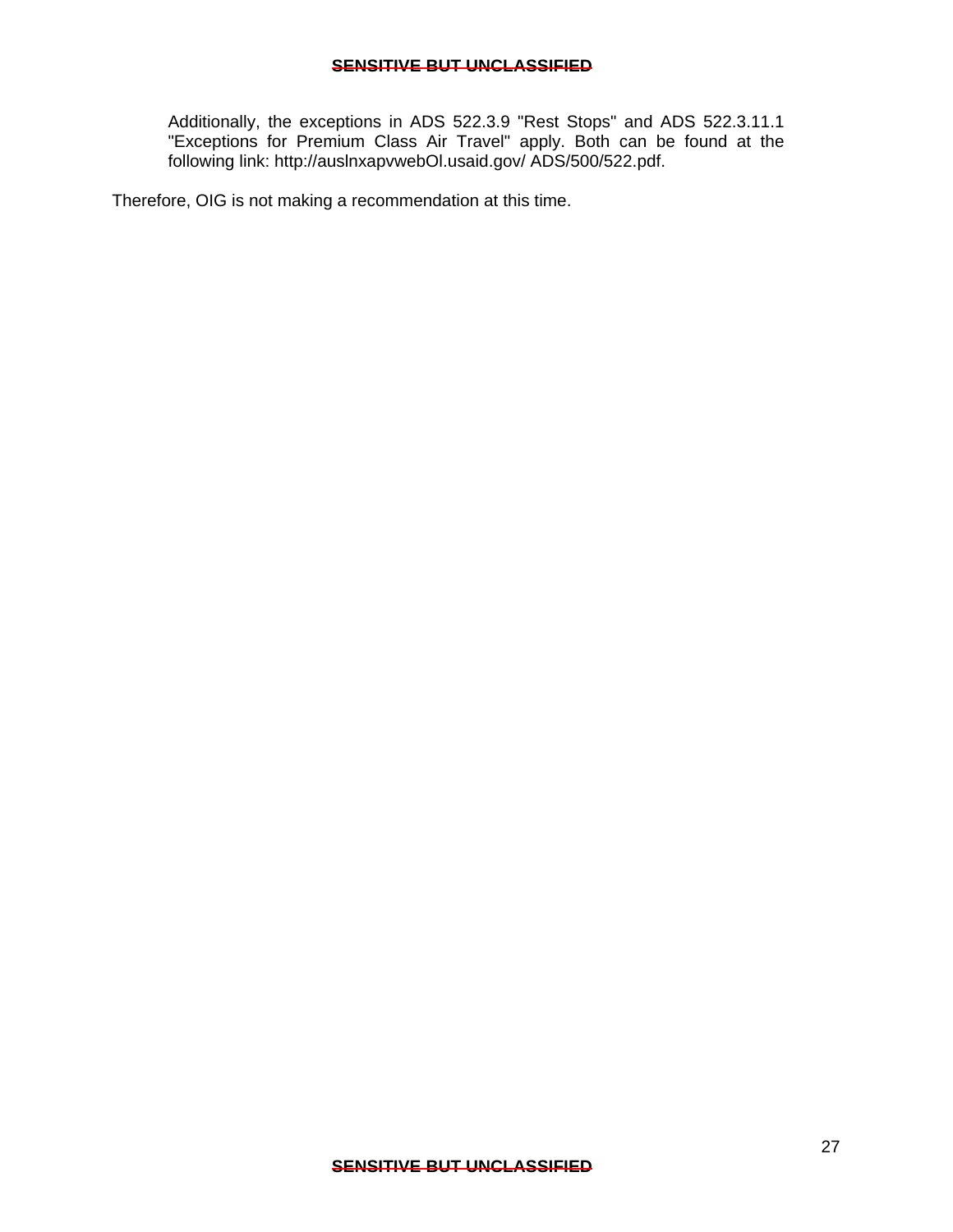## EVALUATION OF MANAGEMENT **COMMENTS**

 In its response to the draft report, USAID agreed to take action on 24 of the 27 recommendations. OIG acknowledges USAID's management decisions on Recommendations 1 through 13, 15 through 17, and 20 through 27. However, we disagree with the decision to not take action on Recommendation 22 and note that USAID did not provide management decisions on Recommendations 14, 18, and 19. In addition, USAID has taken final action on Recommendations 15 and 27. An evaluation of USAID's response to each recommendation follows.

**Recommendation 1.** USAID's Chief, Travel and Transportation Division, agreed to prepare a written checklist for its travel assistants to confirm that travel authorization packages for premium travel are reviewed under the same standards. They plan to complete this action by March 1, 2016. Therefore, based on their comments and additional communications from Agency management, OIG acknowledges that USAID made a management decision on Recommendation 1.

**Recommendation 2.** USAID's Chief, Travel and Transportation Division, agreed to provide training to its travel assistants to use the checklist in Recommendation 1 so that travel authorization packages are reviewed using the same standards. They plan to complete this action by March 1, 2016. Therefore, based on their comments and additional communications from Agency management, OIG acknowledges that USAID made a management decision on Recommendation 2.

**Recommendation 3.** USAID's Chief, Travel and Transportation Division, agreed to revise ADS 522 to include an explicit list of documents that need to be uploaded into E2 with the travel request. They plan to complete this action by March 1, 2016. Therefore, OIG acknowledges that USAID made a management decision on Recommendation 3.

**Recommendation 4.** USAID's Chief, Travel and Transportation Division, agreed to make a written determination whether the premium-class travel costs for trip number 5737485-1 are allowable, and recover any amount that is not allowable. They plan to complete this action by March 1, 2016. Therefore, OIG acknowledges that USAID made a management decision on Recommendation 4.

**Recommendation 5.** USAID's Chief, Travel and Transportation Division, agreed to make a written determination whether the premium-class travel costs for trip number 5978583 are allowable, and recover any amount that is not allowable. They plan to complete this action by March 1, 2016. Therefore, OIG acknowledges that USAID made a management decision on Recommendation 5.

**Recommendation 6.** USAID's Chief, Travel and Transportation Division, agreed to make a written determination whether the premium-class travel costs for trip number 5687541-1 are allowable, and recover any amount that is not allowable. They plan to complete this action by March 1, 2016. Therefore, OIG acknowledges that USAID made a management decision on Recommendation 6.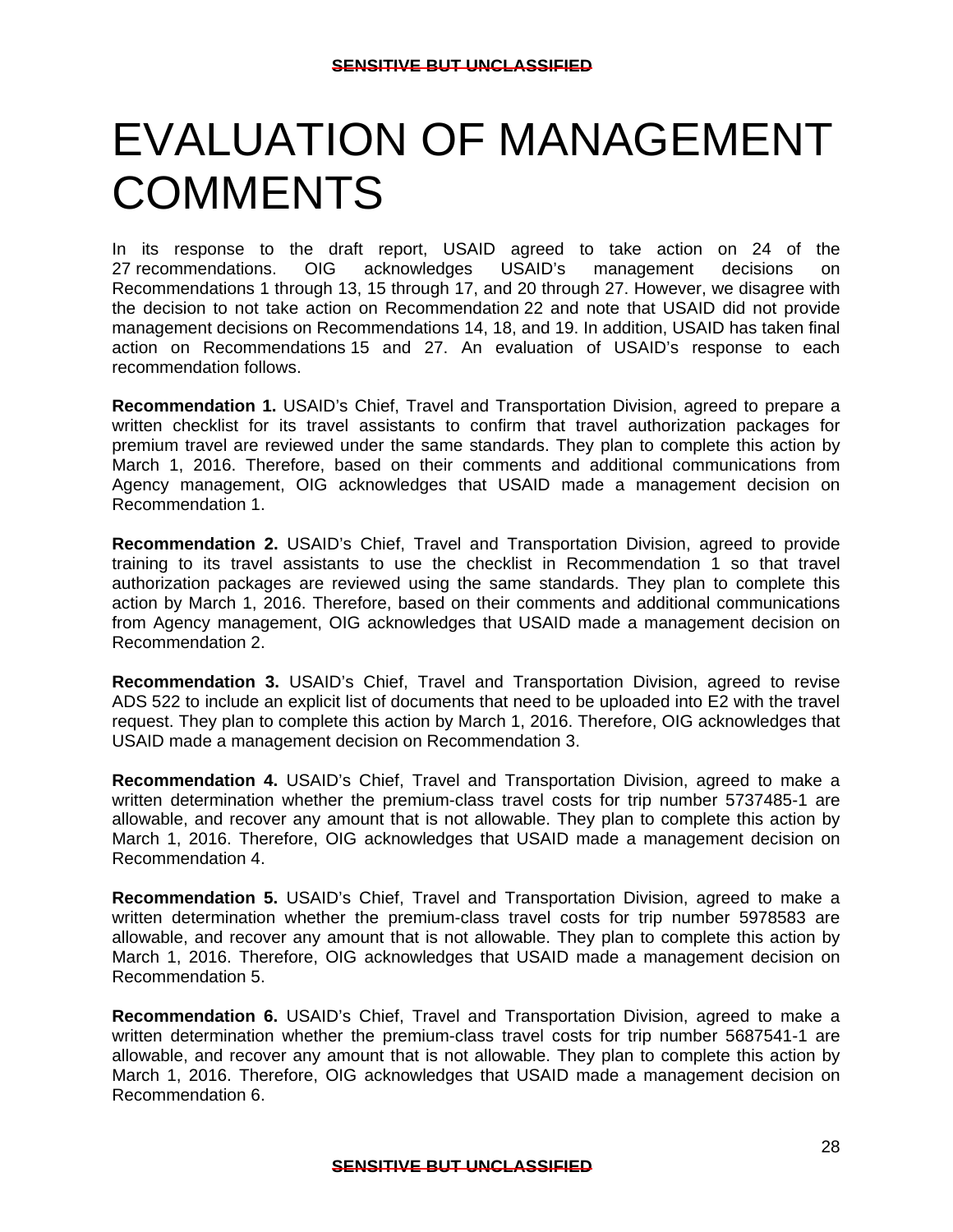**Recommendation 7.** USAID's Chief, Travel and Transportation Division, agreed to make a written determination whether the premium-class travel costs for trip number 6128085-1 are allowable, and recover any amount that is not allowable. They plan to complete this action by March 1, 2016. Therefore, OIG acknowledges that USAID made a management decision on Recommendation 7.

**Recommendation 8.** USAID's Chief, Travel and Transportation Division, agreed to make a written determination whether the premium-class travel costs for trip number 5969238-2 are allowable, and recover any amount that is not allowable. They plan to complete this action by March 1, 2016. Therefore, OIG acknowledges that USAID made a management decision on Recommendation 8.

**Recommendation 9.** USAID's Chief, Travel and Transportation Division, agreed to make a written determination whether the premium-class travel costs for trip number 6406982 are allowable, and recover any amount that is not allowable. They plan to complete this action by March 1, 2016. Therefore, OIG acknowledges that USAID made a management decision on Recommendation 9.

**Recommendation 10.** USAID's Chief, Travel and Transportation Division, agreed to make a written determination whether the premium-class travel costs for trip number 5709101-3 are allowable, and recover any amount that is not allowable. They plan to complete this action by March 1, 2016. Therefore, OIG acknowledges that USAID made a management decision on Recommendation 10.

**Recommendation 11.** USAID's Chief, Travel and Transportation Division, agreed to make a written determination whether the premium-class travel costs for trip number 6412021 are allowable, and recover any amount that is not allowable. They plan to complete this action by March 1, 2016. Therefore, OIG acknowledges that USAID made a management decision on Recommendation 11.

**Recommendation 12.** USAID's Chief, Travel and Transportation Division, agreed to make a written determination whether the premium-class travel costs for trip number 6228535-1 are allowable, and recover any amount that is not allowable. They plan to complete this action by March 1, 2016. Therefore, OIG acknowledges that USAID made a management decision on Recommendation 12.

**Recommendation 13.** USAID's Chief, Travel and Transportation Division, agreed to make a written determination whether the premium-class travel costs for trip number 5671134-3 are allowable, and recover any amount that is not allowable. They plan to complete this action by March 1, 2016. Therefore, OIG acknowledges that USAID made a management decision on Recommendation 13.

**Recommendation 14.** USAID's Chief Financial Officer and the Chief, Travel and Transportation Division, are reviewing this recommendation and will determine their management decision by February 28. Therefore, OIG awaits USAID's management decision on Recommendation 14.

**Recommendation 15.** USAID's cognizant contracting officer for contract no. AID-OAA-M-11- 00006 agreed to work with the contracting officer's representative and the Cash Management and Payments Division staff to develop and include in the contract with Duluth Travel a clear description of the data that should be presented in the monthly reconciliation report of the CBA. However, because the Duluth Travel contract ended, they made the recommended changes to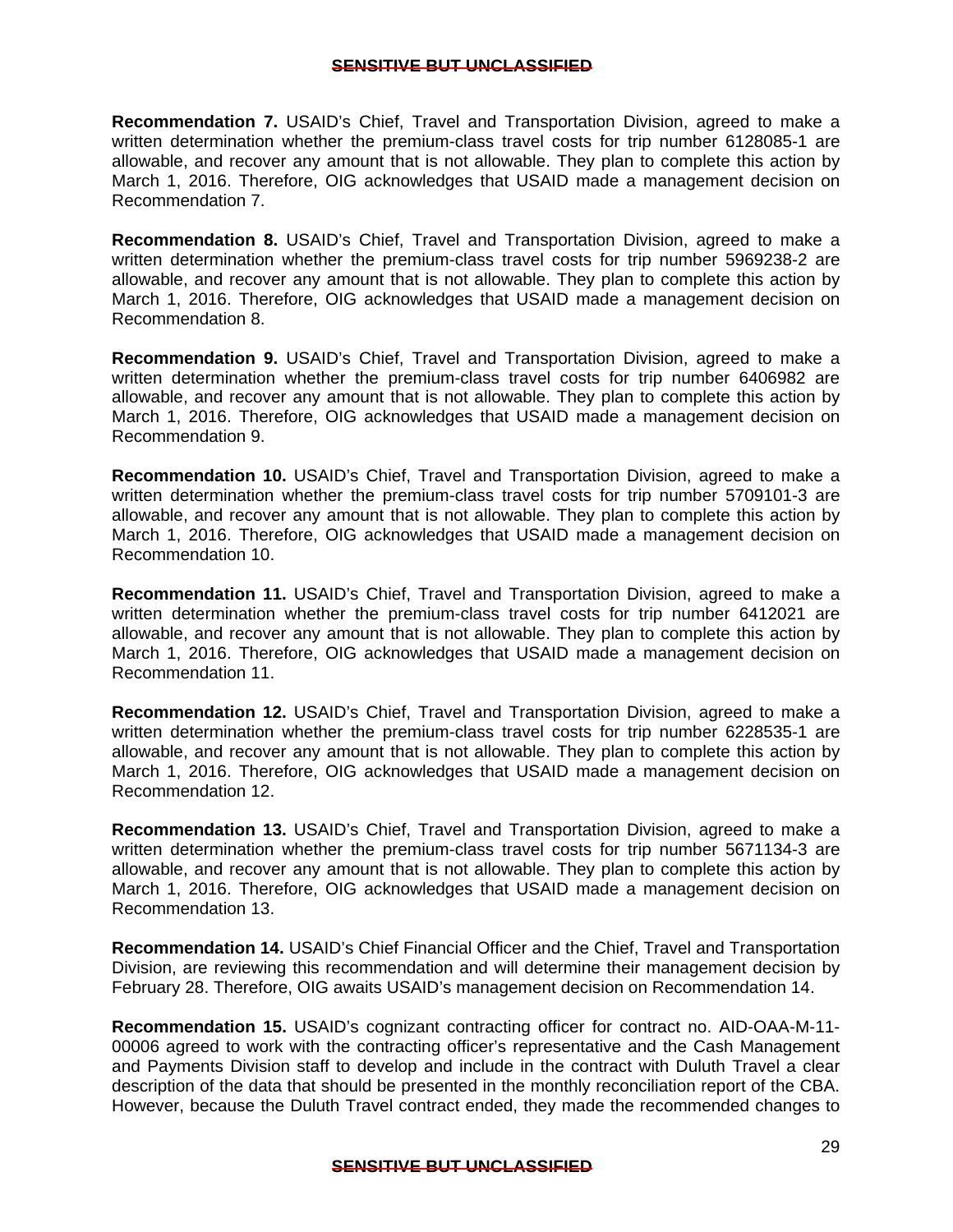the new contract with C.I. Travel on July 24, 2015. Accordingly, USAID has taken final action on this recommendation. Therefore, OIG acknowledges USAID's management decision and final action for Recommendation 15.

**Recommendation 16.** USAID's Chief Financial Officer and the Chief, Travel and Transportation Division, agreed to develop and implement a written process for reviewing each centralized Citibank travel card airfare expense to supporting documentation for the issued ticket before approving the payment. They plan to complete this action by March 1, 2016. Therefore, OIG acknowledges that USAID made a management decision on Recommendation 16.

**Recommendation 17.** USAID's Chief Financial Officer and the Chief, Travel and Transportation Division, agreed to implement a written process for reviewing agent fees before approving payment in accordance with the Federal Managers' Financial Integrity Act of 1982.

The management decision said final action was already taken on this recommendation. However after we followed up with Agency staff, they said the process was still in draft form, and they plan to complete this action by March 1, 2016. Therefore, OIG acknowledges that USAID made a management decision on Recommendation 17.

**Recommendation 18.** USAID's Chief Financial Officer and the Chief, Travel and Transportation Division, are reviewing this recommendation to determine what process and documentation could be used to address this finding. Once determined, management will decide what steps it will take. Therefore, OIG awaits USAID's management decision on Recommendation 18.

**Recommendation 19.** USAID's Chief Financial Officer and the Chief, Travel and Transportation Division, are reviewing this recommendation and will determine their management decision by February 28. Therefore, OIG awaits USAID's management decision on Recommendation 19.

**(SBU) Recommendation 20.** USAID's Chief, Travel and Transportation Division, agreed to obtain approval from the Information Records Division for the revised business class certification form, mark the form as sensitive but unclassified once filled in, and make a fillable form to allow travelers to complete the required information. They plan to complete this action by March 1, 2016. Therefore, OIG acknowledges that USAID made a management decision on Recommendation 20.

**Recommendation 21.** USAID's Chief, Office of Civil Rights and Diversity, agreed to update ADS 110 to reflect the current Agency policies and procedures by March 31, 2016. Therefore, OIG acknowledges that USAID made a management decision on Recommendation 21.

**Recommendation 22.** USAID's Chief, Travel and Transportation Division, said policies and procedures are already in ADS 522 to approve requests for premium-class travel based on disability. Therefore, they asked us to close this recommendation.

But ADS 522 needs to reflect changes to ADS 110, addressed in Recommendation 21. Therefore, final action for Recommendation 21 must be completed before action on Recommendation 22 can be taken. Thus, OIG disagrees with USAID's management decision on Recommendation 22 and encourages management to consider revising it.

**(SBU) Recommendation 23.** USAID's Chief Information Officer agreed to conduct a written review of GSA's security package for E2 by June 30, 2016. Therefore, OIG acknowledges that USAID made a management decision on Recommendation 23.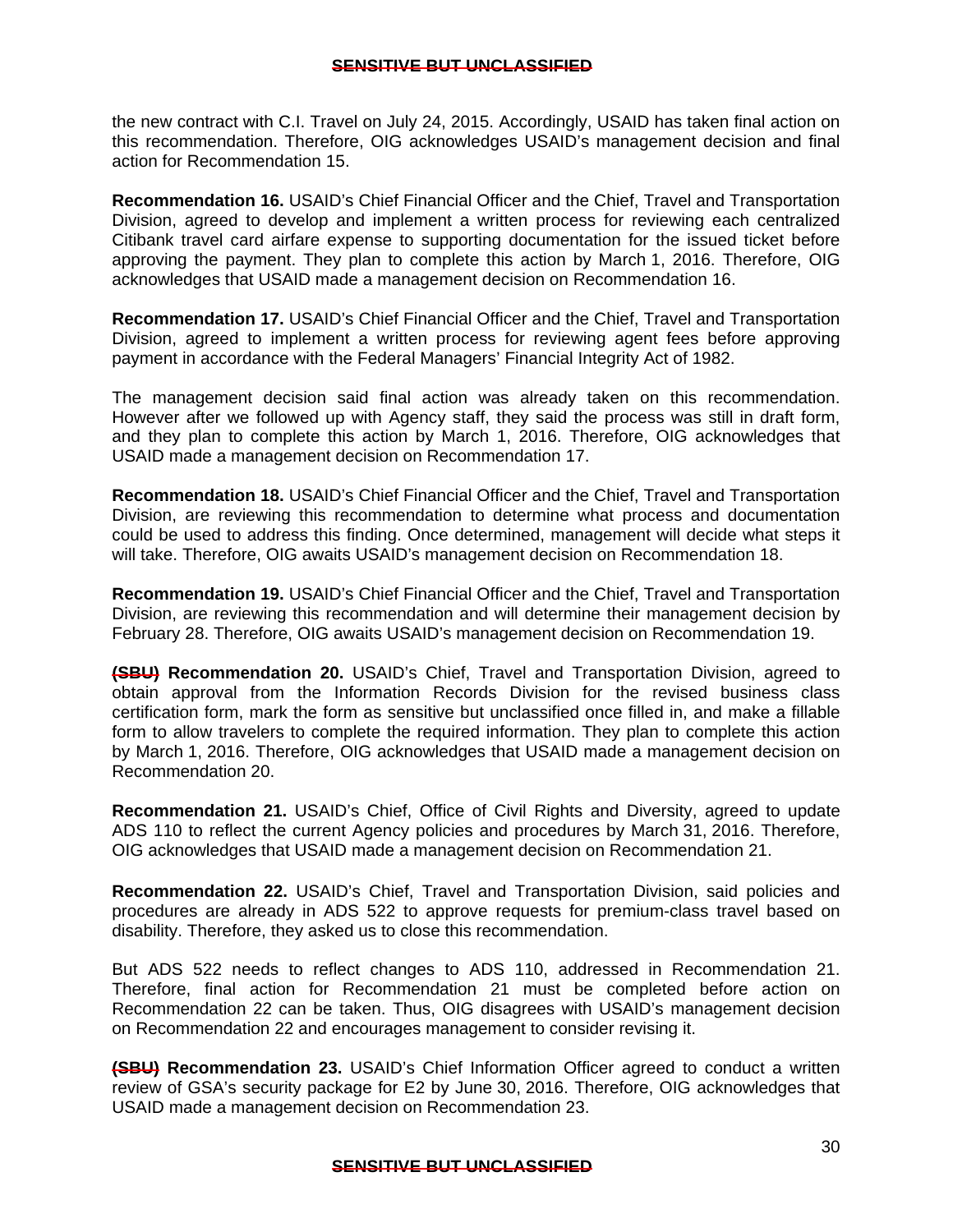**(SBU) Recommendation 24.** USAID's Chief Information Officer agreed to make a written determination whether E2 should be authorized for Agency operations based on the results of the review in response to Recommendation 23. He plans to complete this action by July 31, 2016. Therefore, OIG acknowledges that USAID made a management decision on Recommendation 24.

**(SBU) Recommendation 25.** USAID's Chief Information Officer agreed to update ADS 545 to clearly discuss the requirements for authorizing third-party systems for Agency operations. He plans to complete this action by November 30, 2016. Therefore, OIG acknowledges that USAID made a management decision on Recommendation 25.

**(SBU) Recommendation 26.** USAID's Chief, Travel and Transportation Division, agreed to develop procedures and revise standard operating procedures for USAID E2 Helpdesk to certify periodically within an Agency-defined time frame whether E2 accounts should remain active and disable unneeded accounts. This action will be completed by March 1, 2016. Therefore, OIG acknowledges that USAID made a management decision on Recommendation 26.

**Recommendation 27.** USAID's cognizant contracting officer of contract no. AID-OAA-M-15- 00001 with C.I. Travel Center agreed to remove the second paragraph from Section C.12.2 and did so on December 1, 2015. Therefore, OIG acknowledges USAID's management decision and final action for Recommendation 27.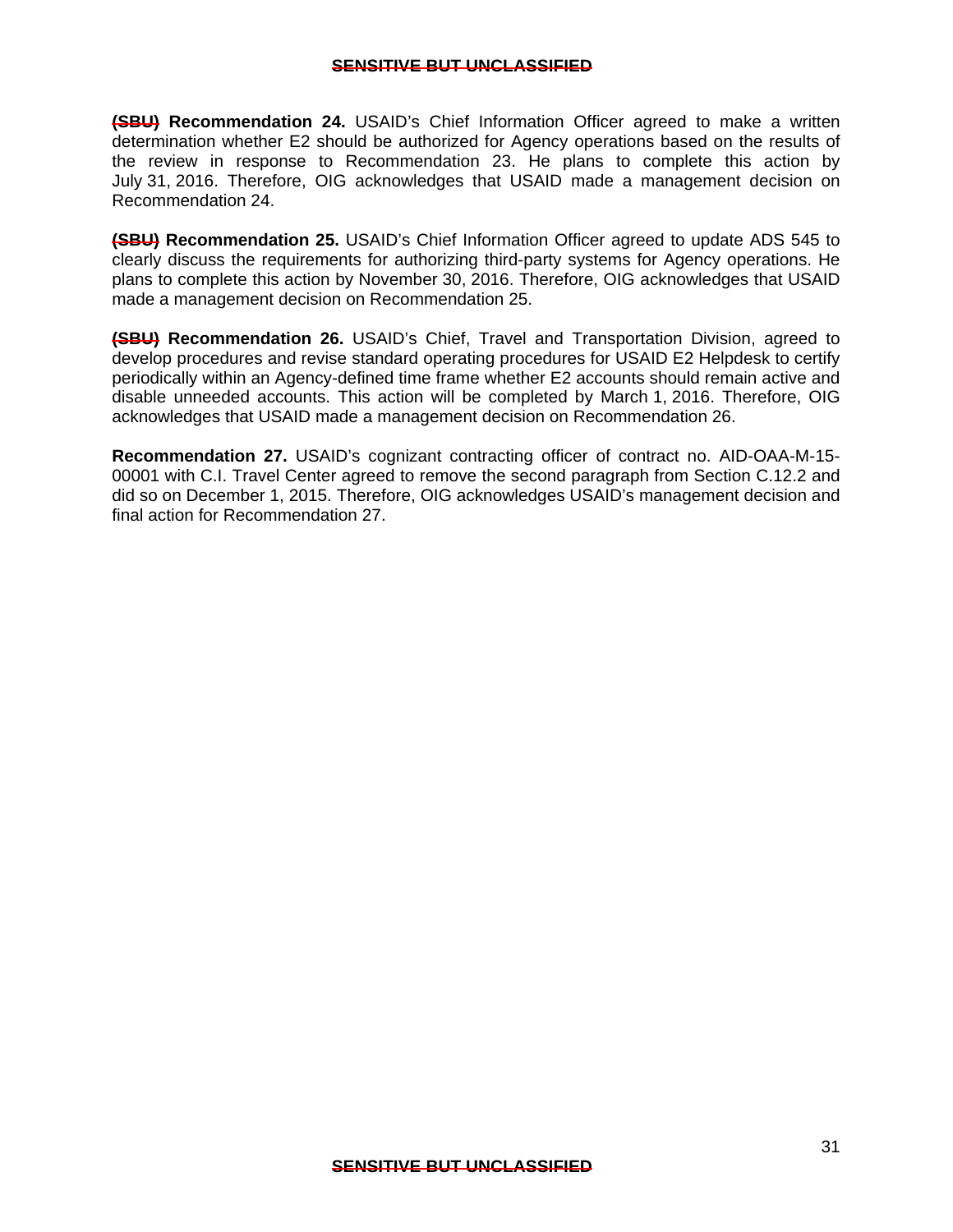## <span id="page-35-0"></span>SCOPE AND METHODOLOGY

### **Scope**

OIG's Information Technology Audits Division performed this audit to determine whether USAID implemented controls to prevent improper use of premium-class travel in accordance with Agency policy. We conducted this performance audit in accordance with generally accepted government auditing standards. They require that we plan and perform the audit to obtain sufficient, appropriate evidence to provide a reasonable basis for our findings and conclusions based on our audit objective. We believe the evidence obtained provides that reasonable basis.

Audit fieldwork was conducted between February 5 and August 27, 2015, at USAID locations in Washington, D.C. The scope of the fieldwork was for the period of December 1, 2012, to November 30, 2014. We contacted officials from the Office of the Chief Financial Officer's Financial Policy and Support and Cash Management and Payments Divisions, Office of the Chief Information Officer, OCRD, Office of Acquisition and Assistance, and TTD. We also reviewed documents including: (1) federal and internal USAID travel policies; (2) a statistical sample of travel authorizations and all related supporting documentation, including businessclass certification forms, justifications, travel authorizations, final flight itineraries, and OCRD reasonable accommodation letters; and (3) a statistical sample of travel vouchers including related Citibank CBA travel card monthly statements, Duluth monthly reports, and payment form 1034.

GAO audit report.<sup>22</sup> From December 1, 2012, to November 30, 2014, USAID/Washington had 245 premium travel trips in E2 worth \$3.1 million. We selected 47 of 245 premium-class trips taken by USAID employees that originated from Washington, D.C., worth more than \$831,600. We also considered audit findings from a previous audit report<sup>20</sup> and management letter,<sup>21</sup> as well as a

### **Methodology**

 $\overline{a}$ 

To answer the audit objective, we reviewed the following laws, regulations, and policies related to the audit objective.

- Office of Management and Budget (OMB) M-08-07, *Use of Premium Class Travel*  (January 8, 2008).
- Federal Travel Regulation Chapter 301, *Temporary Duty (TDY) Travel Allowance*  General Rules
	- Subchapter B, "Allowable Travel Expense"
	- Subchapter D, "Agency Responsibilities"

<sup>20</sup>*Audit of USAID'S Level of Assurance Provided by Electronic Signatures in the E2 Solutions Travel System* (No. A-000-09-001-P. January 30, 2009).

21 "Management Letter Requiring Quick Response to Address Weaknesses in USAID's Contract No. AID OAA M 15 00001 With C.I. Travel Center," June 29, 2015.

<sup>22</sup>*Premium Class Travel: Internal Control Weaknesses Governmentwide Led to Improper and Abusive Use of Premium Class Travel* (GAO-07-1268, September 2007).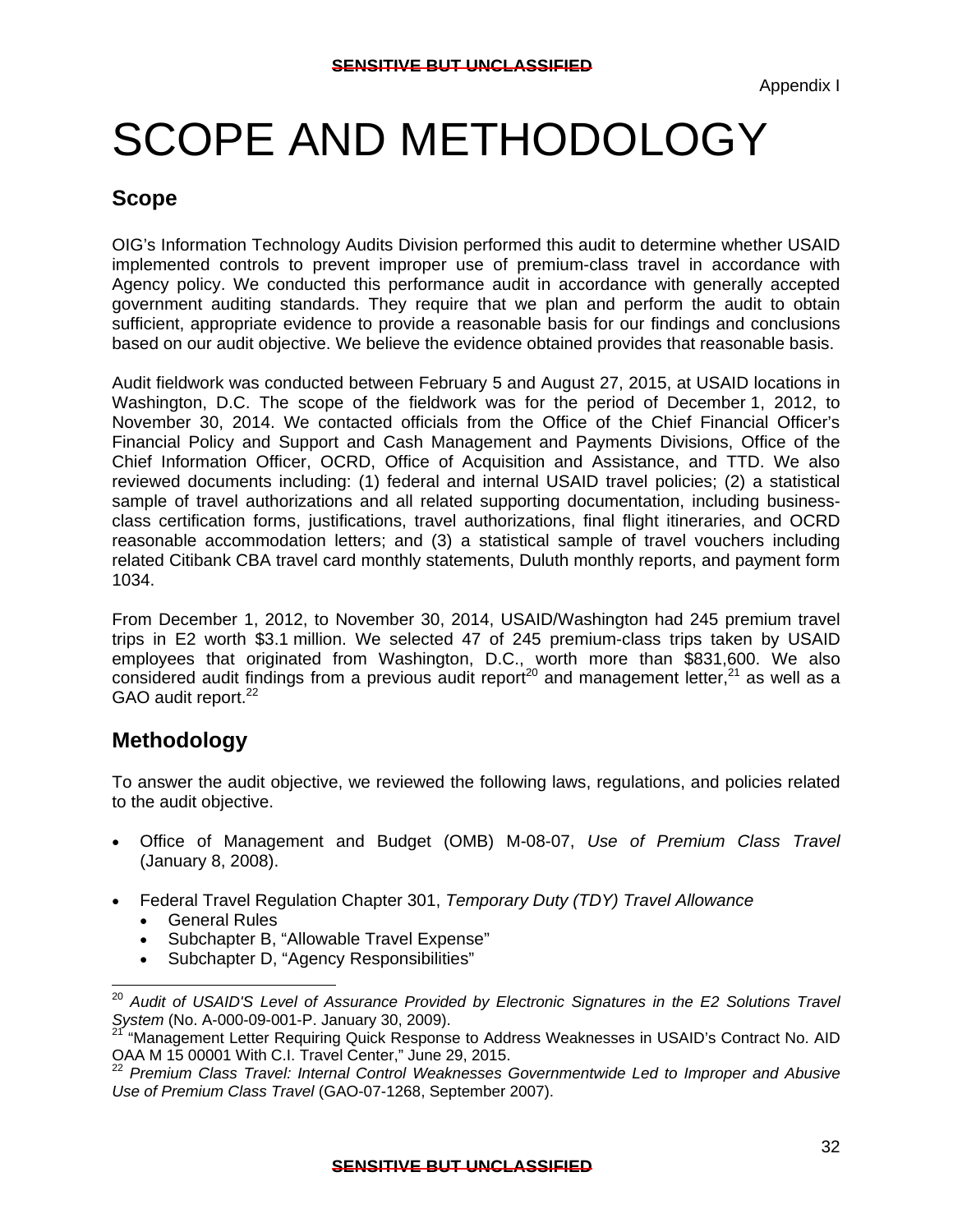- ADS 110, "Equal Employment Opportunity" (August 23, 2012).
- ADS 522, "Performance of Temporary Duty Travel in the US and Abroad" (October 15, 2014).
- ADS 633, "Financial Management Aspect of Temporary Duty (TDY) Travel" (April 2, 2013).
- USAID's Policy-Reminder, "Standard Remarks For E2 Travel Authorizations and Travel Vouchers" (September 5, 2012).
- 14 FAM 580, "Performing Travel" (September 16, 2014).
- GSA's *Premium Class Travel Report Guidelines* (October 22, 2014).
- Federal Managers' Financial Integrity Act of 1982.
- GAO's *Standards for Internal Control in the Federal Government* (September 2014).

For this audit, we used stratified statistical sampling to test the controls over travel authorizations and vouchers. We selected 47 of 245 USAID employees in E2 who took trips originating from Washington, D.C., using premium-class accommodations. The assumptions of the sample were a confidence level of 90 percent with an error rate of less than 5 percent, and a precision rate of 4 percent. We used statistical sampling because we wanted to determine whether the controls were effective and to project the results to the population.

The nature of this audit was to assess controls over premium-class travel. Therefore, as discussed below, we performed tests related to the following internal controls in support of our audit objective: policies and procedures, travel authorizations, and travel vouchers.

We reviewed USAID's premium-class travel policies to determine whether these policies included OMB M-08-07's requirements. In addition, we reviewed USAID's premium-class travel reporting policies to determine whether they complied with GSA's premium-class travel report guidelines.

We obtained the travel authorization and vouchers, and all related supporting documentation from E2. We did not contact individual travelers for this audit.

For the review of travel authorizations, we determined whether each selected traveler's authorization met the following requirements:

- Travel authorizations to determine whether they had the required language for businessclass travel accommodations, as specified in USAID's Policy-Reminder, "Standard Remarks For E2 Travel Authorizations and Travel Vouchers" (September 5, 2012).
- Business-class certification forms to determine whether they were completed and had approvals.
- Final flight itineraries, when appropriate, to determine whether they met required lengths to take premium-class travel and to confirm that the traveler did not take a rest stop.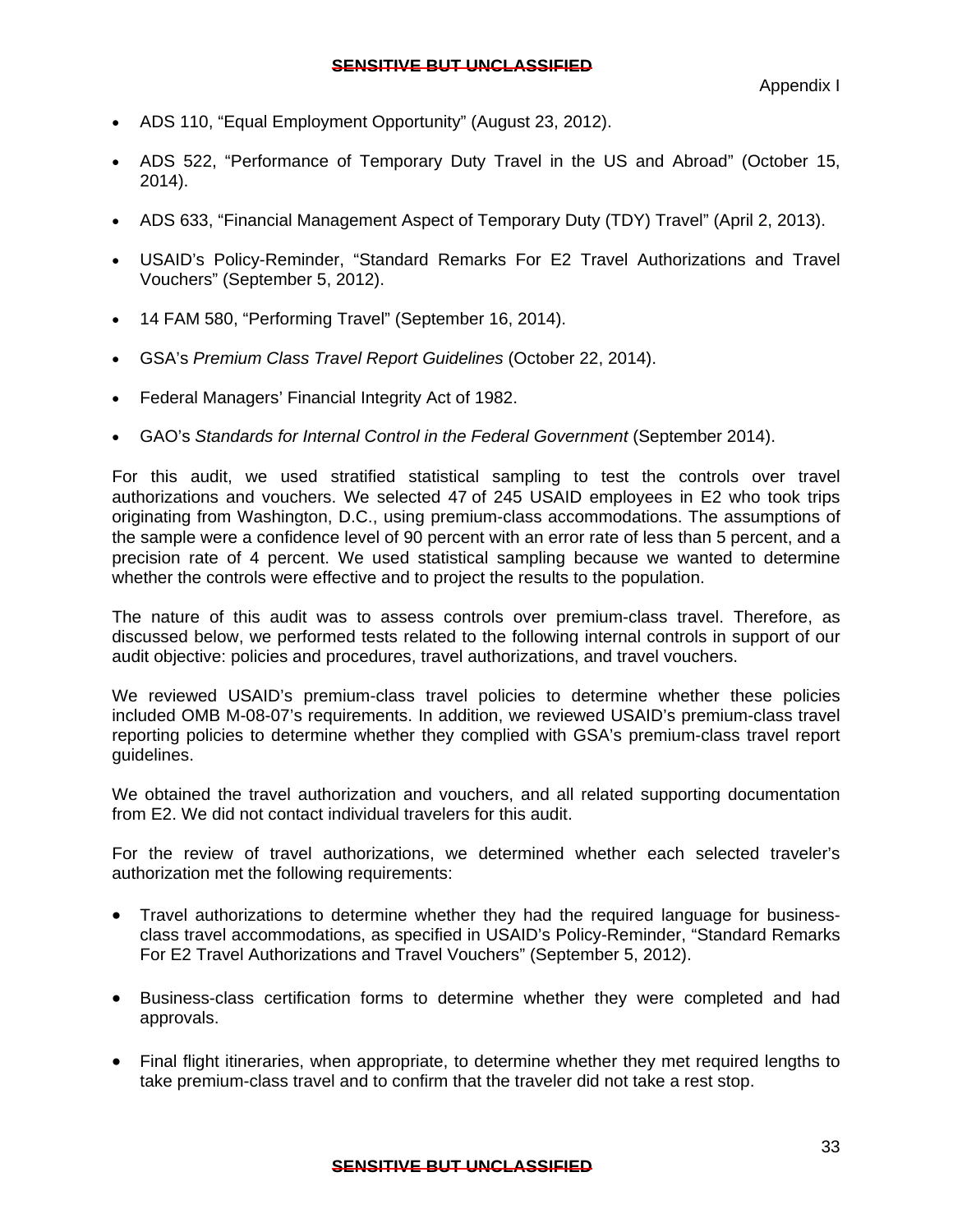- Justifications for premium-class travel to determine whether they met requirements in ADS 522.
- E2 to determine whether all of the required documents were uploaded into the system for the selected trips.

TMC to issue the ticket. For the review of travel vouchers, we first determined whether each traveler's airfare costs in the travel voucher matched the Citibank CBA travel card's monthly statement and the Duluth monthly report. We then validated the airfare charges by matching the charged amount to the receipt from the issued ticket showing cost information. Whenever there were multiple airfare charges for the same itinerary and credits reflected for the Citibank CBA travel card, we matched the airfare to the credit. Then we attempted to validate the airfare charge by the same validation process as previously described. In addition, we reviewed the occurrence of the related airfare agent fees by matching the agent fee ticket number, airline name code, and date of transaction to the airfare charges for a given traveler and month. To validate the accuracy of the fees, we attempted to review the traveler's supporting documentation of their request for

In addition, we reviewed the requirements of the TMC contracts for Duluth and CI Travel Center to determine whether they were complete and clear.

(SBU) We also assessed internal controls over USAID's E2 system to determine the reliability of the data in it. We reviewed GSA's security documents for the system to identify the security measures agencies should take when using E2 and to help determine to what extent its data could be relied upon. We also assessed USAID's controls over E2 system administrators to assess the reasonableness of the number of administrators and to determine whether any who have left still have access.

To answer the audit objective, we relied extensively on the computer-processed data in E2 maintained by GSA. We assessed the reliability of the data together with relevant general and application controls of information technology systems, and found them adequate. We also conducted sufficient tests of the data. These tests and assessments led us to conclude that the data are sufficiently reliable to be used in answering the audit objective. However, because we could not determine whether the data were complete, our results can be projected only to the data within the system, not to all travel. In addition, we omitted some information from this report because it is included as part of other ongoing OIG reviews.

We did not establish a materiality threshold for this audit. Instead, all significant errors were reported because we tested a statistical sample that can be projected to the audit universe.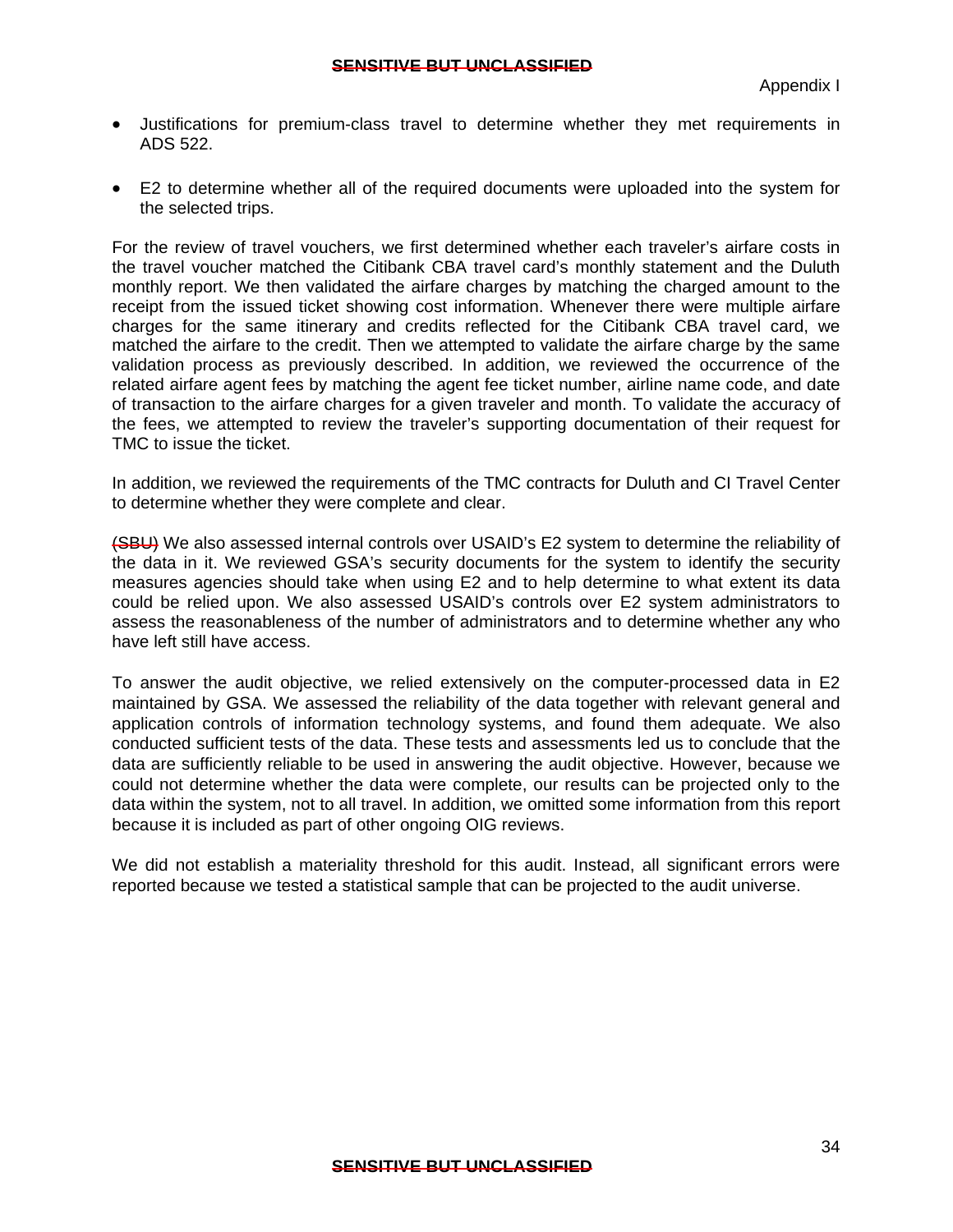Appendix II

## MANAGEMENT COMMENTS



#### **MEMORANDUM**

- TO: **IG/A/AIG, Alvin Brown**
- **FROM:** AA/M, Angelique M. Crumbly
- **SUBJECT:** Management Comments on the Audit of USAID's Controls Over the Use of Premium-Class Travel (Report No. A-000-16-XXX-P)

This memorandum conveys USAID's management response to the above referenced Office of Inspector General (OIG) audit of USAID's controls over the use of premium-class travel dated November 5, 2015. USAID would like to thank the OIG for its work on this review.

USAID's specific comments and responses to the audit recommendations are provided below.

**Recommendation 1**: We recommend USAID's Chief, Travel and Transportation Division, prepare a written checklist for its travel assistants to confirm that travel authorization packages for premium travel are reviewed under the same standards. The checklist should, at a minimum, include determining whether:

- Based on the final itinerary, the flight meets all requirements, as applicable, for the 14-hour rule or as recommended by the Office of Civil Rights and Diversity.
- Trips categorized as "Travel in excess of 14 hours TDY" provide an adequate justification for not taking a rest stop in lieu of traveling premium class and confirming that the traveler does not take a rest stop.
- The business class certification form is completed, has the supervisor's signature for approval, and is uploaded into E2.
- Trips in the "No space available in coach air accommodations" exception include documentation to show that the airline carrier did not have coach accommodations and that travel at that time was critical.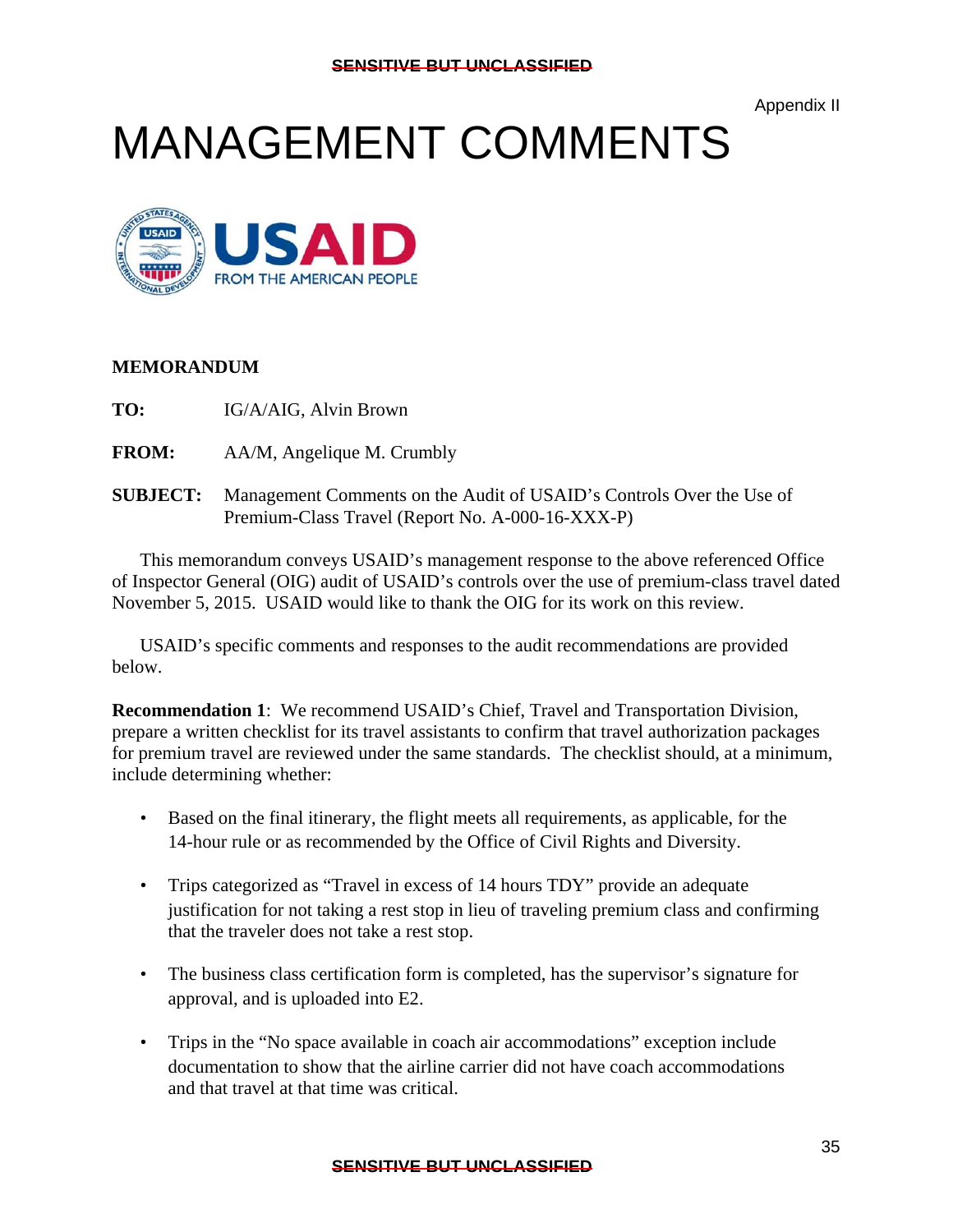- Trips include documentation to show that business class was necessary for security reasons, when applicable.
- Travel authorizations include the required language for business-class travel accommodations.
- Premium-class travel is categorized in E2 under the correct exception category.

are attached. **Management Decision**: Management agrees with this finding; however, business class travel is not approved by M/MS/TTD and final flight itineraries may not have been completed when M/MS/TTD receives TAs for review. M/MS/TTD will still prepare a written checklist for the travel assistants in M/MS/TTD to use as a guide when reviewing authorizations in E2 that have been approved for business class travel to ensure that all required documents and justifications

Target completion date: March 1, 2016.

**Recommendation 2**: We recommend that, after implementing Recommendation 1, USAID's Chief, Travel and Transportation Division, provide training to its travel assistants to use the checklist so that travel authorization packages are reviewed using the same standards.

**Management Decision**: Management agrees with this finding. After Recommendation 1 has been implemented, M/MS/TTD will provide training to the travel assistants to make sure they use the checklist effectively.

Target completion date: March 1, 2016.

**Recommendation 3**: We recommend that USAID's Chief, Travel and Transportation Division, revise ADS 522 to include an explicit list of documents that need to be uploaded into E2 with the travel request. At a minimum, that must include:

- • Completed, approved business class travel certification forms.
- Final flight itineraries when the traveler is requesting premium-class travel because of a disability and the 14-hour rule.
- Documentation to show that the airline carrier did not have coach accommodations and that it is critical for them to travel at that time, when applicable.
- Office of Civil Rights and Diversity documentation stating that premium travel was needed to reasonably accommodate the traveler, when applicable.
- Documentation to show that business class was necessary for security reasons, when applicable.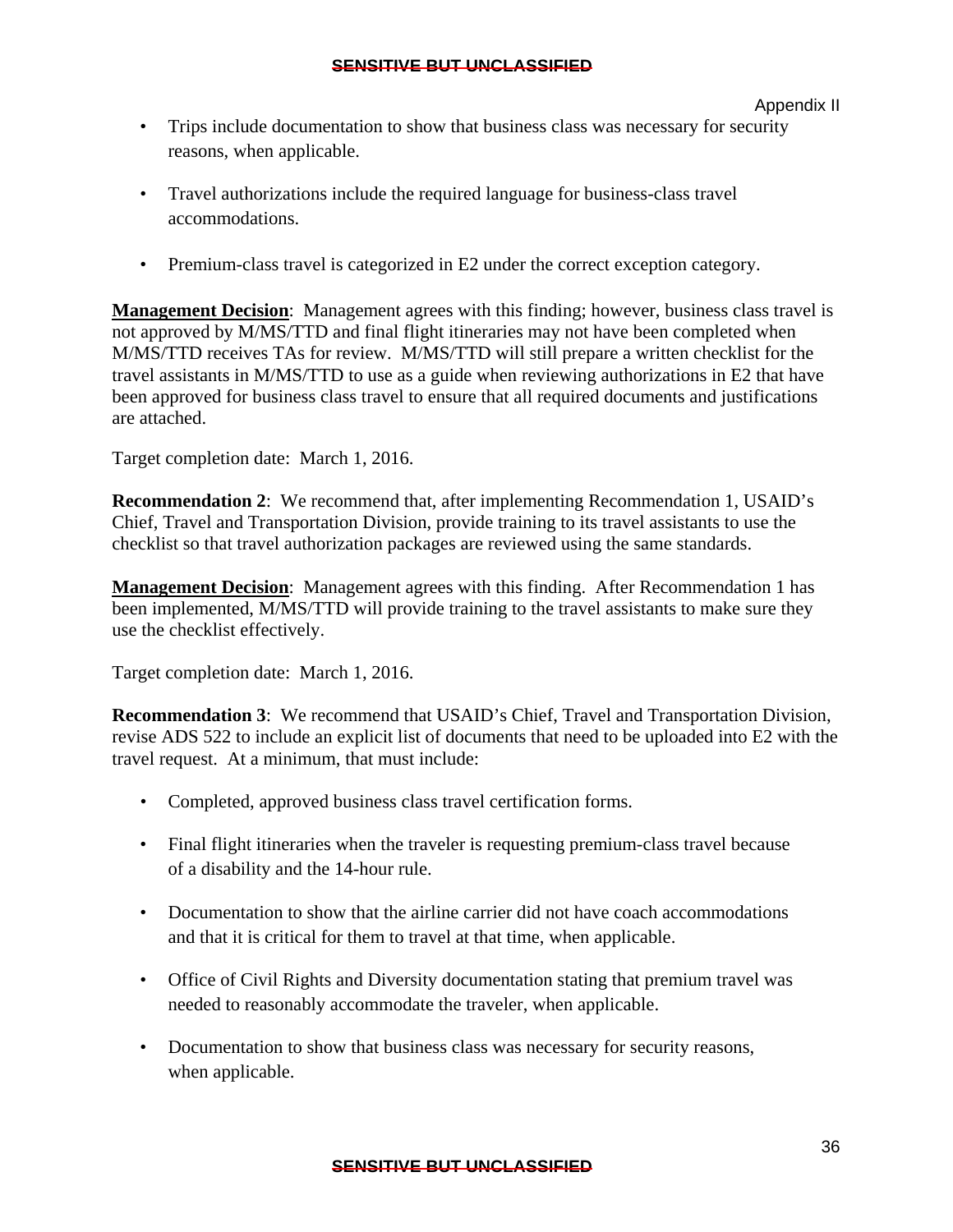#### Appendix II

**Management Decision**: Management agrees with this finding. ADS 522 currently identifies required documents, throughout the chapter, that must be uploaded to E2 with the travel request. However, M/MS/TTD will revise ADS 522 to include an explicit list of required documents that need to be uploaded into E2 with the travel request.

Target completion date: March 1, 2016.

**Recommendation 4**: We recommend that USAID's Chief, Travel and Transportation Division, make a written determination whether the premium-class travel costs for trip number 5737485-1 are allowable, and recover any amount that is not allowable.

**Recommendation 5**: We recommend that USAID's Chief, Travel and Transportation Division, make a written determination whether the premium-class travel costs for trip number 5978583 are allowable, and recover any amount that is not allowable.

**Recommendation 6**: We recommend that USAID's Chief, Travel and Transportation Division, make a written determination whether the premium-class travel costs for trip number 5687541-1 are allowable, and recover any amount that is not allowable.

 **Recommendation 7**: We recommend that USAID's Chief, Travel and Transportation Division, make a written determination whether the premium-class travel costs for trip number 6128085-1 are allowable, and recover any amount that is not allowable.

**Recommendation 8**: We recommend that USAID's Chief, Travel and Transportation Division, make a written determination whether the premium-class travel costs for trip number 5969238-2 are allowable, and recover any amount that is not allowable.

**Recommendation 9**: We recommend that USAID's Chief, Travel and Transportation Division, make a written determination whether the premium-class travel costs for trip number 6406982 are allowable, and recover any amount that is not allowable.

**Recommendation 10**: We recommend that USAID's Chief, Travel and Transportation Division, make a written determination whether the premium-class travel costs for trip number 5709101-3 are allowable, and recover any amount that is not allowable.

**Recommendation 11**: We recommend that USAID's Chief, Travel and Transportation Division, make a written determination whether the premium-class travel costs for trip number 6412021 are allowable, and recover any amount that is not allowable.

**Recommendation 12**: We recommend that USAID's Chief, Travel and Transportation Division, make a written determination whether the premium-class travel costs for trip number 6228535-1 are allowable, and recover any amount that is not allowable.

**Recommendation 13**: We recommend that USAID's Chief, Travel and Transportation Division, make a written determination whether the premium-class travel costs for trip number 5671134-3 are allowable, and recover any amount that is not allowable.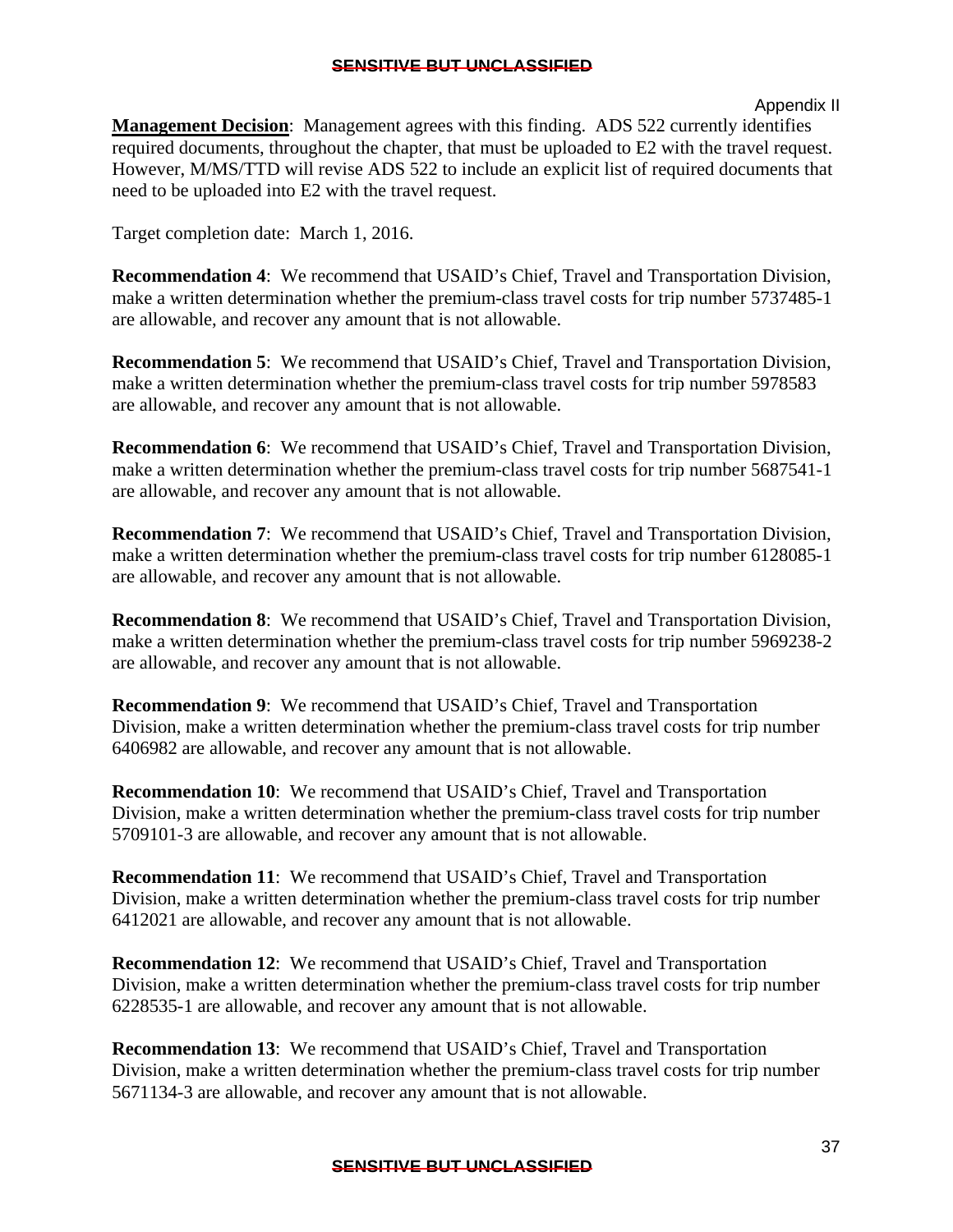**Management Decision**: Management agrees with the findings for recommendations 4 through 13. M/MS/TTD will review the premium class air travel costs and determine whether any amounts are unallowable and whether the unallowable amounts should be recovered from the travelers. M/CFO/WFS will pursue collection actions if applicable, based on M/MS/TTD's written determinations.

Target completion date: March 1, 2016.

**Recommendation 14**: We recommend that USAID's Chief Financial Officer, in coordination with the Chief, Travel and Transportation Division, include in the Automated Directives System an explicit list of documents required for travel vouchers so the Agency can fully validate whether charges for airfare are accurate. At a minimum, that list must require supporting documentation for the cost of all issued airfare tickets.

 **Management Decision**: Management is reviewing this recommendation and will determine its management decision by February 28. ADS 522 and ADS 633 currently include language requiring travelers to submit receipts for lodging expenses; receipts for any expense item in excess of \$75.00; and all travel related documentation, including emails, medical certificates or other written correspondences, and justification for use of business class travel. M/CFO/FPS will coordinate with M/MS/TTD to determine what additional documentation, if any, should be required and update relevant ADS chapters as necessary.

**Recommendation 15**: We recommend that USAID's cognizant contracting officer for contract no. AID-OAA-M-11-00006 work with the contracting officer's representative and the Cash Management and Payments Division staff to develop and include in the contract with Duluth Travel Inc. a clear description of the data that should be presented in the monthly reconciliation report of the centrally-billed account (CBA).

**Management Decision**: Management agrees with this finding. Due to the conclusion of the Duluth contract, this issue is no longer applicable to that contract. However, modification 1 to the follow-on contract (No. AID-OAA-M-15-00001) with C.I.Travel includes a clear description of the data that should be presented in the monthly reconciliation report of the centrally billed account. M/OAA requests that M/CFO/APC close this recommendation upon report issuance.

**Recommendation 16**: We recommend that USAID's Chief Financial Officer, in coordination with the Chief, Travel and Transportation Division, develop and implement a written process for reviewing each centralized Citibank travel card airfare expense to supporting documentation for the issued ticket before approving the payment. That process should include requirements for supporting documentation to prevent questioned costs.

**Management Decision**: Management agrees with this finding. During the audit field work, M/CFO/CMP began refining and documenting written standard operating procedures (SOPs) for reviewing, analyzing, reconciling, and paying charges for the Citibank CBA. The SOP was shared with the OIG during the field work and is currently being used. The SOP will be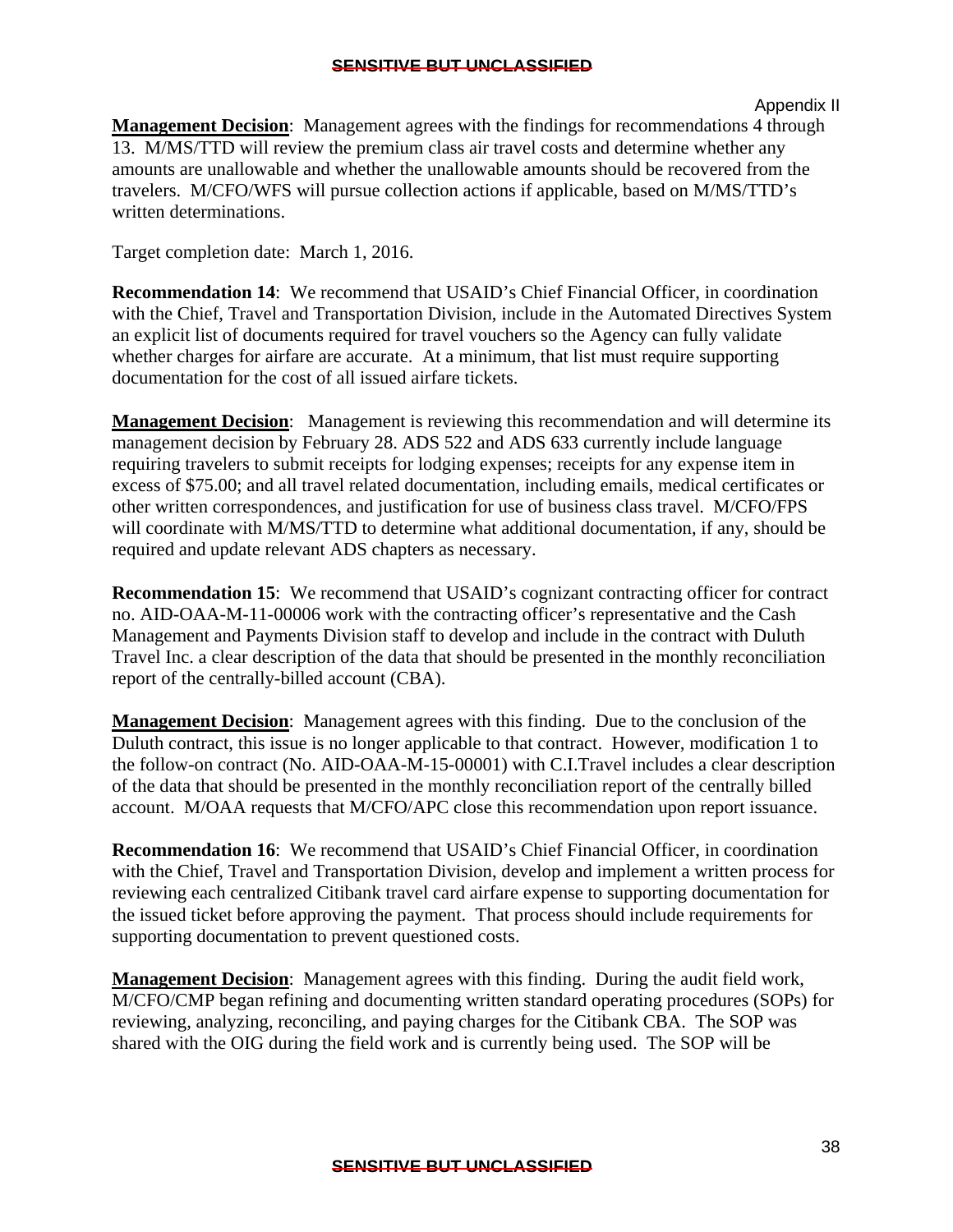#### Appendix II

continually enhanced as necessary, based on experiences/lessons learned. M/CFO/CMP and M/CFO/FPS plan to include the SOP as an Internal Mandatory Reference in ADS 633 and in ADS 630, Payables Management. ADS 522 will also reference to ADS 633 and 630. Target completion date: March 1, 2016.

**Recommendation 17**: We recommend that USAID's Chief Financial Officer, in coordination with the Chief, Travel and Transportation Division, implement a written process for reviewing agent fees before approving payment in accordance with the Federal Managers' Financial Integrity Act of 1982. This process could include a monetary threshold for reviewing details of the agent fees, as necessary.

**Management Decision**: Management agrees with this finding. M/CFO/CMP currently reviews and matches each agent fee charged to a valid ticket issued for the approved trip. The required process to review agent fees before approving payment has been incorporated into the SOP. M/CFO/CMP requests that M/CFO/APC close this recommendation upon report issuance.

Target completion date: March 1, 2016.

**Recommendation 18**: We recommend that USAID's Chief Financial Officer, in coordination with the Chief, Travel and Transportation Division, include an explicit requirement in the Automated Directives System for travelers to document and report all requests for the travel management center to issue airfare tickets. The requirement must include:

- Justification of all issued tickets requested.
- A limit to the number of times a traveler can do the following without a supervisor's approval: (1) make changes to issued tickets that result in agent fees, and (2) use after hour and weekend travel management center services.
- Consequences for not following the Agency's agent fee requirements.

**Management Decision**: Management is reviewing this recommendation to determine what process and documentation could be used to address this finding. Once determined, Management will decide what steps it will take.

**Recommendation 19**: We recommend that USAID's Chief, Travel and Transportation Division, in coordination with the Chief Financial Officer, provide training to all USAID staff regarding traveler actions that result in agent fees to the Agency, traveler's responsibilities, and all applicable related policies.

**Management Decision**: Management is reviewing this recommendation and will determine its management decision by February 28.

**Recommendation 20**: We recommend that USAID's Chief, Travel and Transportation Division, obtain approval from the Information Records Division for the revised business class certification form. At a minimum that form must be: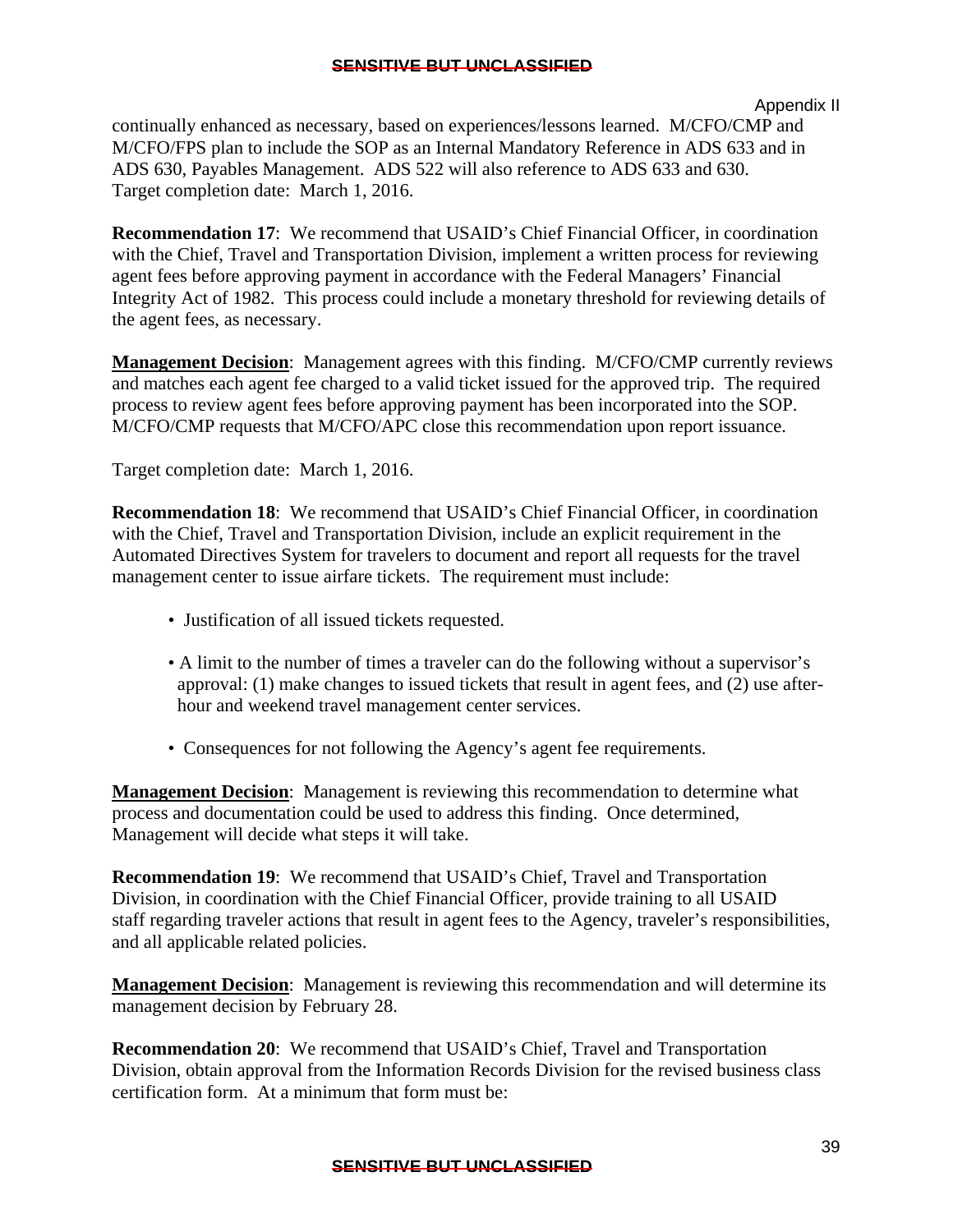- Marked as sensitive but unclassified once filled in, in accordance with ADS 505.
- A fillable form to allow travelers to complete the required information.

**Management Decision**: Management agrees with this finding. M/MS/TTD will revise the business class justification certification form and mark it as sensitive but unclassified, in accordance with ADS 505. The revised form will also be a fillable document, allowing travelers to complete the required information.

Target completion date: March 1, 2016.

**Recommendation 21**: We recommend that USAID's Chief, Office of Civil Rights and Diversity, update Automated Directives System 110, Equal Employment Opportunity, to reflect the current Agency policies and procedures. At a minimum, that must include:

- Current policies and procedures for approving requests for reasonable accommodations.
- An explanation of when approvals for reasonable accommodations expire for disabilities that are not permanent.

#### **Management Decision**: See Tab 1

**Recommendation 22:** We recommend that, after final corrective action is taken on Recommendation 21, USAID's Chief, Travel and Transportation Division, update Automated Directives System 522 to reflect the current policies and procedures for approving requests for premium-class travel based on a disability.

**Management Decision**: There is already policy and procedures in ADS 522 to approve requests for premium-class travel based on disability. We request that this recommendation be closed.

**(SBU) Recommendation 23**: We recommend that USAID's Chief Information Officer conduct a written review of the U.S. General Services Administration's security package for the E2 system.

**(SBU) Management Decision**: Management agrees with this finding. M/CIO will coordinate with the E2 System Owner as required, in order to complete and document a security assessment of the U.S. General Services Administration's security package for the E2 system.

Target completion date: June 30, 2016.

**(SBU) Recommendation 24**: We recommend that, based on the results of the review in response to Recommendation 23, USAID's Chief Information Officer make a written determination whether the E2 system should be authorized for Agency operations.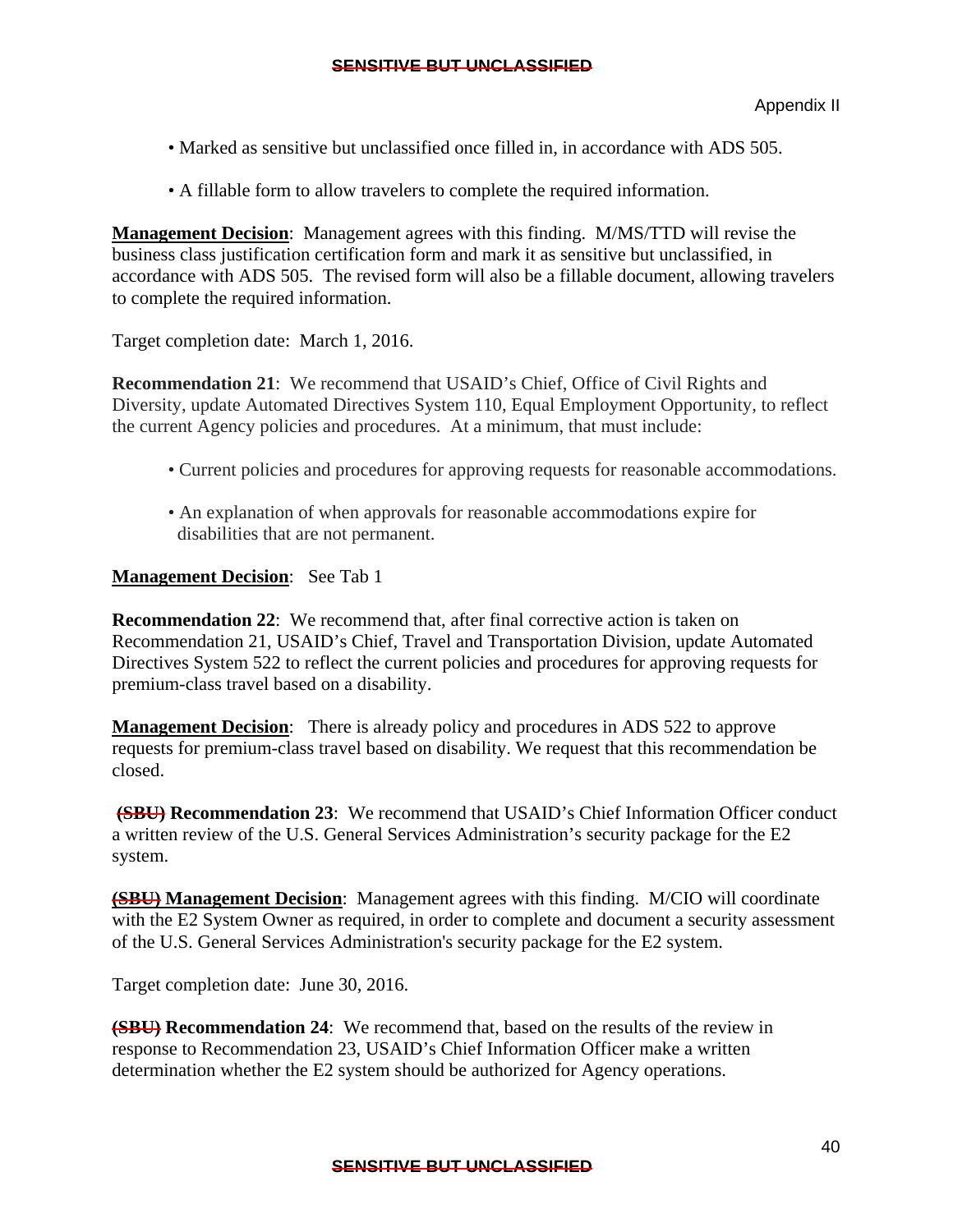#### Appendix II

**(SBU) Management Decision:** Management agrees with this finding. It is noted that the E2 system is currently in operation at USAID and will stay in operation while this recommendation is addressed. M/CIO will conduct and document a review of the E2 system security assessment resulting from recommendation 23 and will document management's decision regarding what action is to be taken as a result of that review**.** 

Target completion Date: July 31, 2016.

**(SBU) Recommendation 25**: We recommend that USAID's Chief Information Officer update Automated Directives System 545, Information Systems Security, to clearly discuss the requirements for authorizing third-party systems for Agency operations.

**(SBU) Management Decision:** M/CIO will update ADS 545, Information Systems Security, to include the requirements for authorizing third-party systems.

Target completion Date: November 30, 2016.

**(SBU) Recommendation 26**: We recommend that USAID's Chief, Travel and Transportation Division, develop procedures and revise Standard Operating Procedures for USAID E2 Helpdesk to certify periodically within an Agency-defined time frame whether E2 accounts should remain active and disable unneeded accounts.

**(SBU) Management Decision**: Management agrees with this finding. M/MS/TTD, in coordination with the E2 Help Desk, will develop procedures on when an E2 account should remain active or be disabled. The SOP will outline Agency-defined time frames for when accounts will remain active or be disabled.

Target completion date: March 1, 2016.

**Recommendation 27:** We recommend that USAID's cognizant contracting officer remove the second paragraph from the C.12.2 section of contract no. AID-OAA-M-15-00001 with C. I. Travel Center.

**Management Decision**: Management agrees with this finding. The second paragraph in Section C.12.2 of contract no. AID-OAA-M-15-00001 was removed in modification number 2, as recommended. M/OAA requests that M/CFO/APC close this recommendation upon report issuance.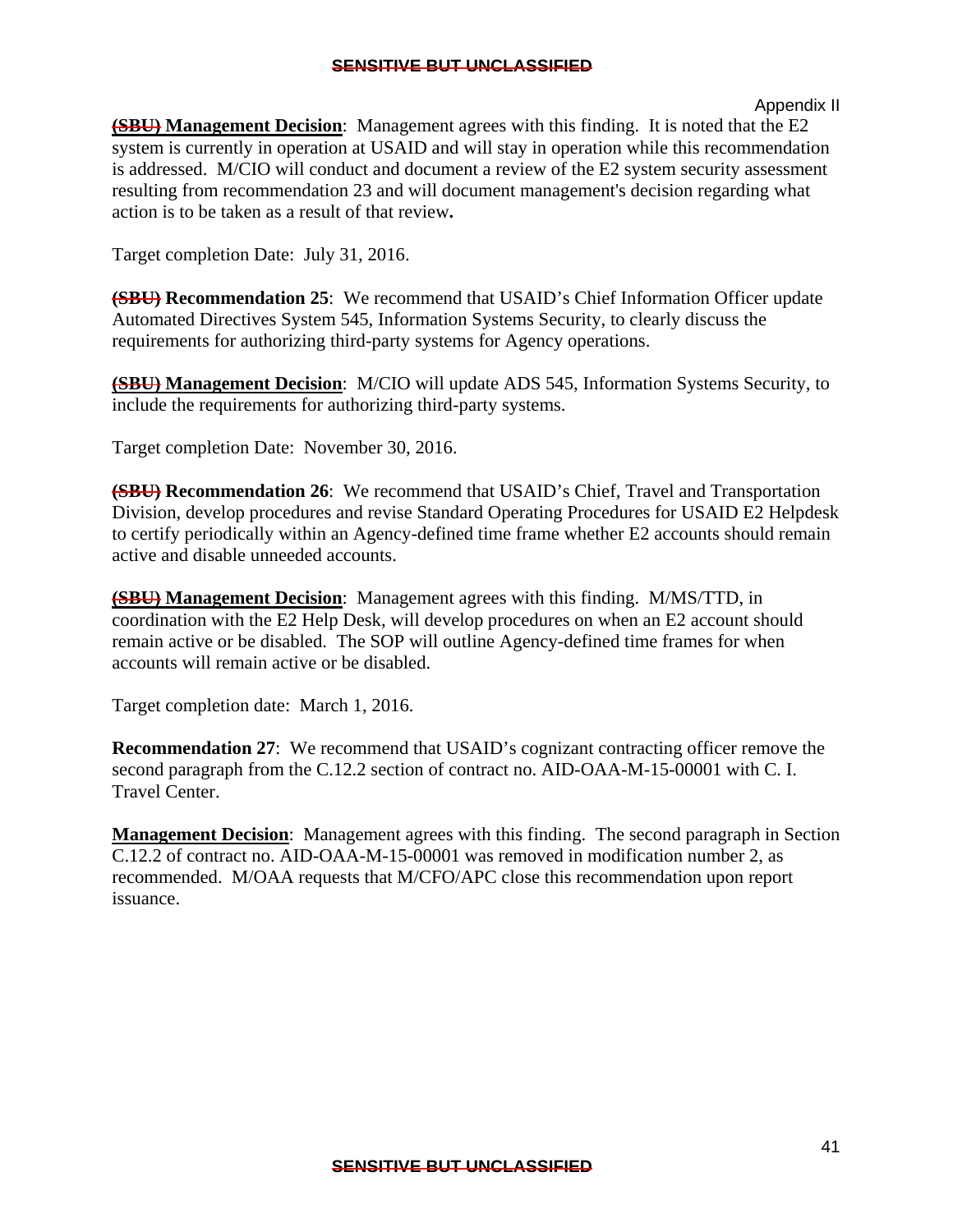## CRITERIA FOR PREMIUM-CLASS TRAVEL

The following are criteria used in support of the finding titled "USAID Did Not Fully Meet Agency Requirements for Its Premium Travel Trips" on page 5.

#### (October 15, 2015) **ADS Chapter 522, "Performance of Temporary Duty Travel in the U.S. and Abroad"**

**Section 522.3.11, "Premium Class Air Travel."** This section states:

[A] Premium Class Travel (Business Class) Certification form is required to justify the use of business class air accommodations.

**Section 522.3.11.1, "Exceptions for Premium Class Air Travel."** This section states:

premium class travel must be attached to the TA in the E2 travel system. Travelers may, but are not automatically permitted to, use premium class air accommodations when an Approving Official specifically decides to allow the travel in accordance with one or more of the reasons below. All justifications for

The Premium Class Travel (Business Class) Certification Form must be used for all requests for business class air travel. The traveler must obtain the required signatures and/or the appropriate documentation and attach the form to their E2 TA.

**Section 522.3.11.1.a.** This section states:

 lounge day pass. Business class should only be chosen in the following **TDY travel when the airline flight time exceeds 14 hours.** Fourteen hours is calculated from the point of departure and includes scheduled stopovers for connecting flights. The traveler forgoes the available rest stop or premium class circumstances:

- 1. The travel is over 14 hours measured by the shortest feasible routing including reasonable layovers;
- 2. Work schedules/demands do not allow for the traveler to depart earlier and take a rest stop;
- 3. A premium class lounge will not provide enough rest, comfort and working environment as compared to business class travel;
- 4. The traveler must report to work on the day of arrival;
- 5. The point of origin, final destination, or both must be outside the continental United States (OCONUS).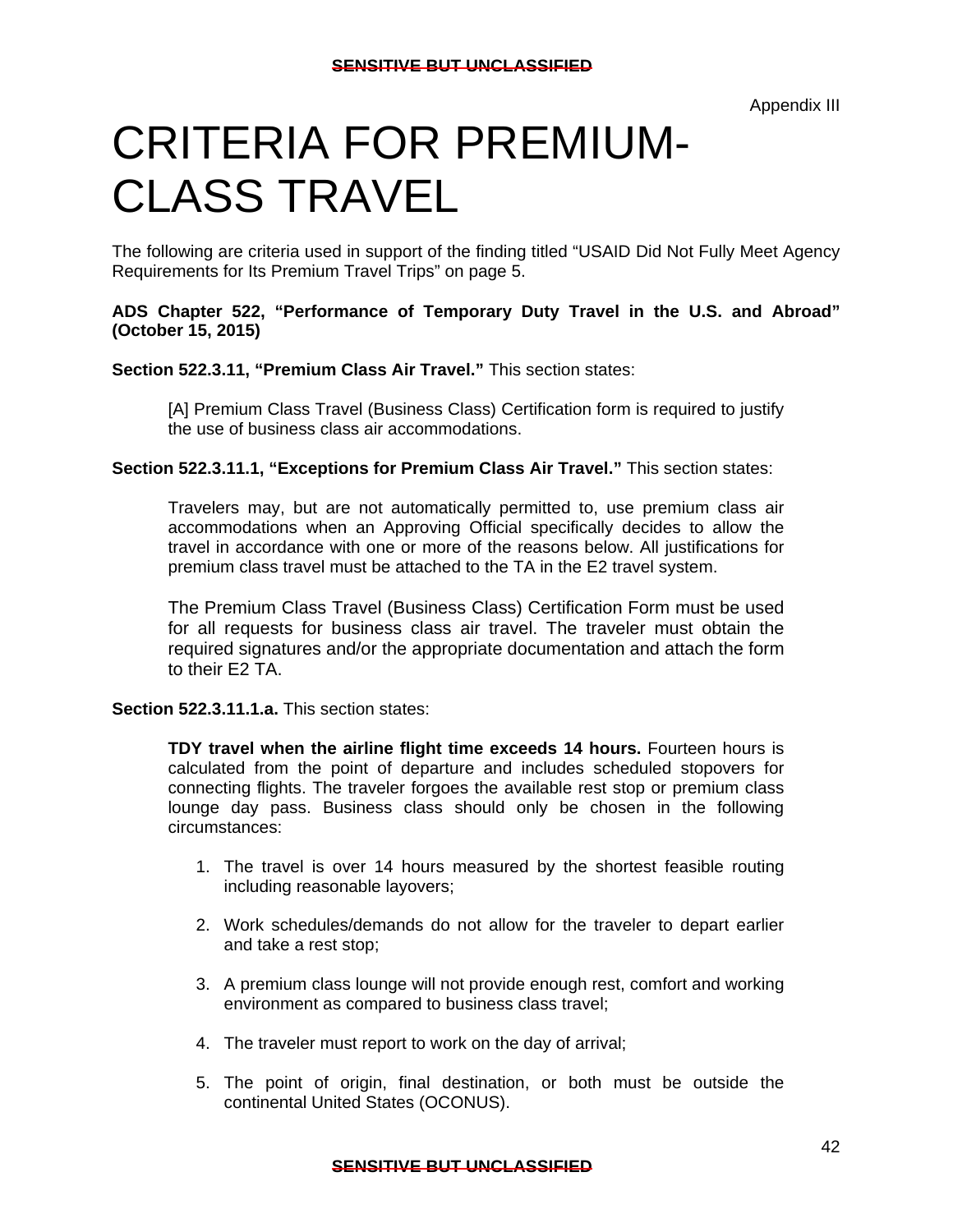**Section 522.3.11.1.c.** This section states:

**Premium class air travel is necessary to reasonably accommodate a traveler's disability.** "Disability" is defined as a physical or mental impairment that substantially limits one or more of a person's major life activities. . . . Such TAs must be accompanied by a letter from the Disability Review Committee in the Office of Civil Rights and Diversity (OCRD) as described in ADS 110.

**Section 522.3.11.1.d.** This section states:

**Premium class air travel is necessary to accommodate a traveler's special physical need.** "Special physical need" includes physical conditions that do not rise to the level of a disability. Generally, such special physical needs are temporary and/or minor, and include conditions like a broken leg in a cast that would prevent the traveler from fitting in economy class.

Any request for premium class air travel under this exception must be approved by the traveler's supervisor, with clearance from the Deputy Assistant Administrator (DAA) or Independent Office Director in Washington and the Mission Director in field missions.

**Section 522.3.11.1.f.** This section states:

**Space is unavailable in coach class accommodations and the traveler must accomplish an urgent mission that cannot be postponed.** A justification under this provision must describe the required routing and why no alternative coach class accommodation is available. The traveler must put in writing why the mission is urgent and cannot be postponed, and show that he/she made a good faith effort to obtain a reservation in coach class at the earliest practical time. The employee cannot unreasonably delay or postpone making travel plans and reservations in order to travel via premium class.

**Section 522.3.11.1.g.** This section states:

**Security purposes make the use of premium class air travel accommodations essential to the successful performance of the Agency's mission.** A justification under this provision must state why security concerns make premium class air travel accommodations essential. The Deputy Director, Office of Security must clear this justification when the travel is funded by Washington or the Mission Director, in consultation with the Regional Security Office (RSO), when the travel is funded by the Mission.

#### **ADS 110,** *Equal Employment Opportunity***, (August 23, 2012)**

**Section 110.3.6.2, "Reasonable Accommodation."** This section states:

a. USAID must make reasonable accommodation to the documented physical or mental limitations of a qualified applicant or employee with a disability… Reasonable accommodation means any change in the work environment, or in the way things are customarily done, that enables a qualified applicant or employee with a disability to perform the essential functions of a job. It also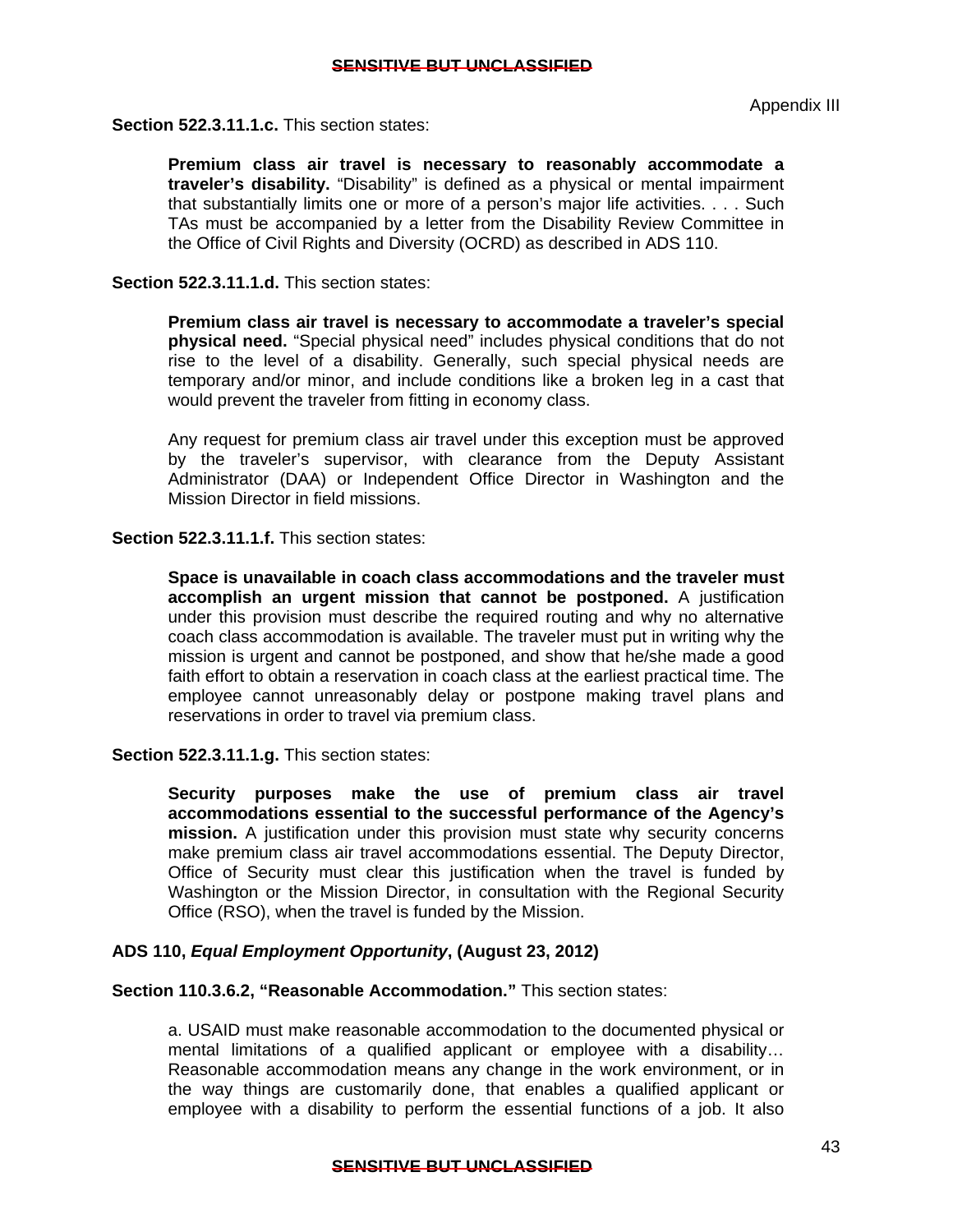Appendix III

means a modification or adjustment that enables an applicant or employee with a disability to enjoy equal benefits and privileges of employment as are enjoyed by other similarly situated employees without disabilities.

#### **Vouchers" (September 5, 2012) USAID's Policy-Reminder, "Standard Remarks For E2 Travel Authorizations and Travel**

This provides remarks that are required for all travel authorizations (TAs) in accordance with ADS 522 and 633. It states:

The remarks are to be copied and pasted into the remarks section of the E2 TA.

This will help travelers to incur and claim only what's authorized and reimbursable. The use of the standard remarks will also allow voucher examiners to process the TV [sic] in a timely manner.

The attachment to the reminder includes the following standard remarks:

- Premium class air travel is authorized for TDY travel in excess of 14 hours in lieu of a rest stop. The traveler is required to report for duty the day of arrival at post and cannot depart earlier to accommodate a rest stop.
- Premium class air travel is authorized for medical reasons.
- Premium class air travel is authorized for special physical need (cite the date of the medical statement).
- The cost comparison between coach and premium class air travel accommodations was made using the least costly coach class air fare available.
- The traveler is paying for the difference between coach class and premium class. The difference was calculated using the least costly YCA coach class air fare.

#### **GAO's** *Standards for Internal Control in the Federal Government* **(September 2014)**

**"Accurate and timely recording of transactions."** This section states "management designs control activities so that all transactions are . . . accurately recorded."

**"Documentation Requirements."** This section states:

 Documentation is a necessary part of an effective internal control system . . . Documentation is required for the effective design, implementation, and operating effectiveness of an entity's internal control system.